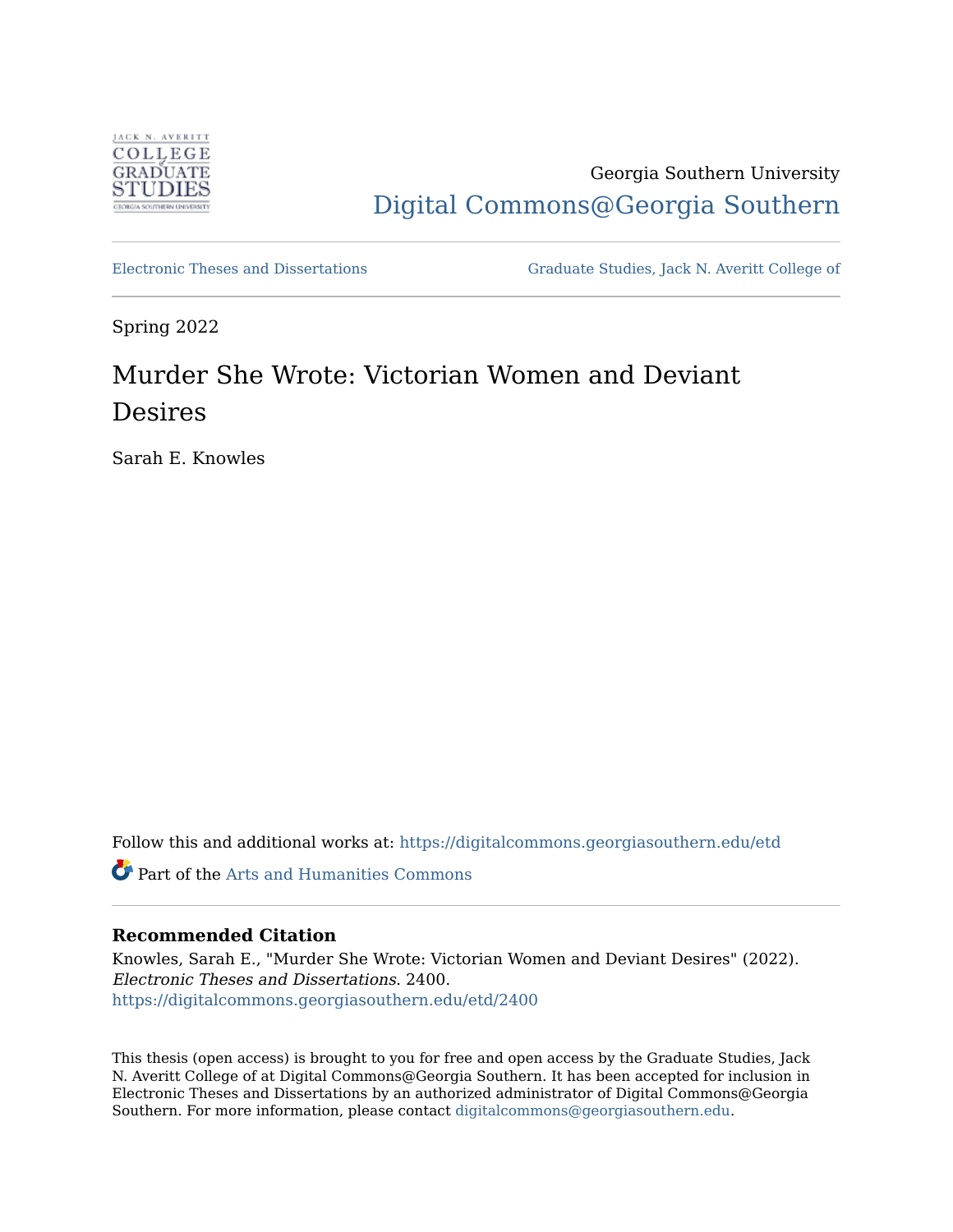#### MURDER SHE WROTE: VICTORIAN WOMEN AND DEVIANT DESIRES

by

SARAH E. KNOWLES

(Under the Direction of Lindsey N. Chappell)

#### ABSTRACT

Sensation fiction allows Victorian women the space to develop apart from the desired angel in the house archetype that is prominent within the realist genre. Pamala Gilbert and Janice Allan are among scholars that outline the social construction of sensation fiction through middle- and upper-class perceptions as the reader's reactions elicit the desired sensational effect. However, what is causing these reactions? In order to analyze sensation fiction's social influence on women more closely, it should be studied alongside its muse, realism, to further understand the potential reactions of Victorian audiences. There are clues found within Victorian marriages that uncover a new discourse for women through the comparison of mirroring genres. I have paired two realist novels alongside two sensation novels to study the parallels between each main female protagonist and their marriages, highlighting where genre defining boundaries blur and female desire runs rampant. Studying genre in this way establishes sensation fiction as an exaggerated version of realism through bigamy plots, hidden identity, discovery of individualism.

INDEX WORDS: Desire, Marriage, Individualism, Houses, Women, Haunting, Landscape, Genre, Sensation, Realism.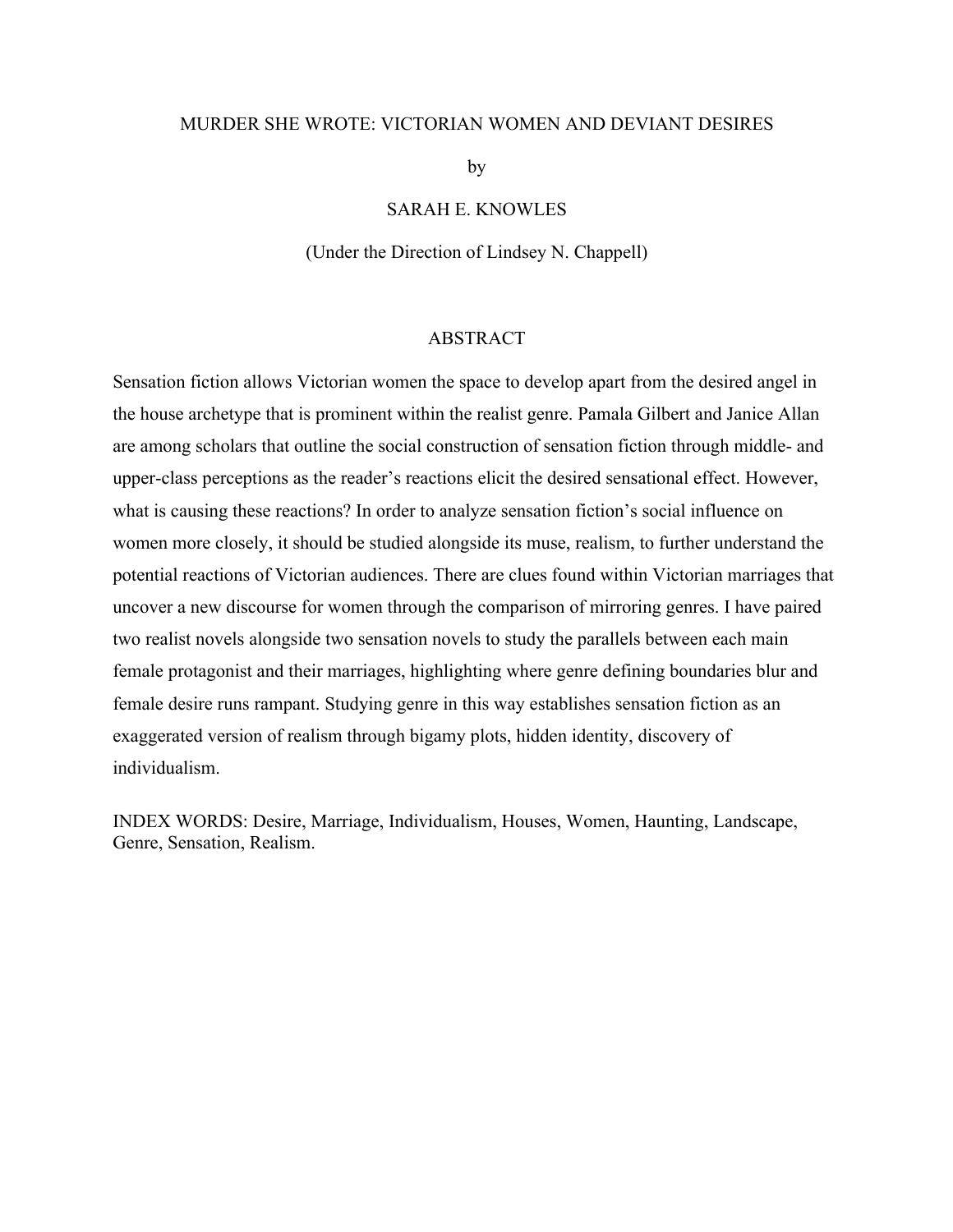#### MURDER SHE WROTE: VICTORIAN WOMEN AND DEVIANT DESIRES

by

### SARAH E. KNOWLES

B.A., Georgia Southern University, 2020 M.A., Georgia Southern University, 2022

A Thesis Submitted to the Graduate Faculty of Georgia Southern University in Partial Fulfillment of the Requirements for the Degree

MASTER OF ARTS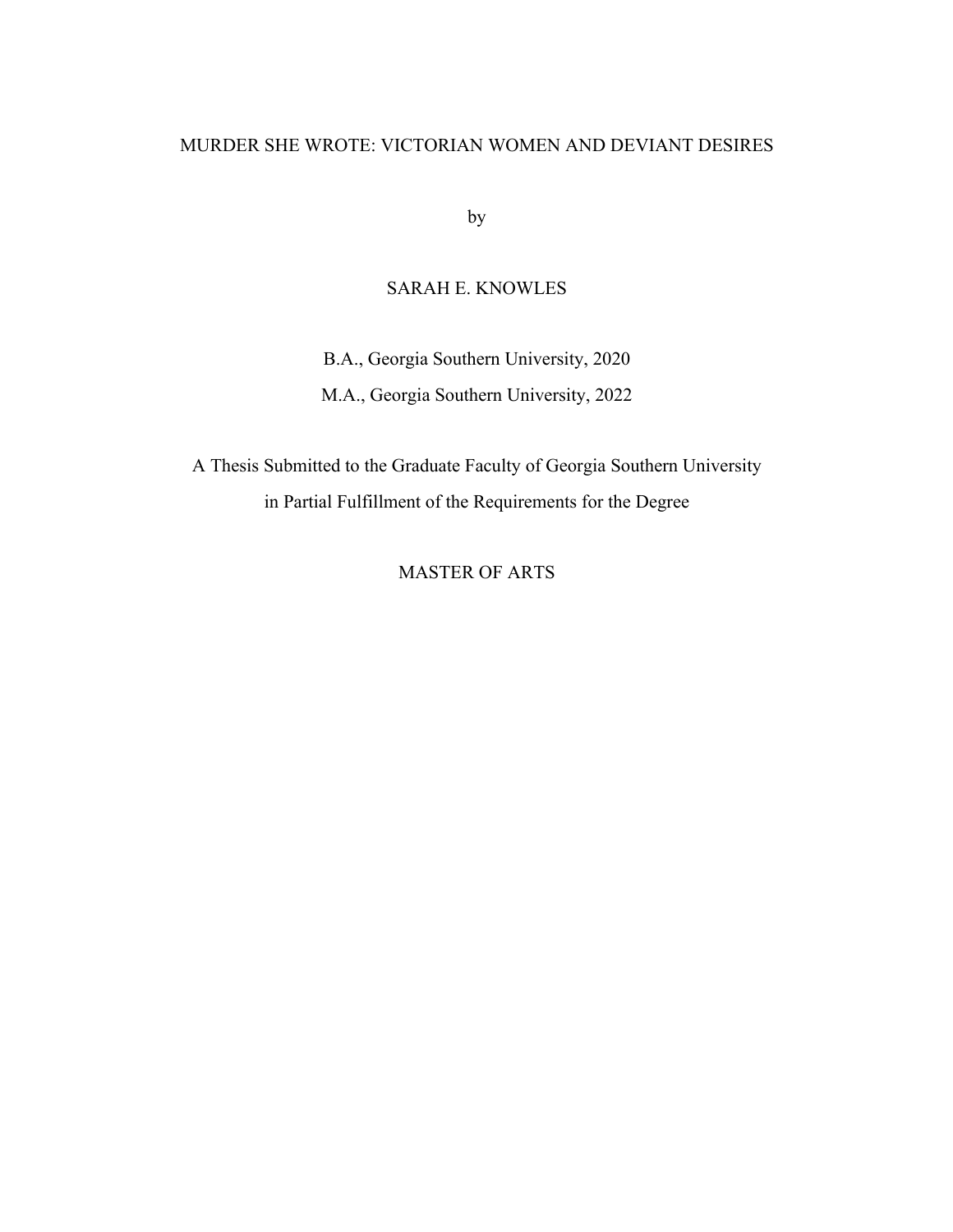© 2022

## SARAH E. KNOWLES

All Rights Reserved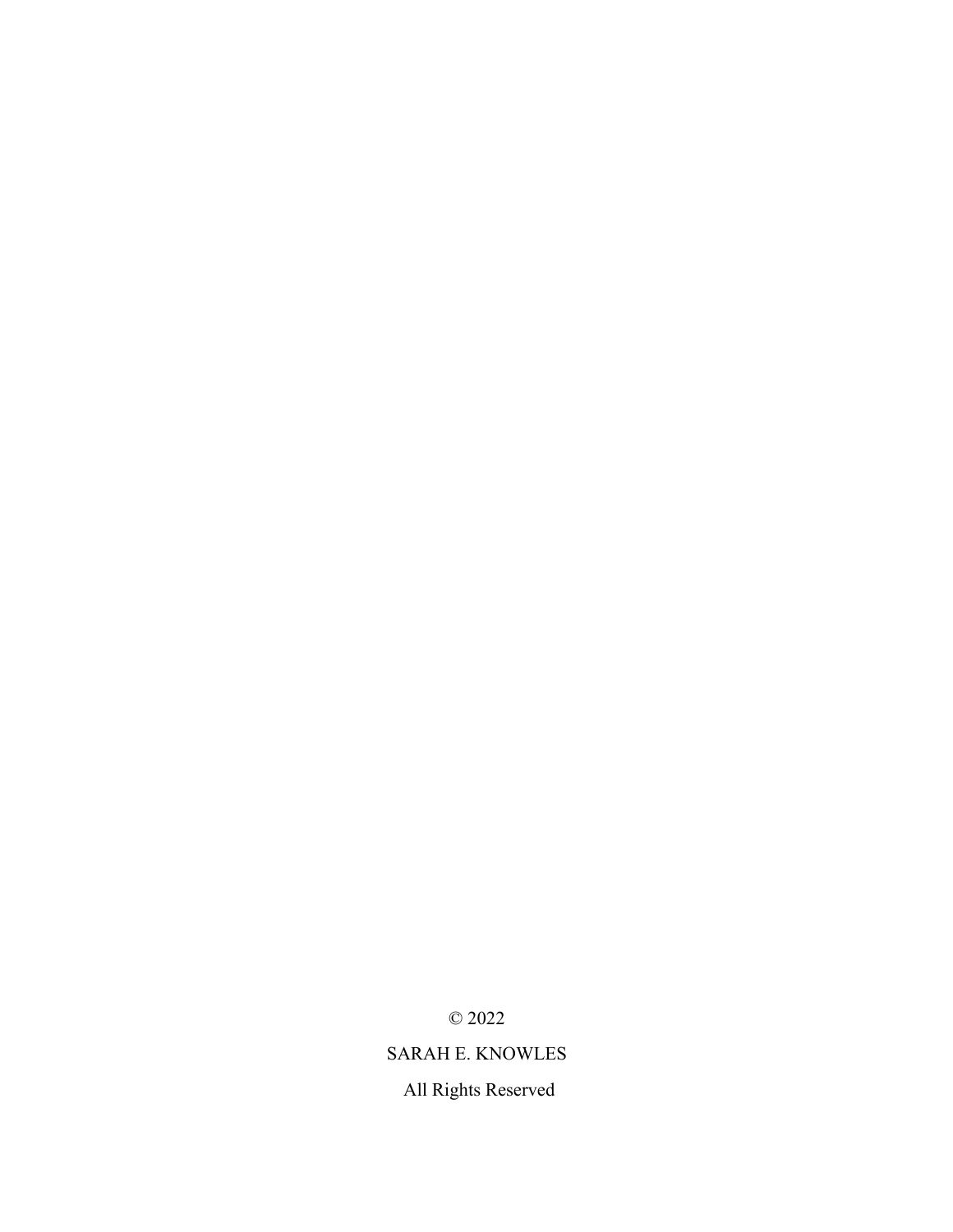## MURDER SHE WROTE: VICTORIAN WOMEN AND DEVIANT DESIRES

by

## SARAH E. KNOWLES

Major Professor: Lindsey N. Chappell Committee: Helen Howells Mary Villeponteaux

Electronic Version Approved: May 2022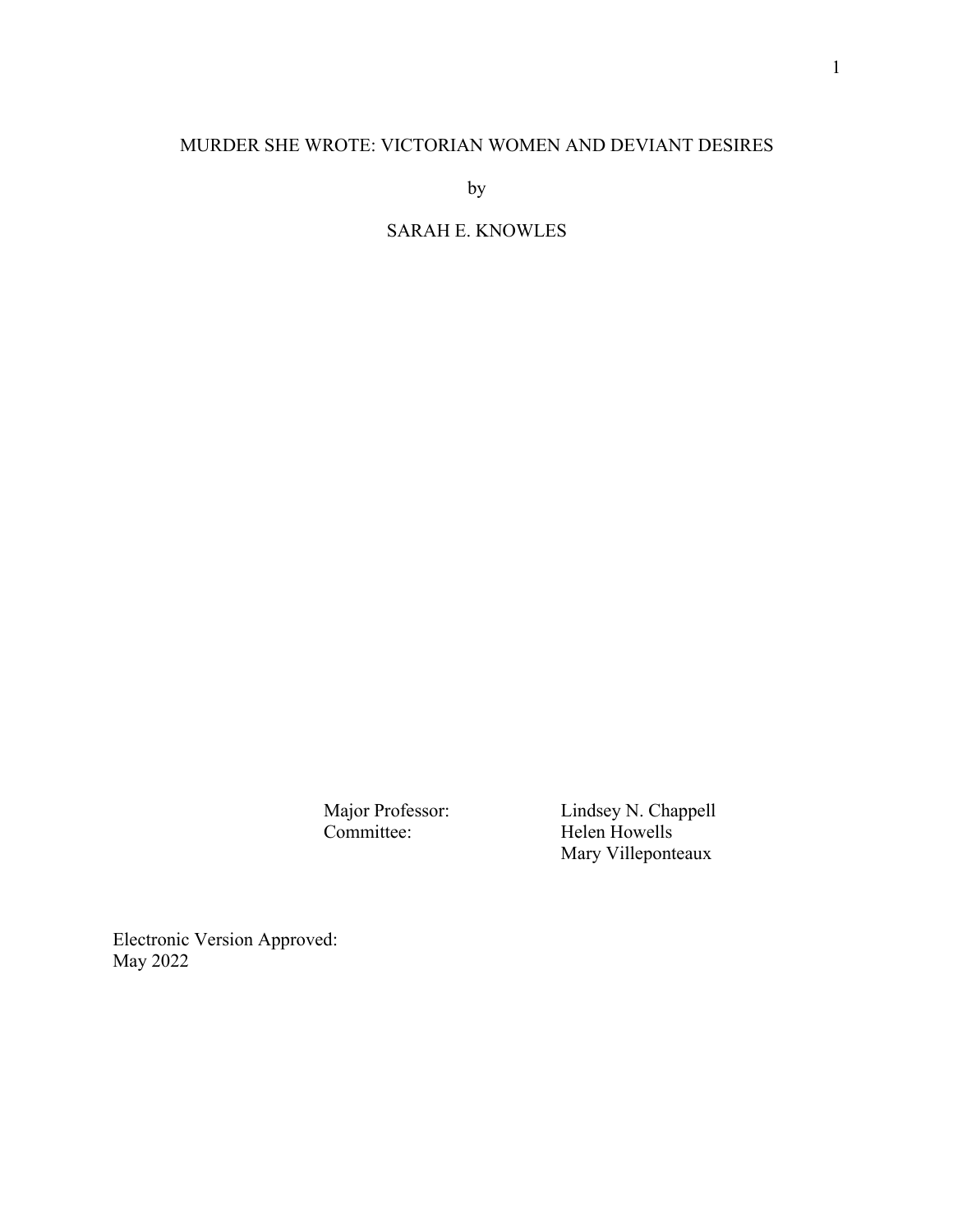#### ACKNOWLEDGMENTS

First, I would like to thank my committee for being a part of this process with me and being a wonderful support system. Dr. V, thank you for supporting me throughout undergrad and now as a graduate at Georgia Southern. It has been so special to me to have worked with you through major milestones throughout my academic career so far. Dr. Howells, you sparked a new fire in me to pursue a career in literature after listening to how passionately we discussed each unit in British Literature II in the Spring of 2020.

Dr. Chappell, thank you for being my director and a wonderful guide through the past year of working on this project. You have been and continue to be an incredible mentor. Thank you for being patient with me and welcoming me into your office for tea on Tuesday afternoons. Working with you has been an unforgettable experience and I hope to be half as wise as you one day.

To Amber, Shae, Brooke, and James, I couldn't have gotten through this without your support and late nights helping me work through a difficult section or just words of encouragement. Thank you all for being just a phone call away.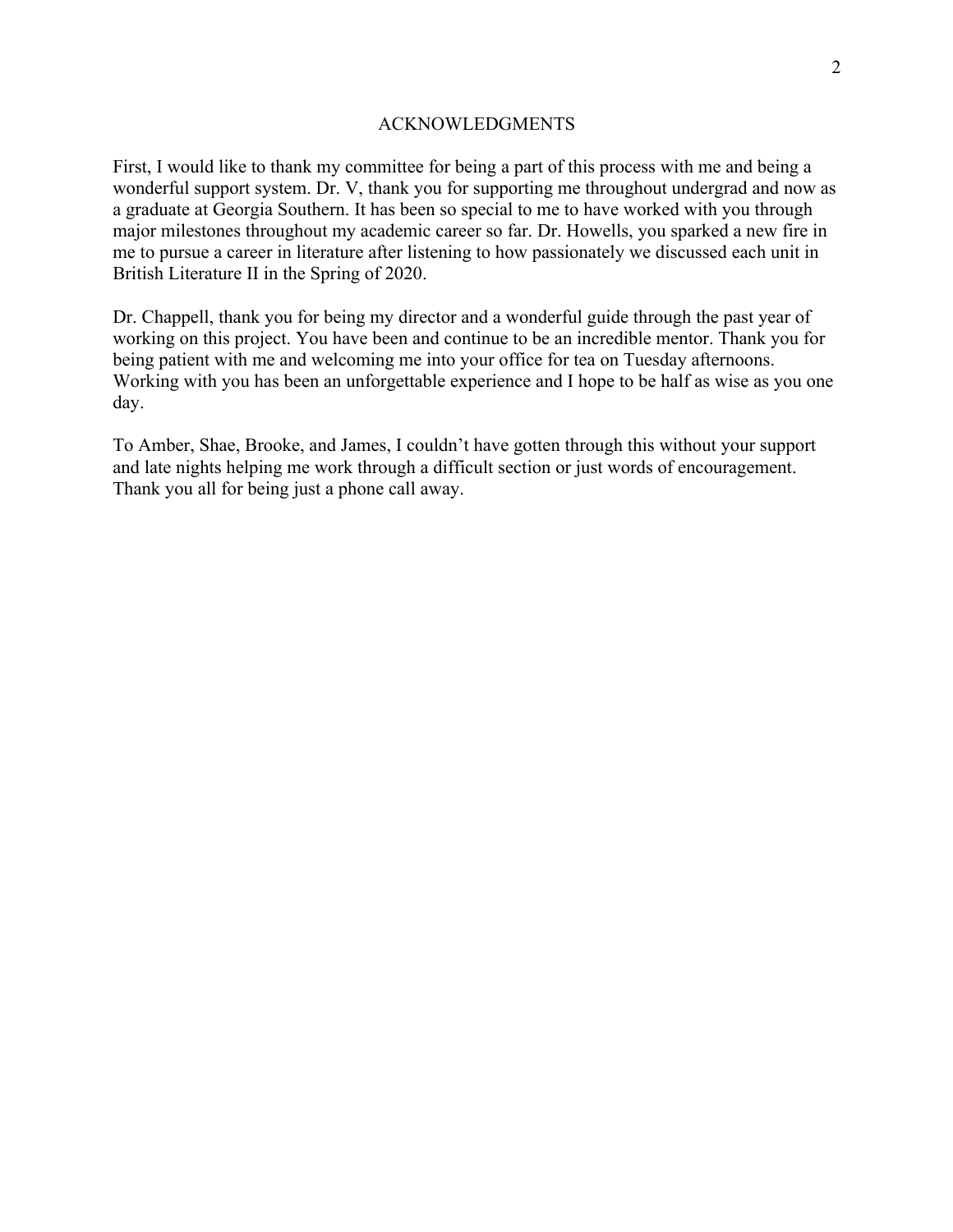## TABLE OF CONTENTS

|                                                                    | Page |
|--------------------------------------------------------------------|------|
|                                                                    |      |
| <b>CHAPTER</b>                                                     |      |
|                                                                    |      |
| 2 KEEPING THE HOUSE: THE DOMESTIC ANGELS OF VICTORIAN REALIST      |      |
|                                                                    |      |
|                                                                    |      |
| 3 BURNING DOWN THE HOUSE: THE FALLEN ANGELS OF VICTORIAN SENSATION |      |
|                                                                    |      |
|                                                                    |      |
|                                                                    |      |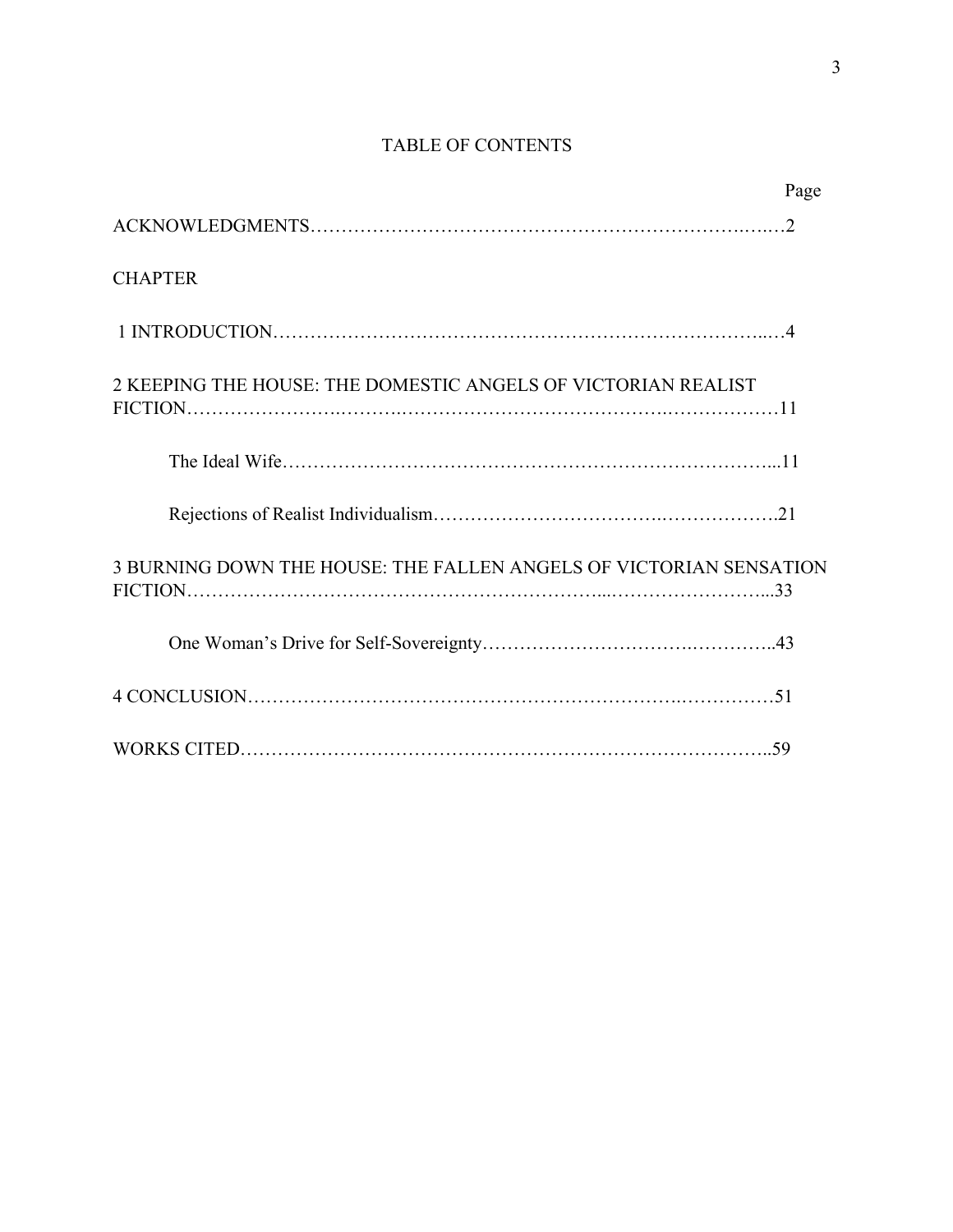#### CHAPTER 1

#### INTRODUCTION

"I am no bird; and no net ensnares me: I am a free human being with an independent will."1

Shock. Scandal! Desire. These adjectives frame the sensation genre as it rises to popularity in mid nineteenth-century Britain. Conversely, the realist genre celebrates moments of reservation and rational choices. Both the realist and sensation genres prompt discussions of women in domestic spaces and how they handle social obstacles that arise through marriage; therefore, they have shared dialogue about normal conventional roles for women and how they deviate when viewed through the perspective of a different genre. During the nineteenth century, several shifts in popular genres both reflected and evoked different thinking about conventional roles for women. By pairing the two genres together, I show how sensation highlights gothic elements that critics such as Janice Allan and Armstrong have previously discussed with an alternate analysis that allows women to have more control over themselves as individuals when their emotions and desires are validated. Sensation novels mutate the character arcs of women, illustrating a formula of exaggerated emotion that erupts at its boiling point causing the heroine to be cast into the realist trope of the "mad woman." However, it is up to the audience to question the motives.

Armstrong describes how the "formalist definitions of genre rely on a permutation of the natural sciences model of creating a taxonomy of texts by family resemblances" (58). This definition of genre connects rational thought to a method of categorizing texts that models after scientists in their fields. Realism emulates the basic conventions of society at their most ideal form and effectively suppresses emotional reactions to do so. British realism rationalizes

<sup>1</sup> Charlotte Brontë, *Jane Eyre.* (247).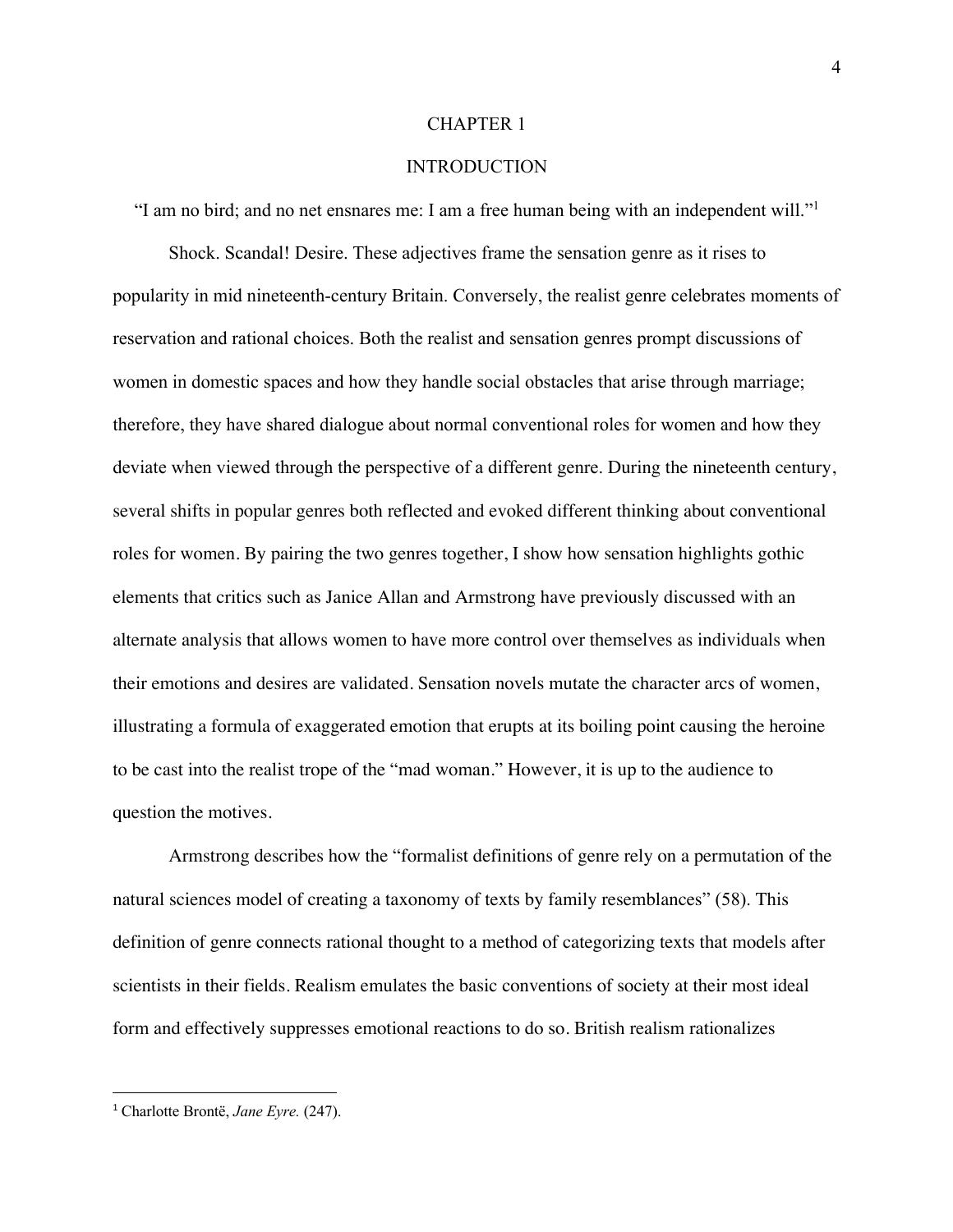heightened displays of emotion by ascribing residual elements of sensibility to a protagonist's display of neurosis. <sup>2</sup> However, the realist genre does not exist without opposing outside forces for long because "during the very period when the novel was consolidating the formal conventions of the genre, there were periodic outbreaks of new and remarkable versions of the gothic, along with a proliferation of subgenres that include the romantic novel, the sensation novel, the imperial gothic novel" (Armstrong 23). This boom of new subgenres shows potential connections between one another as they were published in the same period and social climate. I argue that the sensation novel evolves from realism, creating a new literary space to critique societal norms about marriage and feminine desire. Instead of analyzing the gothic elements found in realist novels such as supernatural elements, I address those characteristics of realism in conjunction with sensation fiction. Therefore, I move forward from the gothic and analyze its defining characteristics as creating sensation for realist plots. The sensation genre creates a new discourse that gives female characters a new voice. Sensation fiction writes a new narrative for female characters who act on emotional impulses and confronts issues of marriage that act as catalysts for a new social awareness of wives. Pamela Gilbert comments that when we analyze genre as if it "serves as a set of reading instructions, a meta-text situated in social discourses, then genre itself becomes a dialogical process" (59). Approaching genre as set of rules highlights how marriage is the social discourse that instructs the reader how to digest all four novels, acting as the controlled variable if just given those instructions. However, adding a layer of genre to the instructions creates a dialogue to analyze reoccurring social discourses

In this thesis, I show how the sensation genre builds on realism as a foundation. Both genres utilize the marriage plot, placing the spotlight on the potential bride and subsequent

<sup>2</sup> On definitions of Realism, see Introduction pp 1-25 from Armstrong's *How Novels Think*.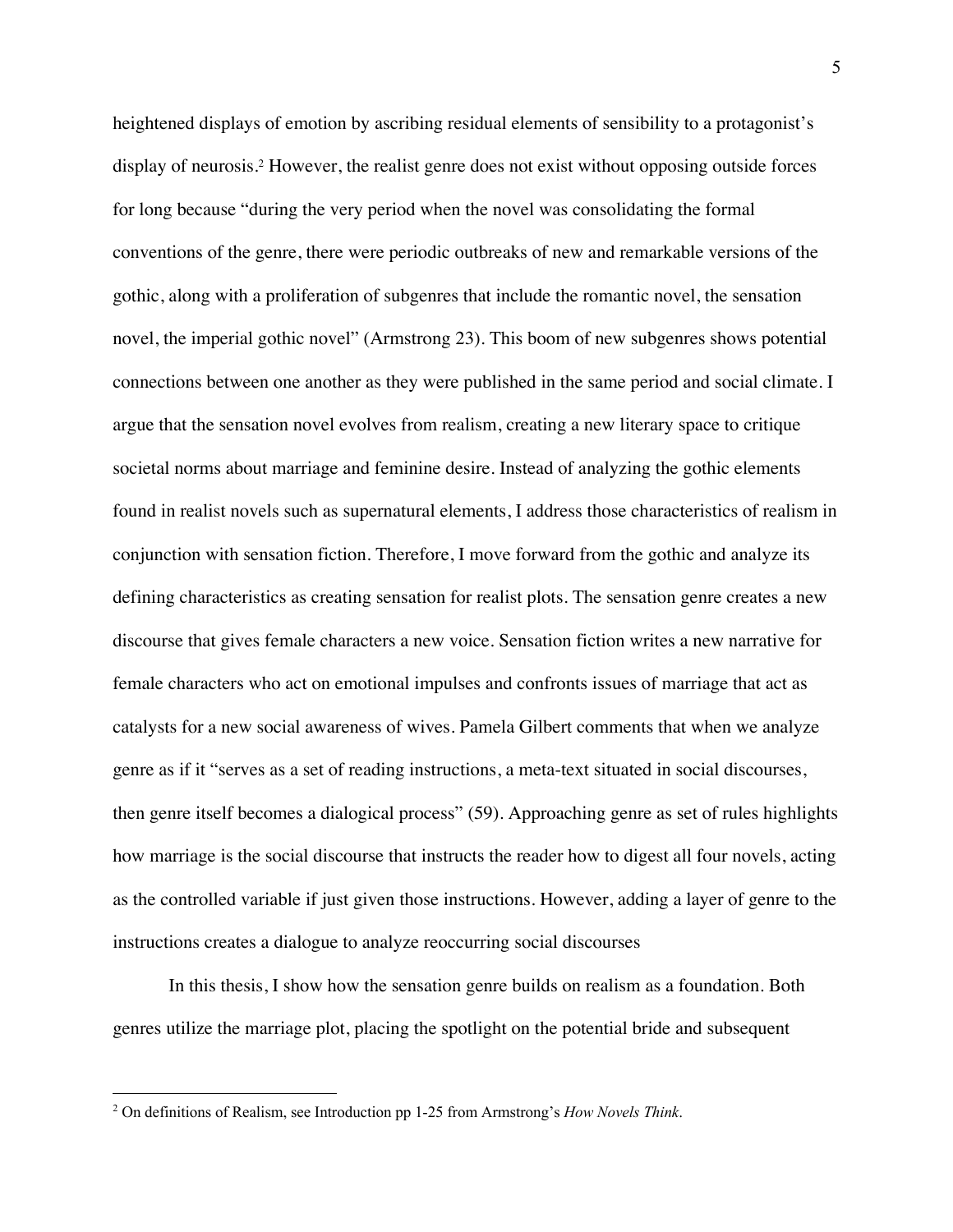wives. This woman has exaggerated emotions, desires, and actions that stem from her real anxieties of cultivating an ideal marriage and domestic space. Where a woman must fulfil her destiny as the angel in the house in the realist genre by the end of the novel, sensation questions how far women will fall when they are allowed the space to do so. The women in question challenge their individualism against the construction of their marriages to demonstrate how sensation gives women agency to follow through with normative and deviant desires.

Desire for the women of realism and sensation revolves around their marriage plots. Where a secure marriage is the normative desire for the realist characters Jane and Catherine, acting out and threatening the integrity of the marriage plot is deemed deviant for Lady Isabel and Lady Audley. These established and married women show how a woman's normal desires of financial and social security can be weaponized against her by the same social standards that force her to gamble her luck on an eligible suitor. Critics define sensation fiction through its plots that have been shown to portray rebellious women that challenge social norms as well as reflect the cultural anxieties of modern men that made up the eligible suitors.<sup>3</sup> We can uncover why these women act out to an extreme degree by looking at the root of the issue each female protagonist is attempting to solve through rebellion.

By examining the connections between the realist and sensation fiction, I will show how women specifically bridge the gap between this paring of genre through their deviant desires that have escalated from relying on a husband for social and financial security, to an overwhelming impulse to be an individual woman that will in turn label them insane. Analyzing realism alongside sensation challenges the rationality of realist women against the scandal stirred up by sensation. Are these women truly that different or do they express their deviance in different

<sup>3</sup> On definitions of sensation, see Chapter Two pp 17-33 from Jessica Cox's *Victorian Sensation Fiction.*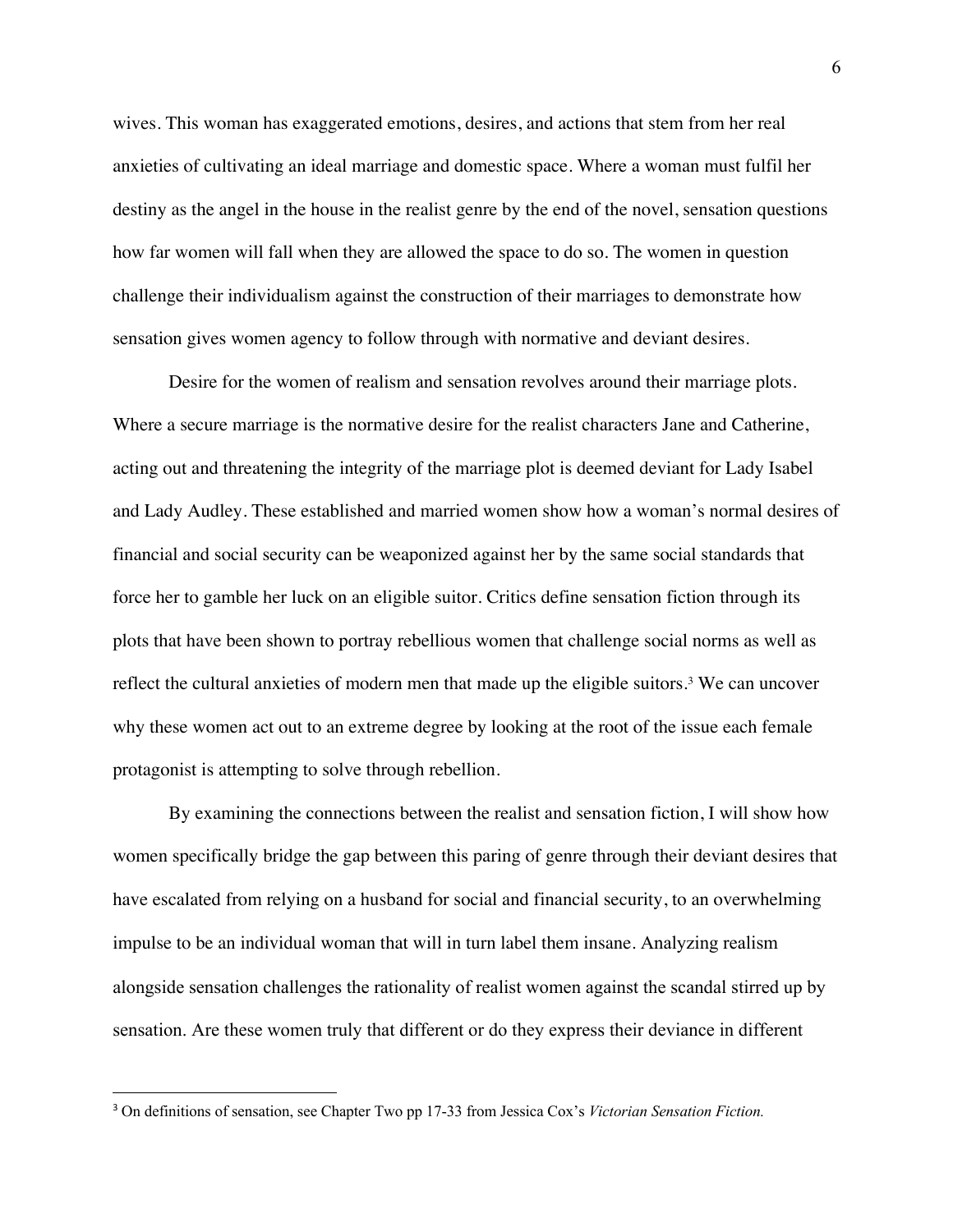ways that respect the boundaries of their genres? Throughout my analysis I will answer this and show how the audience is called to be their own detective and investigate the mystery of hidden identity.

To discuss genre, I will look at two novels that Victorian scholars conventionally label as "realist" and two that we traditionally have called "sensation." *Jane Eyre* and *Wuthering Heights* were both published in 1847 amidst the rising popularity of the realist genre. On the other hand, *East Lynne* was published in 1861 with *Lady Audley's Secret* shortly after in 1862 as the new sensation novel increased in popularity. While each category of genre's novels were published close together, the small gaps in publication times shows how variable genre can be over the span of a few months. Through both pairs of novels, I analyze how feminine desire carries across the categorized boundaries of genre as a consistent foundational social discourse founded in marriage. Jane, Catherine, Lady Isabel, and Helen's desires are significant to connecting the angel in the house figure to the most deviant woman driven to criminal action to secure the financial security from marriage.

One common thematic denominator across realism and sensation fiction is the domestic expectations of women and how they contribute to society through marriage. Where each genre can stand alone, I will show how sensation fiction depends on realism to create shock with examples of real anxiety. This is explicit where "boundaries were destabilized at the precise locations that parallel discourses were disrupted: those of gender, sexuality, and class, among others" (Gilbert 62). My discussion of women and genre will highlight those parallel discourses to confront how gender expectations box women into the desired angel in the house archetype, limiting their normal desires within domestic space as wives and then as mothers. In the realist novels, I will show how marriage is in the foreground of the main female protagonist's character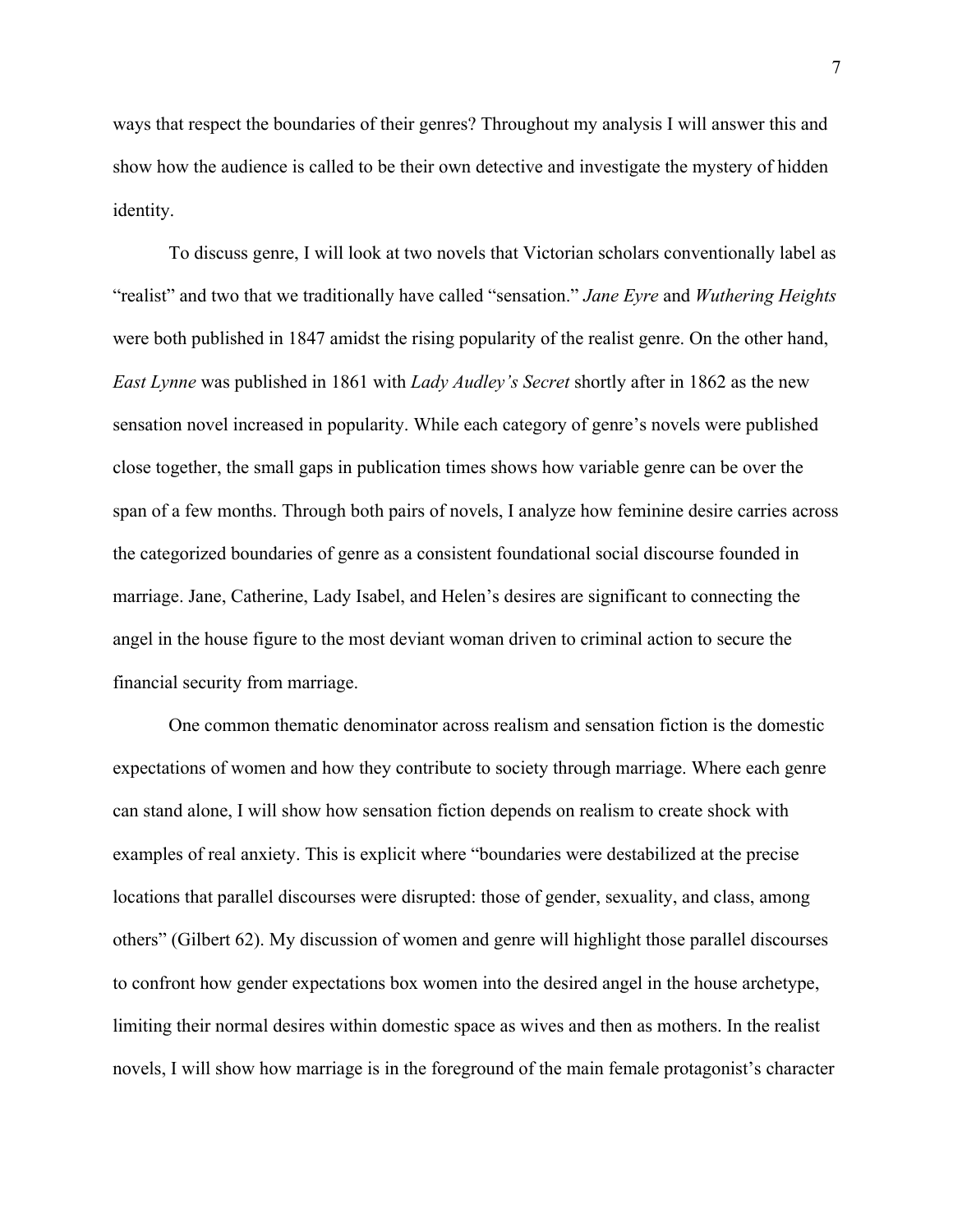arc as it defines her contribution to society. She must suppress her anxieties about her pending domestic role, whereas the sensational heroines have the space within their genre to act on those built-up emotions, allowing their desires to take control. A different kind of woman is presented in each genre; however, they mirror each other through shared emotions of jealously and desires for autonomy. I want to show how Lady Audley and Lady Isabel are able to be successful in sensation by creating excitement through a bigamy plot and the exploration of marital relationships. They successfully defy marital conventions by engaging in relationships outside their original marriages yet are inevitably punished for their social crimes. On the other hand, Jane and Catherine laid the foundation for the resilience of women at home by returning to that domestic space untouched by permanent scandal.

A common thread found across these genres is the use of hidden identity that is dependent on a character foil; however, in the sensation novels the mystery is taken a step further to call on the reader to act as the detective and uncover the heroine's hidden identity while another murder-mystery unfolds in the background of the plot that coincides with each revelation. Since I am comparing two distinct genres, turning to their audiences is an important factor to understanding their relevance to popular Victorian society. Armstrong describes how the popularities of these "mainstream novels offered readers the fantasy of domestic plentitude or wholeness of being within the household, then popular romances rendered all alternatives to such a household as a monstrous life form capable of transforming the individual from a selfgoverning citizen into an instrument of group desire" (25). Here the reader is placed in the world of a relatable situation based in domestic life, especially with the popularity of realist novels. While Armstrong mentions the transformation of desire through romance novels, I argue that this is also accomplished through sensation fiction as the mainstream ideal of marriage flirts with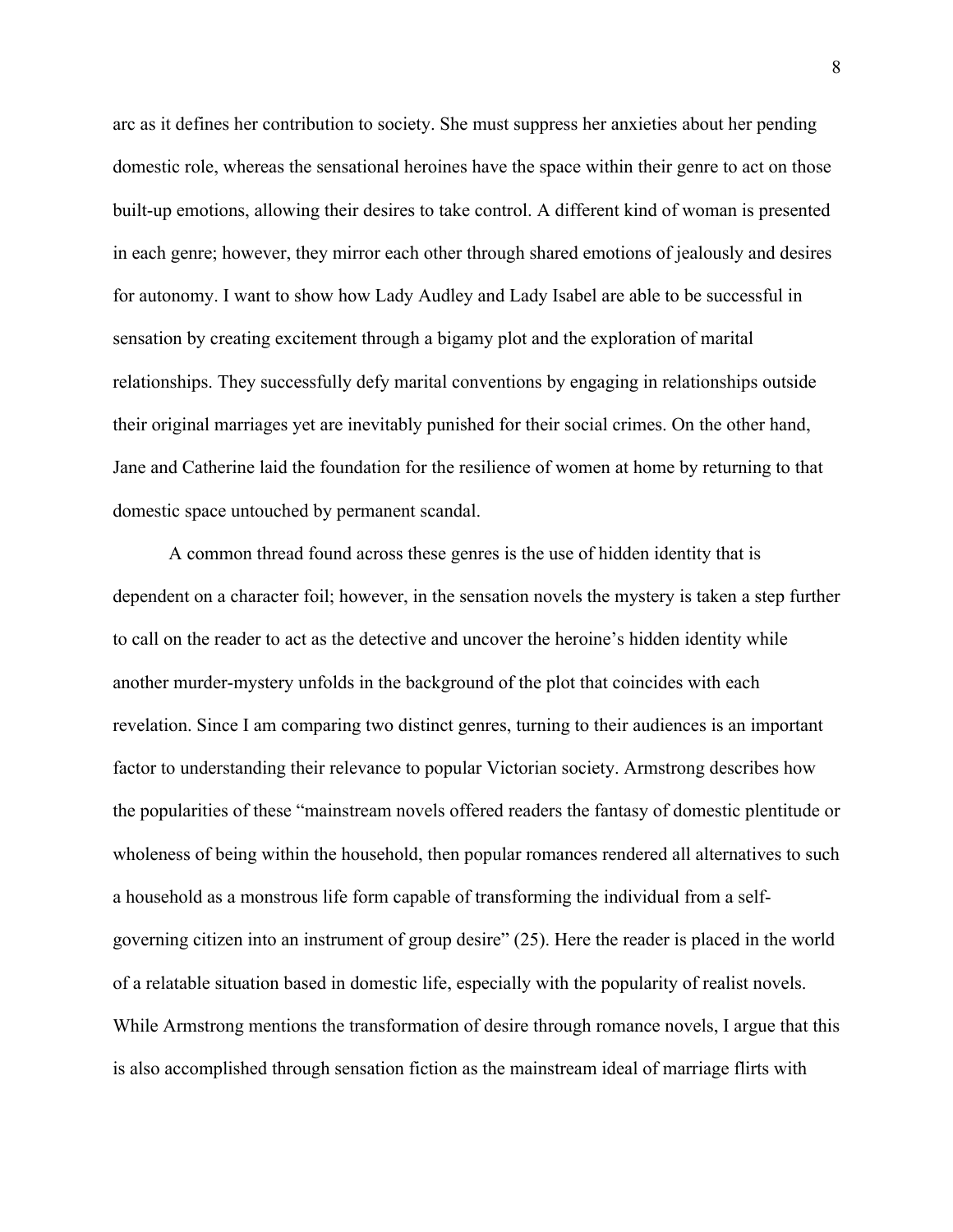divorce and themes of bigamy as the wives are given more agency to act out against realist tradition of acting as an appendage of her husband and pursue their desires, no matter how deviant they become. Sensationalism thrives off its audience's relation to the realist themes and then hooks them with scandal that exaggerates their own experiences in marriage and the home.

The succession of novels I will include in my analysis evolves from the most ideal realist novel to the most shocking sensational plot as the finale. In *Jane Eyre* and *Wuthering Heights,* I will discuss how these novels are representative of realism yet carry undertones of sensationalism through the more deviant actions of the female protagonists as they act out in relation to their relationship with individualism. Both Jane and Catherine go on their own journeys away from their homes and consequently discover their own definition of individualism. Jane reconnects with teaching while separated from Rochester, yet she selflessly returns back to her former suitor to create a new home amidst the rubble of Thornfield's failed domestic fortress after the revelation of bigamy. Similarly, Catherine is separated from the physical space of her previous home but returns as an apparitional form within the landscape. Now Catherine has control over her own agency and uses her rejection of realist individualism to lure Heathcliff to her space beyond the moors in an attempt to take control of his identity. Here the women are not driven to commit crimes due to the confines of their genre and dedication to acting with reason, whereas the women in *East Lynne* and *Lady Audley's Secret* deviate towards crime after acting out of intense feelings of emotion. As the novels increase in their involvement of sensationalism, their heroine's female agency increases as well, letting her write more of her own story. Lady Isabel and Lady Audley begin to mirror their realist predecessors through their connection to the bigamy plot yet differ as the sensational heroines become more radical with their newfound individualism. Jane, Catherine, Lady Isabel, and Lady Audley write their own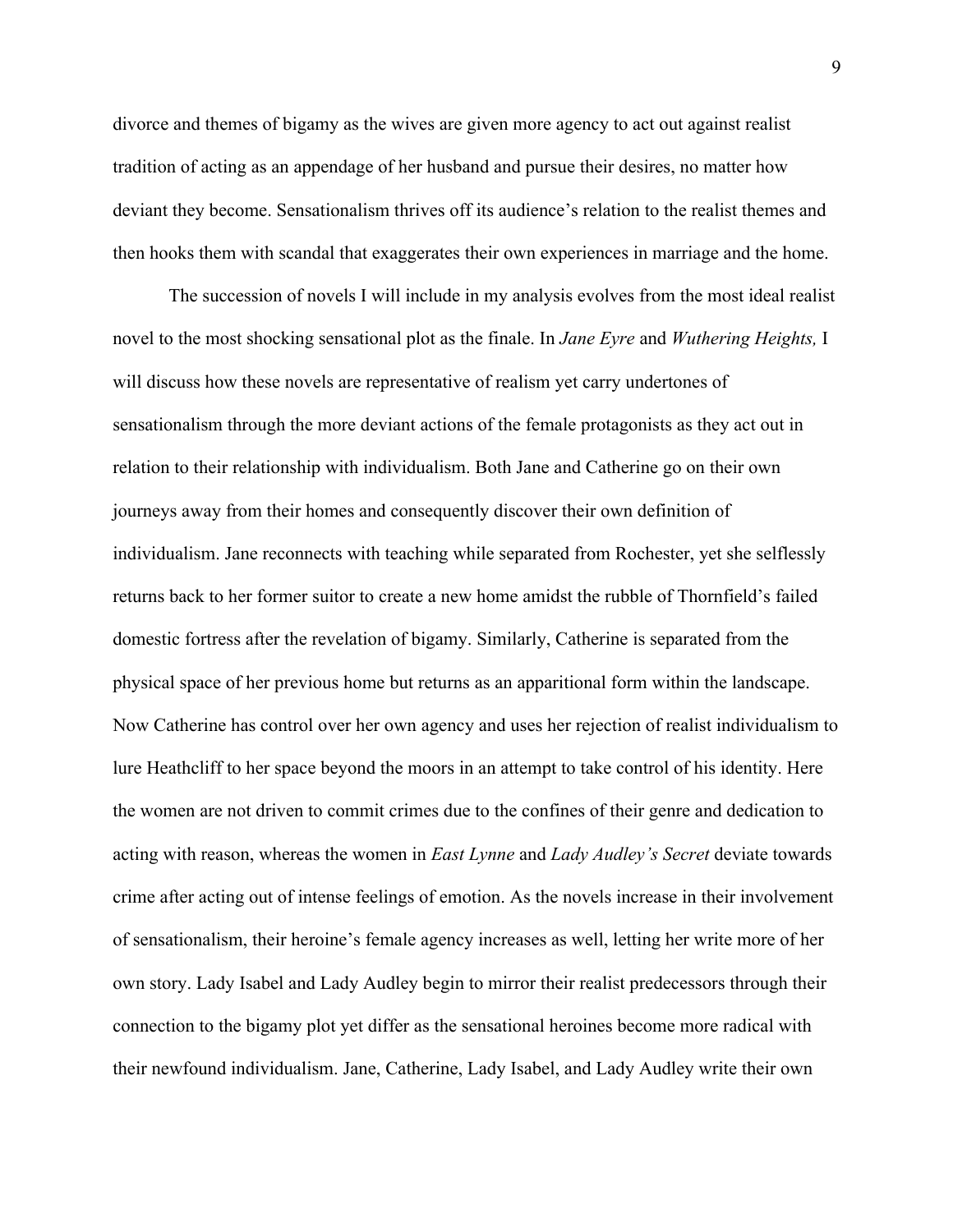destiny by the way they act out with criminal intent. Murder She Wrote situates my discussion of these four title characters within other feminist discourses as well as contemporary interests in murder mystery and true crime entertainment that has captivated audiences across the world and time.

During the next two chapters I will argue how the sensation genre evolves from the realist genre, allowing a space for socially acceptable conventions of marriage and female identity to be exaggerated and emotions to be heightened, teasing out the deviant desires of women when the angel in the house falls from the hearth, into the flames beneath to be punished for her crimes. In this space of genre, the interaction of Victorian audiences creates a discourse that opens the door to new conversations about realist characteristics while maintaining conventional endings and highlighting the similarities between traditionally opposing genres.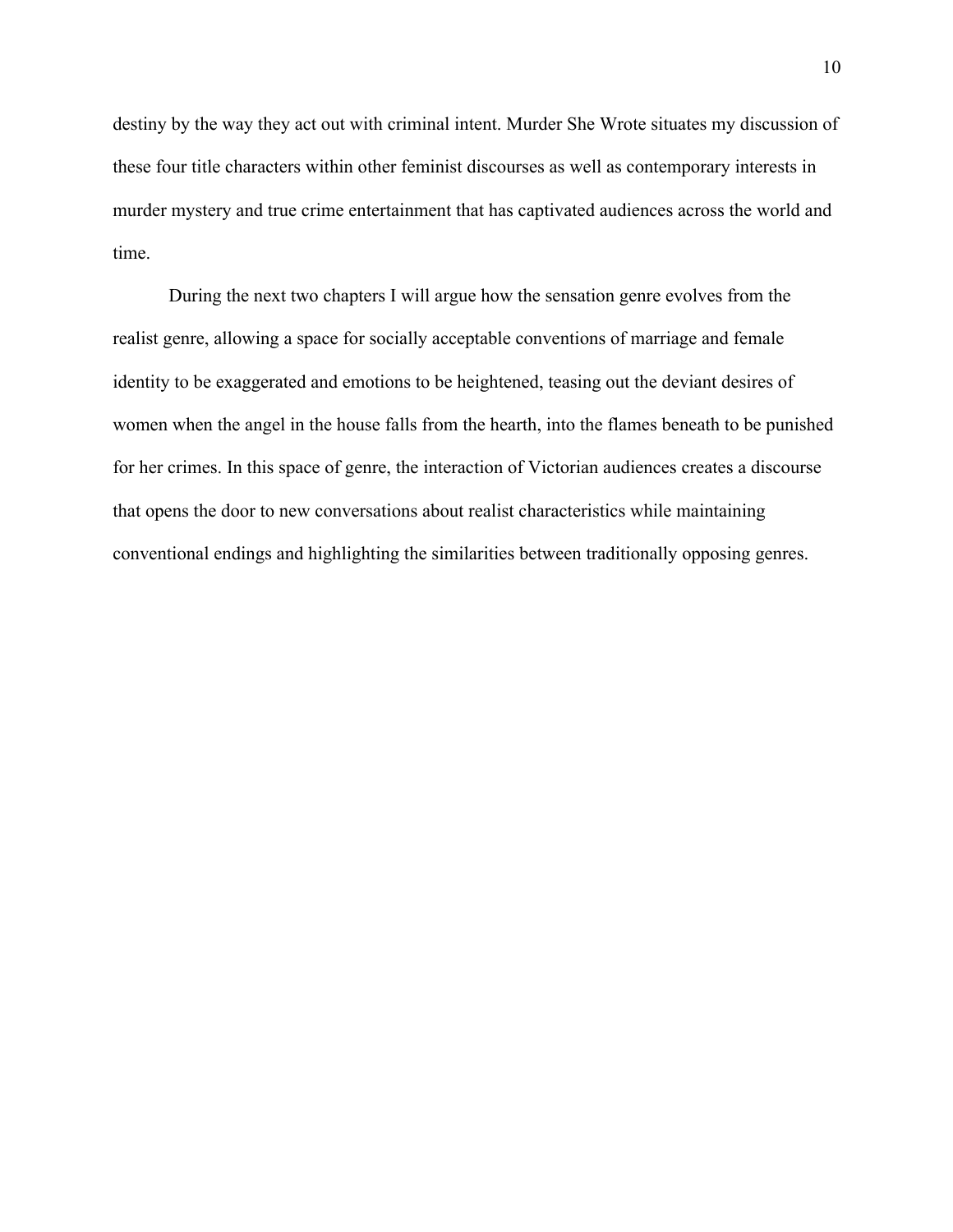#### CHAPTER 2

#### KEEPING THE HOUSE: THE DOMESTIC ANGELS OF VICTORIAN REALIST FICTION

The marriage plot is commonly used as a device in realist novels to highlight a clear courtship at the beginning and an ordained marriage by the close. Realist novels, *Jane Eyre* and *Wuthering Heights* portray this through their main female protagonists desire to be married. I have chosen to pair the two protagonists because they define their use of realist individualism in opposing ways. I argue that Jane Eyre fills the angel in the house role and desires to tie her identity to her love interest, Rochester, while Catherine Linton rejects this idea of individualism by haunting Heathcliff after she is released from her marital obligations to her husband through death. While Jane and Catherine showcase these realist characteristics, they also face the pull towards sensation fiction through haunted houses and the teasing of bigamy plots with multiple potential spouses under one roof. These characters present their quests for autonomy through different plot lines, but both demonstrate how women are limited to their realist boundaries within genre by testing the limits of realism but also remaining there by the close of their marriage plots.

#### **The Ideal Wife**

In *Jane Eyre*, Charlotte Brontë's title character faces realist situations of marriage and domestic responsibility as she transitions from boarding school to the prospect of becoming a wife. This realist novel places Jane Eyre in situations that ask her to question her identity as an individual and as a wife. After Jane's aunt sends her off to Lowood boarding school, she is sent to Thornfield Hall to be a governess for the owner's daughter. During Jane's stay, the tension between herself and Mr. Rochester rise until he proposes marriage. However, their wedding is halted with the revelation that Mr. Rochester is already married and has been hiding his wife in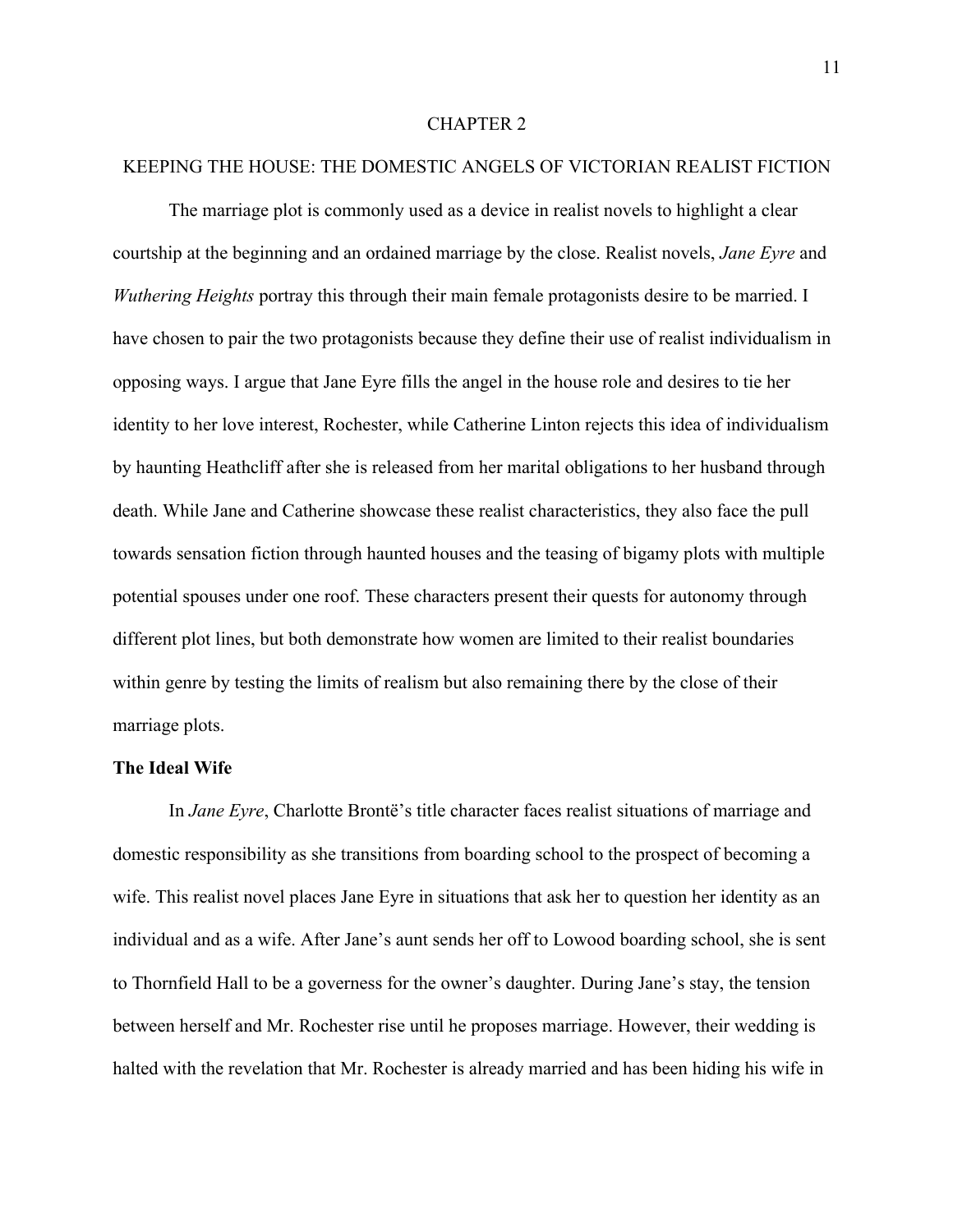the attic of Thornfield. This prompts Jane to leave the house and discover who she is as an individual away from Rochester and is taken in by St. John and his sisters. Brontë uses her protagonist, Jane, to confront the challenges of finding individuality within marriage using the realism genre. However, these themes teeter on the edge of sensation as Jane takes control of her female agency after the shocking revelation of the madwoman in the attic.

While Jane Eyre is the heroine of a realist novel, she exhibits symptoms of sensation fiction through small acts of rebellion from the time she is at Lowood to fleeing Thornfield Hall. Shortly after Jane is introduced to the reader, she is lashes out against her aunt, Mrs. Reed. After, Jane reflects "something of vengeance I had tasted for the first time; as aromatic wine it seemed on swallowing, warm and racy: its after-flavour, metallic and corroding, gave me a sensation as if I had been poisoned" (37). Here, Jane gets her first taste of defiance as she stands up for herself against her aunt instead of submitting to an individual of a higher station and age. She compares the act to drinking wine, highlighting the scandalous nature of disobeying her aunt. At the same time, the feeling and taste of the wine is described as the second part of rebellion and the consequences of her actions. By comparing the tingling feeling from the wine to being poisoned, Jane connects passion to murder as she alludes to the most extreme punishment for acting out against her aunt. Since Jane is a child in this first volume of the novel, drinking wine would have been against the rules, therefore the comparison between the alcoholic beverage and her rebellion emphasizes the arousing feeling for Jane as she awakens a new layer of her personality that is starting to take shape.

This fire that has been lit inside Jane is subdued when she arrives at Lowood boarding school. After witnessing a physical punishment for disobedience, Jane meets Helen Burns and is told about the dangers of speaking out against authority at the school and as a governess. Helen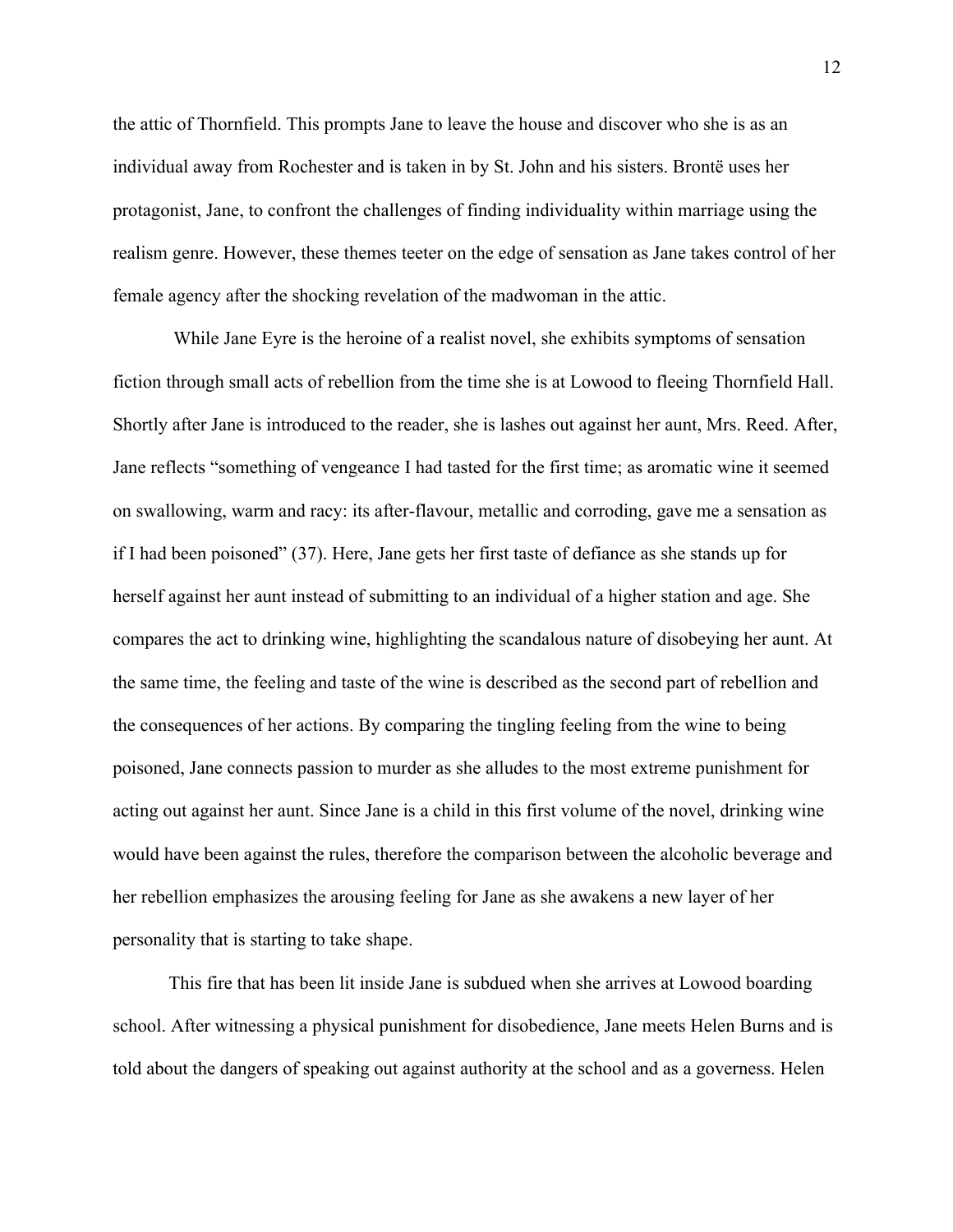warns, "it is far better to endure patiently a smart which nobody feels but yourself, than to commit a hasty action whose evil consequences will extend to all connected with you" (54). Jane's new friend emphasizes the importance of control in major to minor situations that may incite the temptation to act brashly on heightened emotions. Helen encourages Jane to endure the truth that is only known to one, instead of letting impetuous thoughts take control and lead to a spectrum of crime that escalates to murder. Rather, Jane should learn to take the high road and not prove to another the truth of a situation when the risk is greater than the reward. Helen's comment also calls attention to genre as she molds Jane's realist character to control her desires to be outspoken and control her agency instead of the quiet angel in the house that submits to her husband. In *How Novels Think,* Armstrong confronts the boundaries of individualism in the eighteenth and nineteenth centuries. Armstrong calls attention to genre as she discusses "what came to be known as British realism, the Victorians proceeded to rationalize the residual elements of sensibility by ascribing them to a protagonist's naïveté or neurosis, as well as to the deceptions perpetrated by those who were heartless, twisted, corrupt, malevolent, or just plain knavish" (22). Any symptoms of anxiety or characteristics that could cause a disruption are written off as neurosis, or in extreme cases, madness. This helped to write off any socially unacceptable behavior that was associated with women in a majority of cases within the genre before sensationalist authors started teasing those traits out, exaggerating them to create shock amongst its audience and give those female victims a new voice. This can be seen in *Jane Eyre* with the character Bertha as she is cast as the resident mad woman in the attic. By analyzing Bertha through a new lens or genre, she is given another life by asking why she is perceived as insane, especially as described by her husband. *Jane Eyre* provides a baseline of female anxieties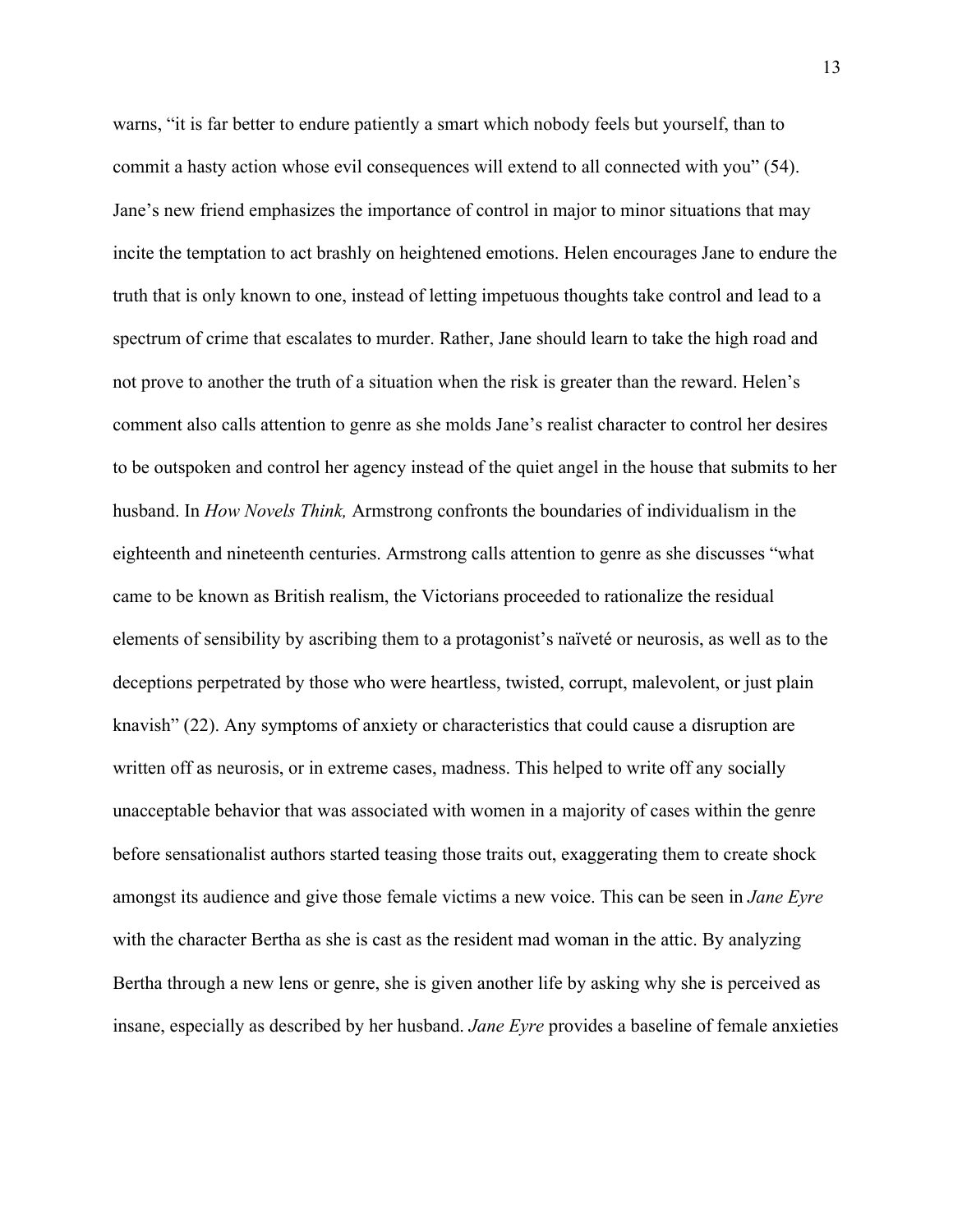surrounding the domestic space for the sensation genre to evolve from as Jane herself faces an internal struggle of giving into her desires or to remain the reserved graduate of Lowood school.

Jane flourishes in her role as governess at Thornfield and is instantly taken with the tall, dark, and handsome Edward Rochester. Jane expresses she "had not intended to love him: the reader knows I had wrought hard to extirpate from my soul the germs of love there detected; and now, at the first renewed view of him, they spontaneously revived, green and strong!" (170). Here Jane professes her love for Rochester to the reader, a love the formed against her better judgment. The force of the marriage plot pulls Jane and Rochester together in a realist move, yet their romance is adulterated by sensational characteristics. Descriptive words, such as 'spontaneously' point out an abandonment of rational thinking that is characteristic of realism. Jane acts on an overflow of emotions that overrides her training from Lowood, kickstarting the bigamy plot between herself, Rochester, and Bertha.

In volume two of *Jane Eyre*, Jane leaves Thornfield for a month in late Spring to visit her dying Aunt Reed and returns to Rochester on midsummer. Upon her return, Jane wonders the ground of Thornfield one night reminiscing about her time with Adele, her pupil, and camouflaged herself within the flora of the garden. Jane pauses, remarking how she felt as if she "could haunt such shade for ever: but in threading the flower and fruit-parterres at the upper part of the enclosure, enticed there by the light the now-rising moon casts on this more open quarter, my step is stayed—not by sound, not by sight, but once more by a warning fragrance" (241). Despite staying hidden from sight; Jane is discovered by the sense of smell as the warm fragrance of Rochester's cigar is unavoidable due to the gravity between them. The colon in this quote signals how Jane is frozen in time as if she were going to haunt Thornfield as well as the action of haunting aligns with the reference to the moon. Both of these characteristics are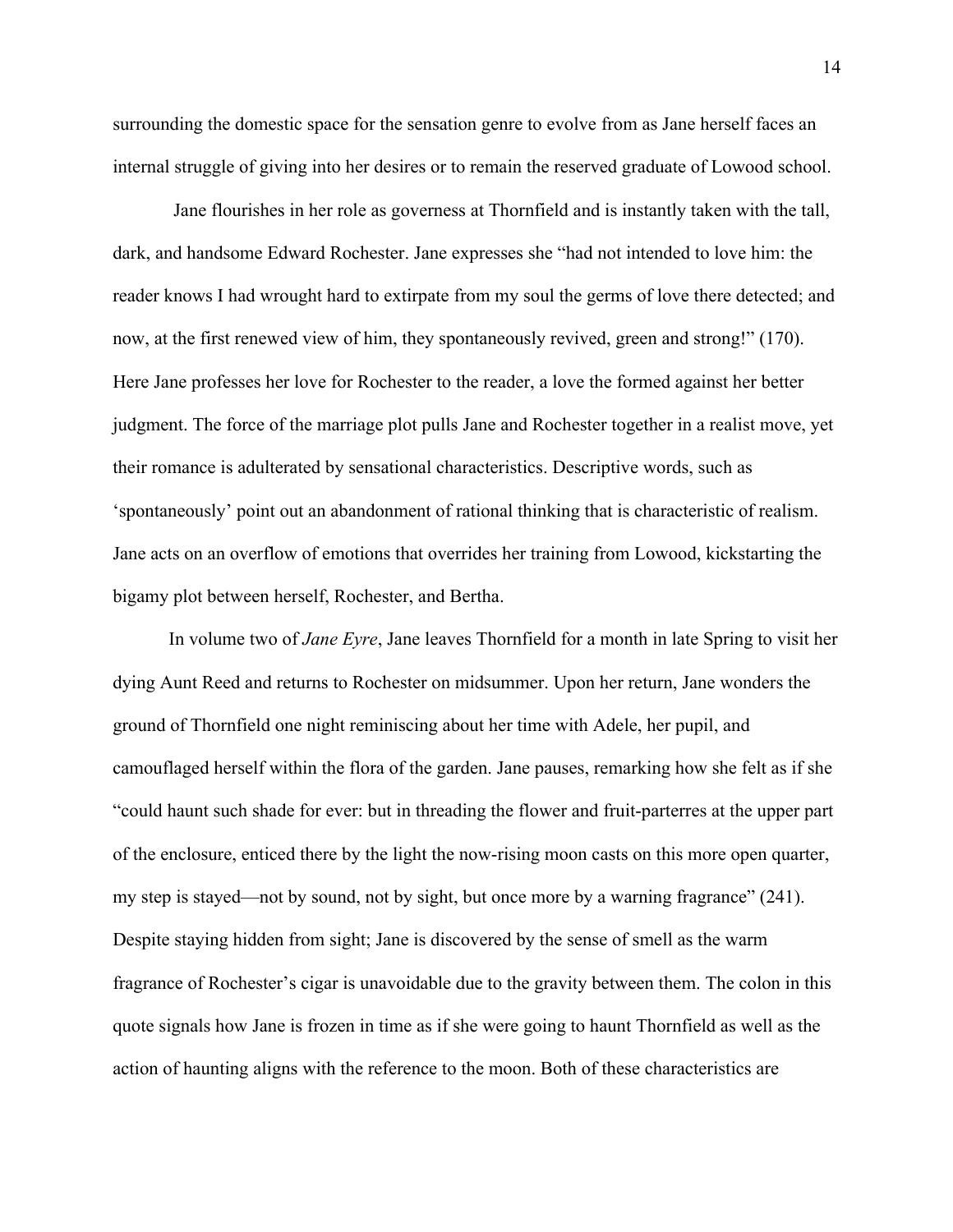conducive of madness as the moon is a symbol of lunacy when discussed alongside women. The light of the moon casts the desire to haunt Thornfield, and therefore Rochester, which is symptomatic of madness. However, Jane is stalled in the garden by the recognition of Rochester through his familiar scent, thus, proving Jane is not controlled by the moon in this scene, but by Rochester. The male protagonist is the one silently orchestrating the women that are potential suitors, getting what he desires through manipulation. Jane falls prey to Rochester's tactics thus far because she harbors a sensual desire to follow her heart toward this manipulative suitor. While Jane embodies a realist woman and works to bury her occasional sensational outbursts, Rochester is the catalyst that reignites her deviant fire.

Rochester makes his romantic intentions known to Jane when he proposes marriage upon her return. Where the audience is only privy to Rochester's nature through Jane's internal dialogue, this proposal brings his manipulation to light. Rochester divulges his plan to win over Jane's heart, describing how he "wished to render you as madly in love with me as I was with you; and I knew jealousy would be the best ally I could call in for the furtherance of that end" (225). Rochester focuses in on using emotional manipulation to disrupt the realist desires Jane possesses for marriage and stable family, getting her addicted to the rush of jealousy. Yet, Jane remains reserved and does not go off the deep end as she continues to portray her realist role so she may ascend into the coveted angel in the house position through marriage. Talia Schaffer describes how for Jane, "marriage with powerful, dominant, wealthy Rochester offers no new vocation and indeed threatens the meager, somewhat unsatisfying one that Jane already has" (33). If Jane follows through with a marriage to Rochester as he is until Thornfield's destruction, she will lose her connection to teaching and the ability to dictate part of her female agency that informs her individuality. Jane carries the sensational desires, but the male love interest,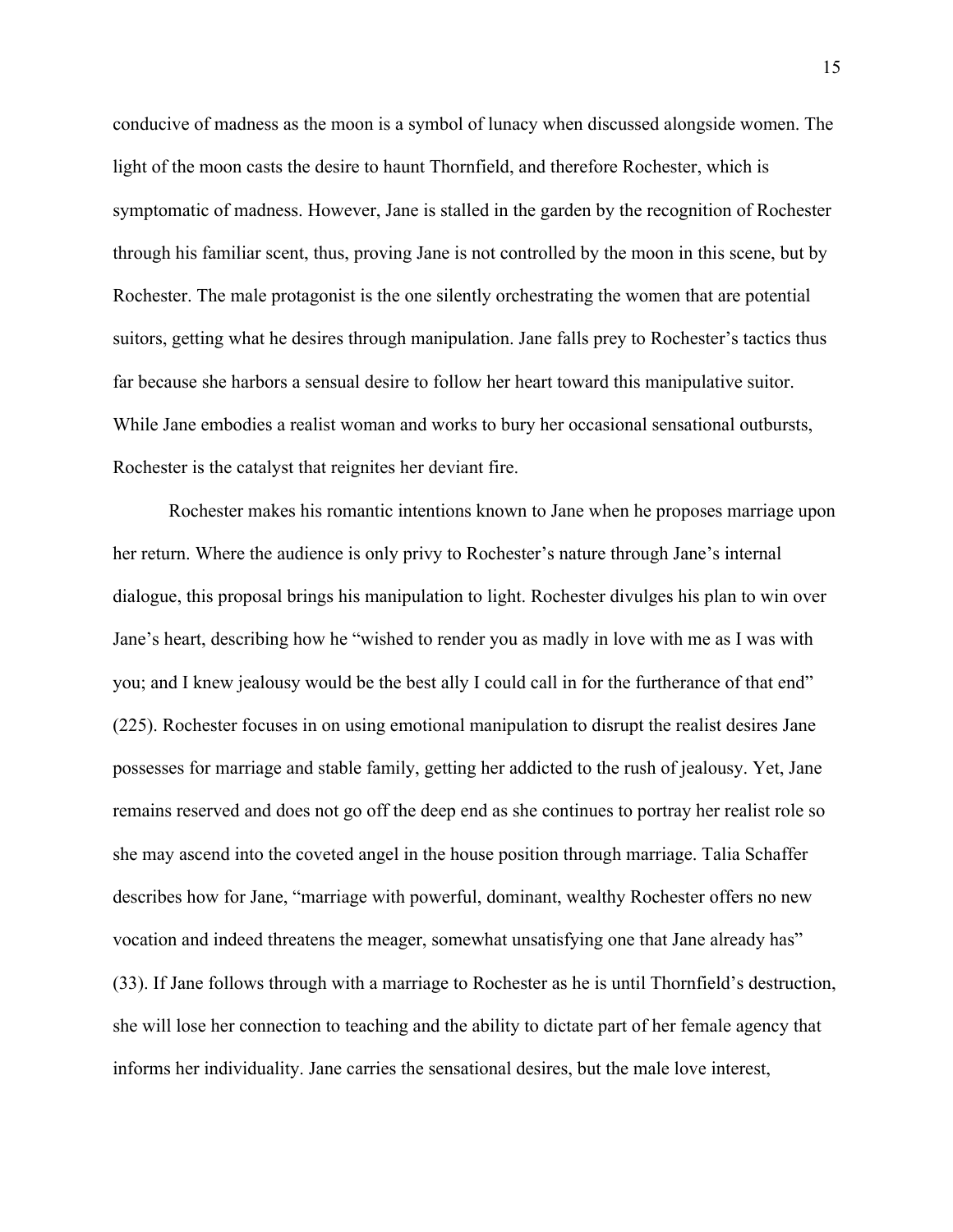Rochester, is the figure who cultivates those feelings through manipulation that has become socially acceptable for men. Jealously is an emotion that is shown to incite many sensational events within the genre, therefore Rochester's use in this situation highlights the crossover.

A naïve Jane Eyre gives in to her love and devotion for Rochester and agrees to marry her mysterious suitor. However, when the realist marriage plot is almost consummated, a secret is revealed that creates shock and scandal. Rochester's brother-in-law, Richard Mason, makes a spontaneous appearance at Jane's wedding to reveal the identity of his lost sister. Mason reveals that Bertha Mason still lives, in the attic of Thornfield Hall under the lock-and-key of Edward Rochester. The wedding is stalled as Rochester lashes out at this revelation, recklessly proclaiming: "'Bigamy is an ugly word! —I meant, however, to be a bigamist: but fate has outmaneuvered me; or Providence has checked me, --perhaps the last. I am little better than a devil at this moment; and, as my pastor there would tell me, deserve no doubt the sternest judgments of God, --even to the quenchless fire" (283). Rochester teases the reader with characteristics of sensation fiction when he mingles with plots of bigamy and jealous outbursts to gain the attentions of Jane, the ideal wife. However, since the wedding was not performed *Jane Eyre* remains within the bounds of realism while also demonstrating the fine line between these two genres. Rochester admits to wanting to take another wife, backing up his reasoning with the reveal of Bertha herself.

In a fit of passion, Rochester leads the wedding guests up to Thornfield's attic and through a series of doors until he reaches a room with no windows. Mrs. Poole is there to greet the party and "in the deep shade, at the further end of the room, a figure ran backwards and forwards. What it was, whether beast or human being, one could not, at first sight, tell: it groveled, seemingly, on all fours, it snatched and growled like some strange wild animal: but it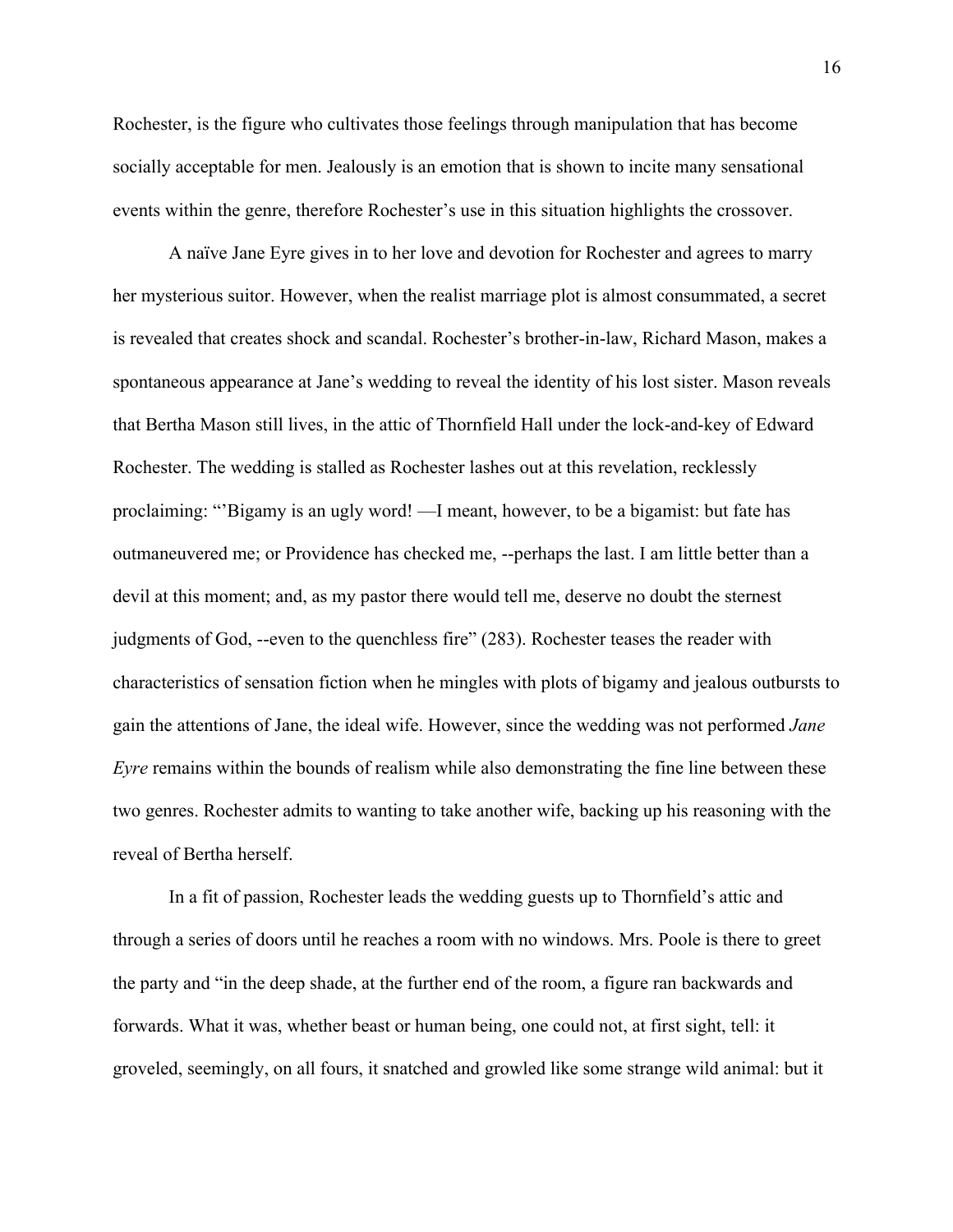was covered with clothing; and a quantity of dark, grizzled hair, wild as a mane" (285). Here, Bertha is depicted as a wild animal and is stripped of all humanizing characteristics, expect for the mention of clothing. Jane finally comes face-to-face with her foil, Rochester's first wife. The infamous madwoman has been locked up, caged within the house that should have been her domain as a wife. Instead, Rochester weaves his own narrative of Bertha that aids his intentions of remarrying with his lying eyes now set on Jane Eyre. Jane fits the mold of the ideal realist wife because she has been resigned and docile thus far by suppressing any feelings that would lead to scandalous acts. Armstrong uses this representation of Jane to show how "Brontë created what can only be described as an ontological gap between her most famous protagonist and Bertha Mason, a woman whose monstrous interiority disfigured her appearance and behaviors to the point where they were no longer recognizably female, much less feminine" (79). By defining the relationship between Jane Eyre and Bertha Mason as an ontological gap, Armstrong highlights the liminality as the foils mirror each other. However, I argue that the monstrous interiority Bertha exhibits was cultivated by Rochester during their marriage. The juxtaposition between Jane and Bertha's appearance places an emphasis on wives appearing feminine for their husbands. Bertha's narrative is viewed through Rochester's perception, creating the ultimate image of the madwoman in the attic who failed to be an angel in the house, therefore, placing the entirety of the blame onto the woman. By molding Bertha into an animalistic figure, Rochester is the true mad man. He capitalizes on society's harsh restrictions of wives to be subservient to their husbands in order to manipulate the system of marriage. This shocking image of what Bertha has become acts as foreshadowing for Jane if she follows through with a marriage to Rochester, thus placing her in a crossroads between genres. To complete the marriage plot, and fulfil the realist requirements, Jane must marry; however, the bigamy plot introduces sensational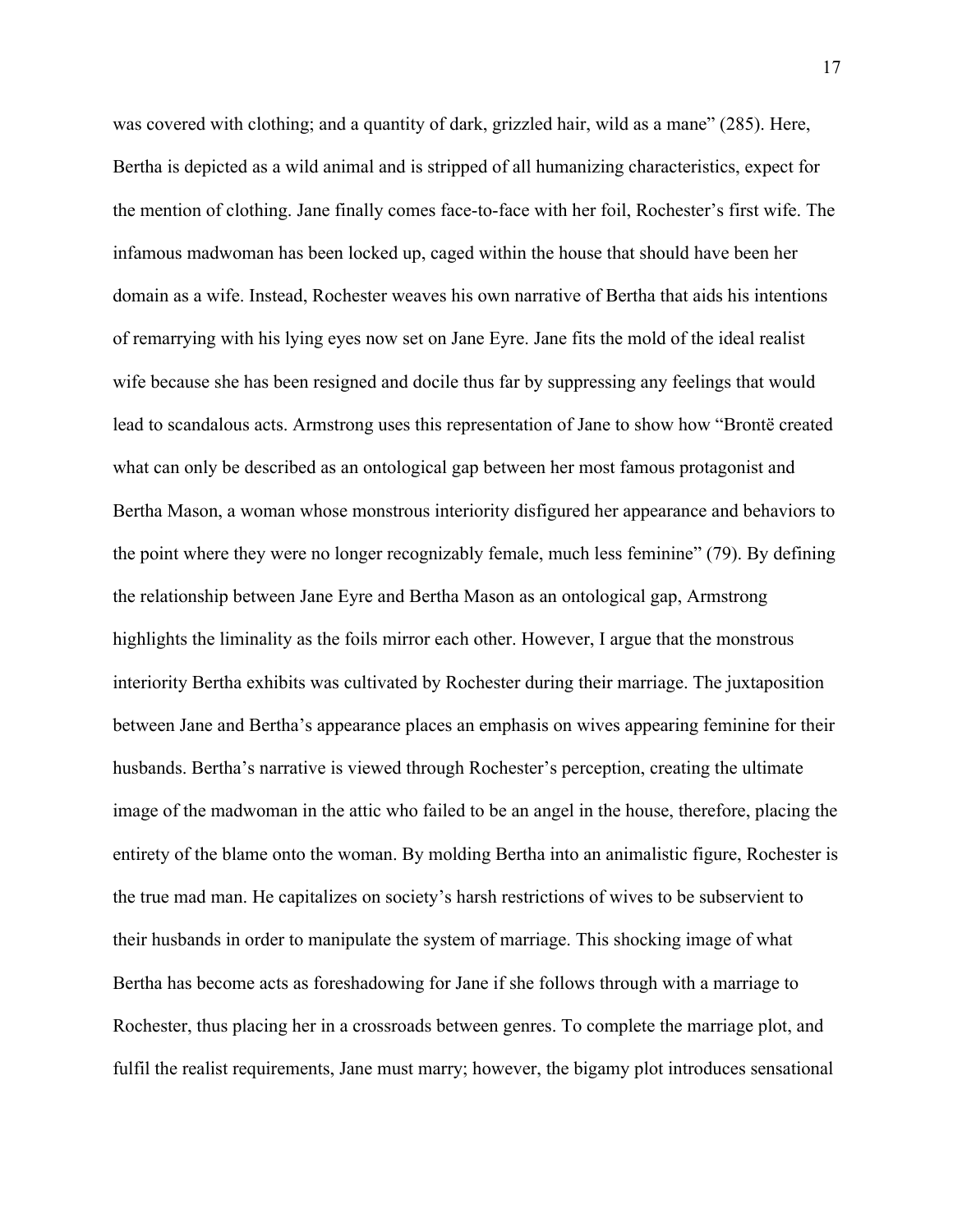devices that threaten the integrity of realism. The use of individualism also shapes the novel and determines which genre the plot belongs to, thus "we find Victorian fiction differentiating between what might be called femaleness (aggressive tendencies formerly celebrated as expressive of individualism) and femininity (the domestic virtues anchoring the new ruling-class home)" (Armstrong 80). Bertha must be kept hidden in the attic to avoid a cross between genres if Bertha represents sensation fiction and Jane, realism. Perhaps Bertha is the physical manifestation of what becomes of a woman who fights for her independence in the bounds of a realist novel where a woman is deemed mad at the slightest threat of aggression. Jane acts as Bertha's foil in order to restore femininity to Thornfield in the absence of a wife that is sane, according to society's standards, and to promote how an angel in the house should act when standing by her husband.

At the close of volume two, Jane's domestic bliss is shattered with the revelation of Rochester's first wife who has been hidden in Thornfield's attic while the couple kindled their relationship. In volume three, Jane is faced with processing how she fits into her character's realist plot. Rochester attempts to defend their messy situation by deflecting the blame, explaining to Jane how "the doctors now discovered that *my wife* was mad—her excesses had prematurely developed the germs of insanity" (289). Labeling a wife as mad became an effortless way to write off any actions that did not promote or depict a woman as the angel in the house within her domestic responsibilities. Therefore, this begs the question, was Bertha Mason actually insane, or was her husband no longer satisfied with her as his wife? I argue that Bertha was a victim of a patriarchal society that values the happiness of the man. Bertha's situation is significant to Jane because it shows her what Rochester is capable of as a husband and represents real anxieties that real Victorian women have surrounding marriage. Rochester's actions are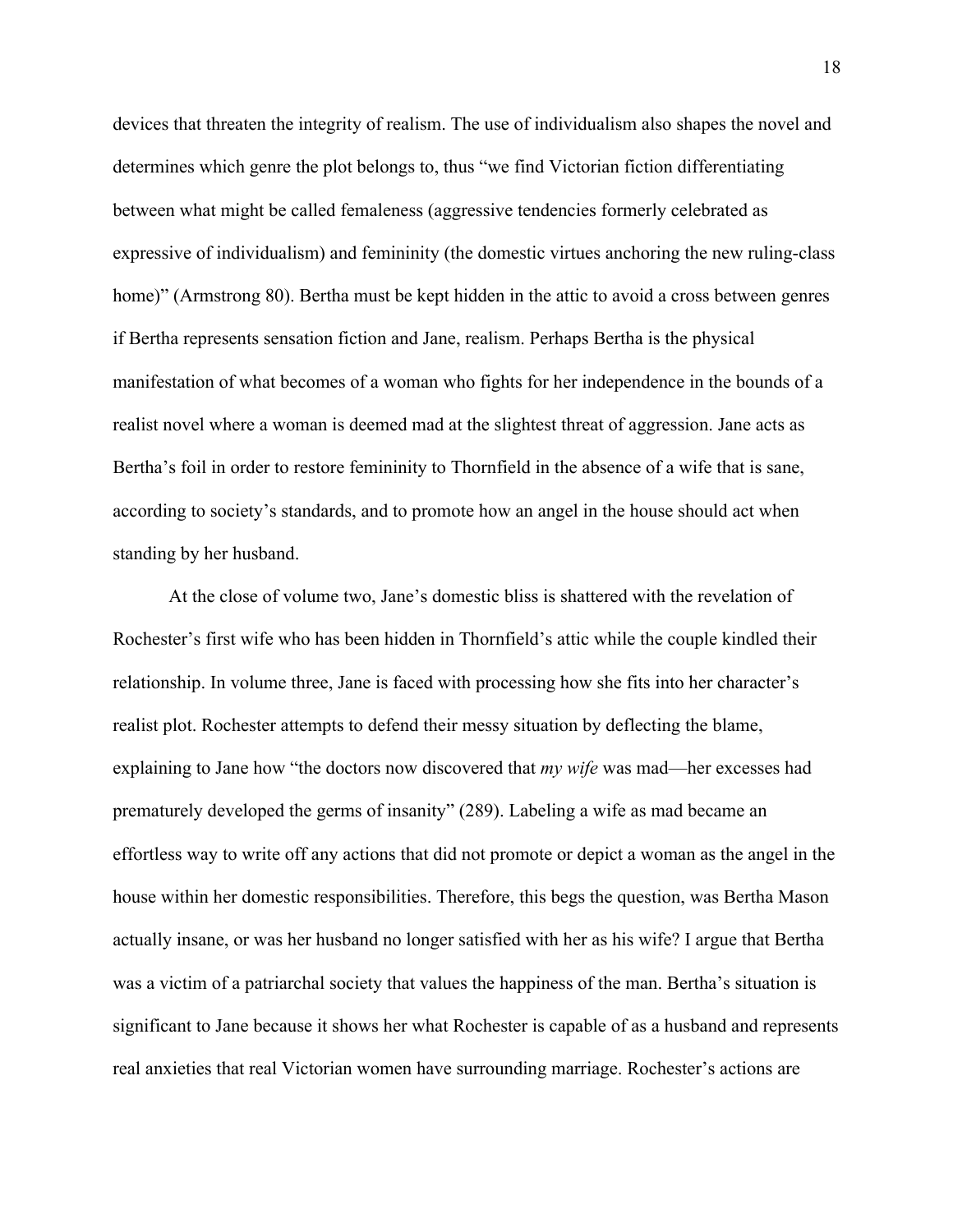acceptable within the boundaries of realism, but they turn into sensational actions when performed by women.

After quietly standing by Rochester this far into their relationship, Jane finally takes a stand for herself. On the engaged couple's wedding day, the ceremony is stalled because of Rochester's secret wife. Rochester pleads with Jane while she contemplates whether to "soothe him; save him; love him: tell him you love him and will be his. Who in the world cares for *you?* Or who will be injured by what you do?" (308). In this moment Jane chooses herself and takes control of her own agency to put her desires before the man she loves. While Jane attempts to remain within her realist borders by avoiding a bigamy plot, she causes sensation by leaving the domestic space in order to find her identity as an individual and as a woman. Jane redirects the energy she was giving to Rochester and Thornfield, to caring for her own wants. If Bertha remains a tenant of Thornfield, even in the attic, she threatens Jane's future marriage and pulls *Jane Eyre* across the threshold into sensation fiction; therefore, the young governess must flee to prevent the stain of bigamy from setting into her narrative.

Along Jane's journey, she is cast out by society because she is a woman alone without the company of a man, denoting a fall from grace. Despite following society's rules about multiple wives, Jane is still punished for not following through with the marriage plot and creates a whisper of scandal by taking control of her own agency. Jane wanders, lost and exhausted, until she catches sight of a candle in the distance and ponders the idea of reaching it in time as it "'is much too far away: and were it within a yard of me, what would avail? I should knock at the door to have it shut in my face'" (321). The candle represents more than a family at home, but also the realist idea of domesticity. Throughout her journey, Jane has been scorned by society as she contemplates marriage with Rochester and travels further away from that domestic space.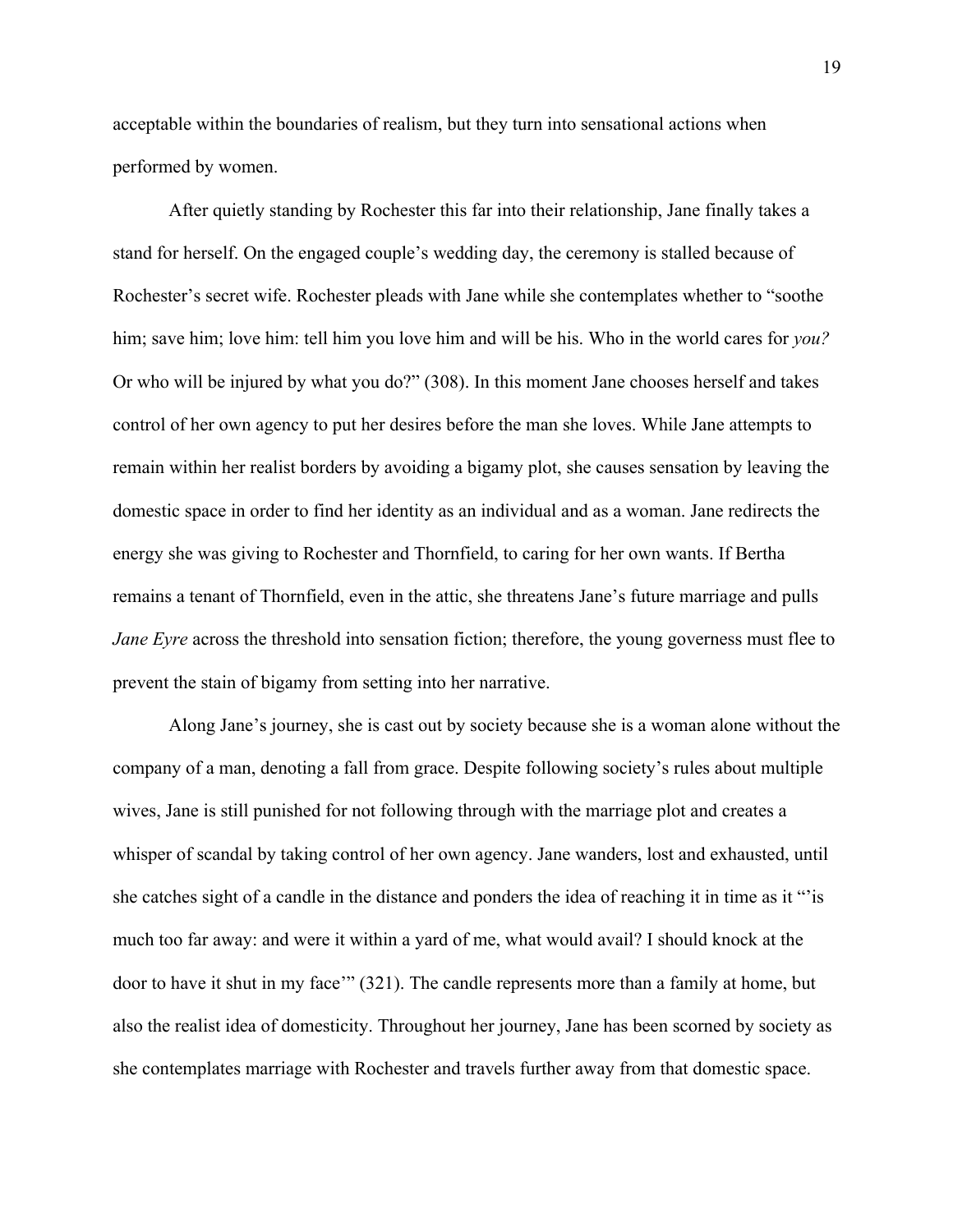However, I argue that this distance from the sensationalized house allows Jane to navigate her destiny as the angel in the house. The candle on the horizon signifies a stable domestic space that foreshadows Jane's rekindled relationship with marriage and creating a warm, welcoming home. When Jane is welcomed into the house by its occupants, St. John and his sisters, she crosses the threshold of the house and "felt no longer outcast, vagrant, and disowned by the wide world. I dared to put of the mendicant—to resume my natural manner and character" (328). The proper example of an ideal domestic space makes Jane feel comforted and releases the pent-up anxiety from the scandal at Thornfield. This shows that Jane Eyre belongs within the genre of realism as flirtations with acts of sensation are short lived and not sustainable for her character. However, these dalliances uncover the connections between the two genres that stems from a wild flame in the home.

During Jane's stay at Moor House, she develops a routine in her new life as a teacher as well as the eye of her host, St. John. Despite previously feeling a failed engagement, Jane's character is caught up again by the marriage plot, however, in this case to another type of suitor. Jane rejects St. John's proposal of marriage, protesting the lack of romantic love between the two as she values their friendship and continues to pine for her great love, Rochester. St. John offers a rebuttal, declaring that Jane's refusal will limit her "to a track of selfish ease and barren obscurity. Tremble lest in that case you should be numbered with those who have denied the faith and are worse than infidels!" (398). Jane's suitor places her on the same level as social outcasts that do not uphold the pillars of an ideal realist genre, therefore, St. John is also commenting on the audience's social climate. St. John embodies the familiar suitor that is inclined to marry because that is included in the realistic version of events for society's young adults. Schaffer agrees, noting how St. John becomes "a variant of the familiar suitor—a version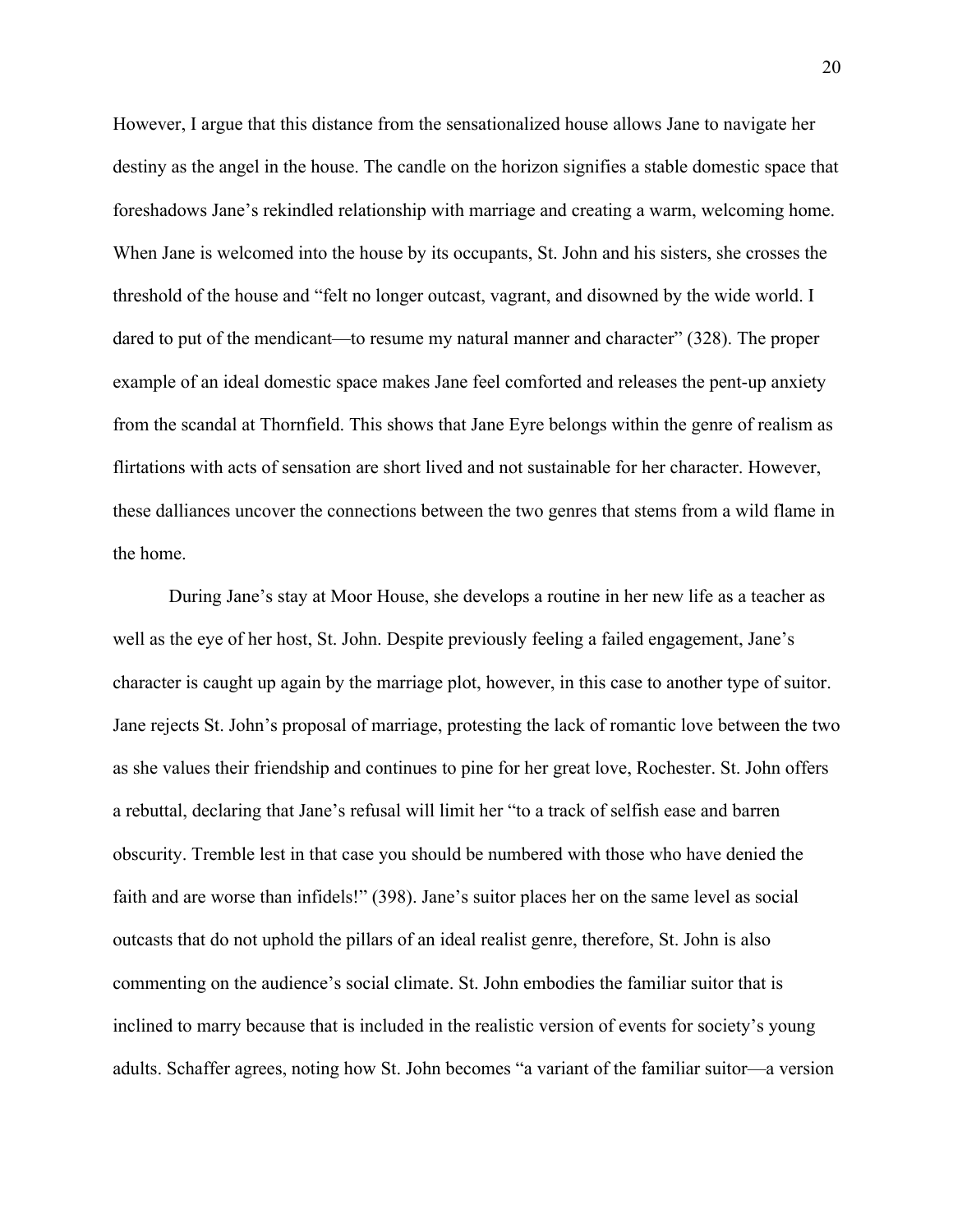whose disinterest in sexual connection is chilling, whose emphasis on vocation is dehumanizing, St. John becomes one way that this novel trains its readers to dislike the familiar category. *Jane Eyre* thus powerfully contributes to the growing influence of romantic marriage" (32). While this suitor is a suitable and reserved choice for Jane, the anxiety of a loveless marriage overrides her decision, and consequently, she refuses. Here, Jane begins to lean farther into sensation fiction as she relies on her emotions to make decisions, instead of being realistic about her prospects of marriage as an orphan without a dowry.

After the proposal Jane describes the days that followed before St. John left for India and the torture of remaining reactionless. Jane fixates on emotions, or a lack thereof, showing the reader that the heroine has not completely extinguished her sensational characteristics. The tension builds up in Jane like "a slow fire of indignation, and a trembling trouble of grief, which harassed and crushed me altogether. I felt how—if I were his wife—this good man, pure as the deep sunless source, could soon kill me; without drawing from my veins a single drop of blood, or receiving on his own crystal conscience the faintest stain of crime" (400). Jane highlights how society accepts violence between spouses on the part of the husband, violence that is not physical but emotional. She compares a marriage without love to a murdered spirit, causing the wife to become a shell of a person. This is comparable to Rochester's first marriage as Bertha was eventually treated like an animal, as if she was stripped of the characteristics that made her a wife, therefore, regressing and showing signs of madness that were just cries for help.

#### **Rejections of Realist Individualism**

The spiritual connection between Jane and Rochester is comparable to Catherine and Heathcliff's relationship in Emily Brontë's *Wuthering Heights* as they both are categorized as realist novels yet mingle with creating sensation via a supernatural discourse. While *Jane Eyre*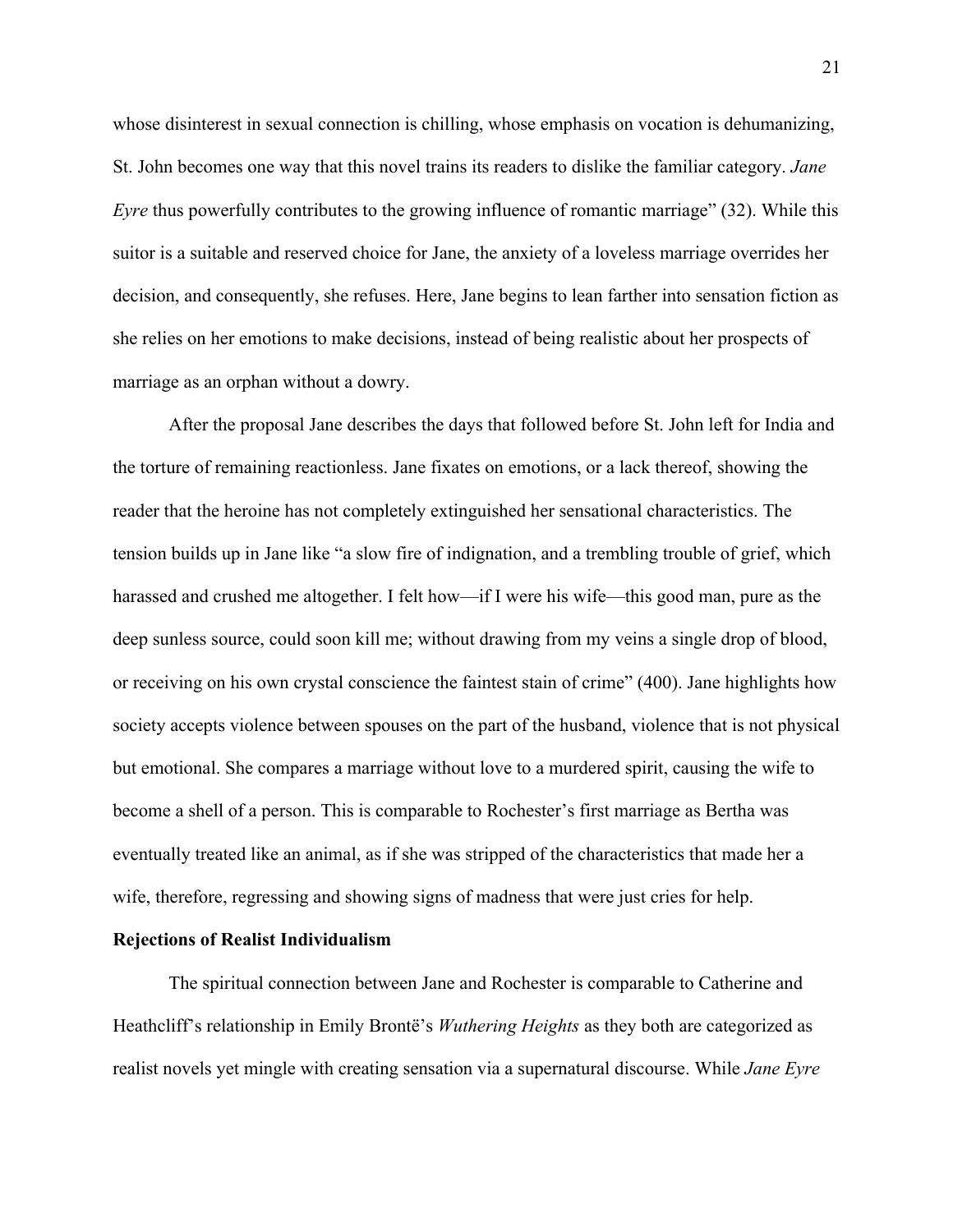does not stray far from its realist boundaries, in volume three, Jane hears Rochester's voice calling out to her, "'Jane! Jane! Jane!' Nothing more" (408). In this moment, the fated pair are connected to one another spiritually, as if Rochester was haunting Jane in an attempt to draw her back towards Thornfield through disembodiment to reassert his claim over her individualism. Catherine Linton enters this supernatural discourse when she reanimates into the objects and landscape, she was a part of before her death. This is shown through the relationship between Catherine and Heathcliff, highlighting their connection spiritually as they break the boundaries of identity, becoming one. Where critics agree that Catherine's vitality is reanimated into objects within the landscape of the moors at Wuthering Heights, I argue that this reanimation is evidence of Catherine's location liminaly between life and death. As Catherine has returned to the landscape as a ghost, haunting Heathcliff, she demonstrates her inability to fully cross the threshold into an afterlife. Catherine uses the liminal purgatory between life and death to resurrect her vitality into the objects and landscape she was once a part of to haunt Heathcliff until they are reunited after death, demonstrating rejection of realist individualism as Catherine aims to strip Heathcliff of his individualism and become one with her.

Published in 1847, *Wuthering Heights* enters the gothic discourse before it reached its peak popularity among the Victorians. Heathcliff and Catherine's story surpasses an overlying theme of toxic romance with elements of hauntings and ghosts. Ioana Boghian describes how "the Victorian discourse of the supernatural revolves around the major paradigm of the verb 'to haunt'" (56), placing Emily Brontë's novel at the center of this discourse as it alludes to and describes a haunting of a protagonist, Heathcliff. *Wuthering Heights* strays away from realism by giving metaphorical meaning to seemingly ordinary objects, creating the proper conditions for the recently deceased Catherine to carry out a haunting. As Catherine's ghost is no longer a part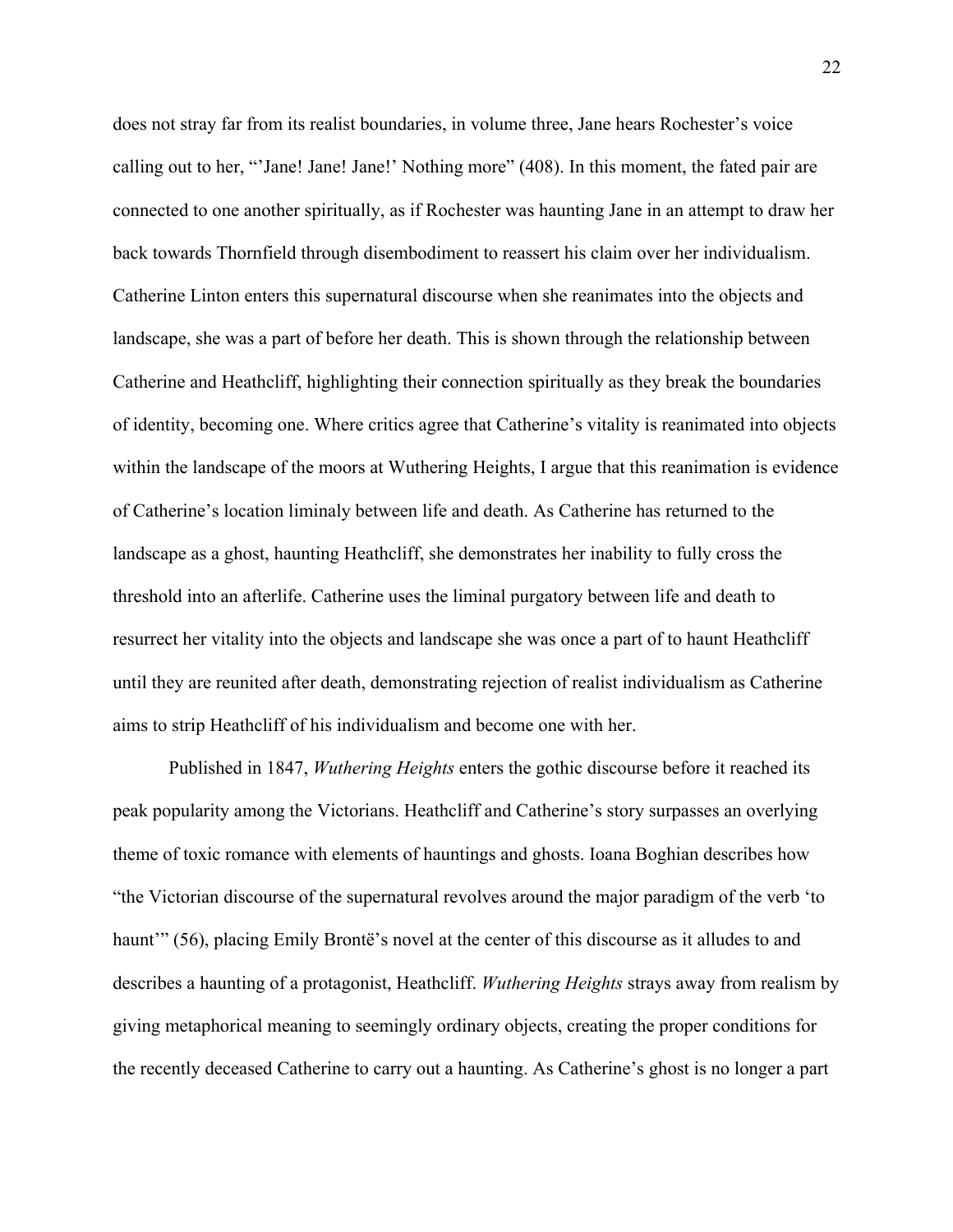of the realm of the living, she does not abide by the same earthly rules. She now has the freedom to torment and manipulate objects within the landscape to achieve her goal of drawing Heathcliff back to her. Catherine is also part of the realist genre, therefore, grounding gothic elements in reality. The use of the supernatural also provides a parallel to the sensation genre as Catherine's ghost creates scandal for Heathcliff as he is affected on the earthly plane. Aviva Briefel adds how "this unruly energy was concentrated in the period between 1853 and the early 1860s, marking a phase of British spiritualism in which the presence of ghosts was registered primary through animated objects" (210). This animation is present in *Wuthering Heights* and takes control of Heathcliff, infecting his mind with visions of Catherine as he is surrounded by objects in nature and Wuthering Heights itself. While Heathcliff is not plagued by moving furniture and other domestic objects, he is haunted by the animation within.

One of the narrators, Mr. Lockwood, signals to the presence of the supernatural in *Wuthering Heights* when he initially inquires about Heathcliff's wife. Heathcliff responds curtly, "you would intimate that her spirit has taken the post of ministering angel, and guards the fortunes of Wuthering Heights, even when her body is gone" (9). He acknowledges Catherine's presence within the landscape around him after her body no longer roams the earth. Instead, she is caught somewhere in between the earthly plane that holds Heathcliff and an unreachable afterlife that secures her place within a supernatural discourse. Mr. Lockwood represents an outside perspective to the narration of Catherine and Heathcliff's story, but he is still touched by elements of the supernatural. After arriving at Wuthering Heights, Mr. Lockwood finds himself plagued by a nightmare of Catherine as she calls out, "'Let me in!' and maintained its tenacious grip, almost maddening me with fear" (20). This first look at Catherine foreshadows the crossing of boundaries as she interacts with Mr. Lockwood through a dream. The memory of Catherine's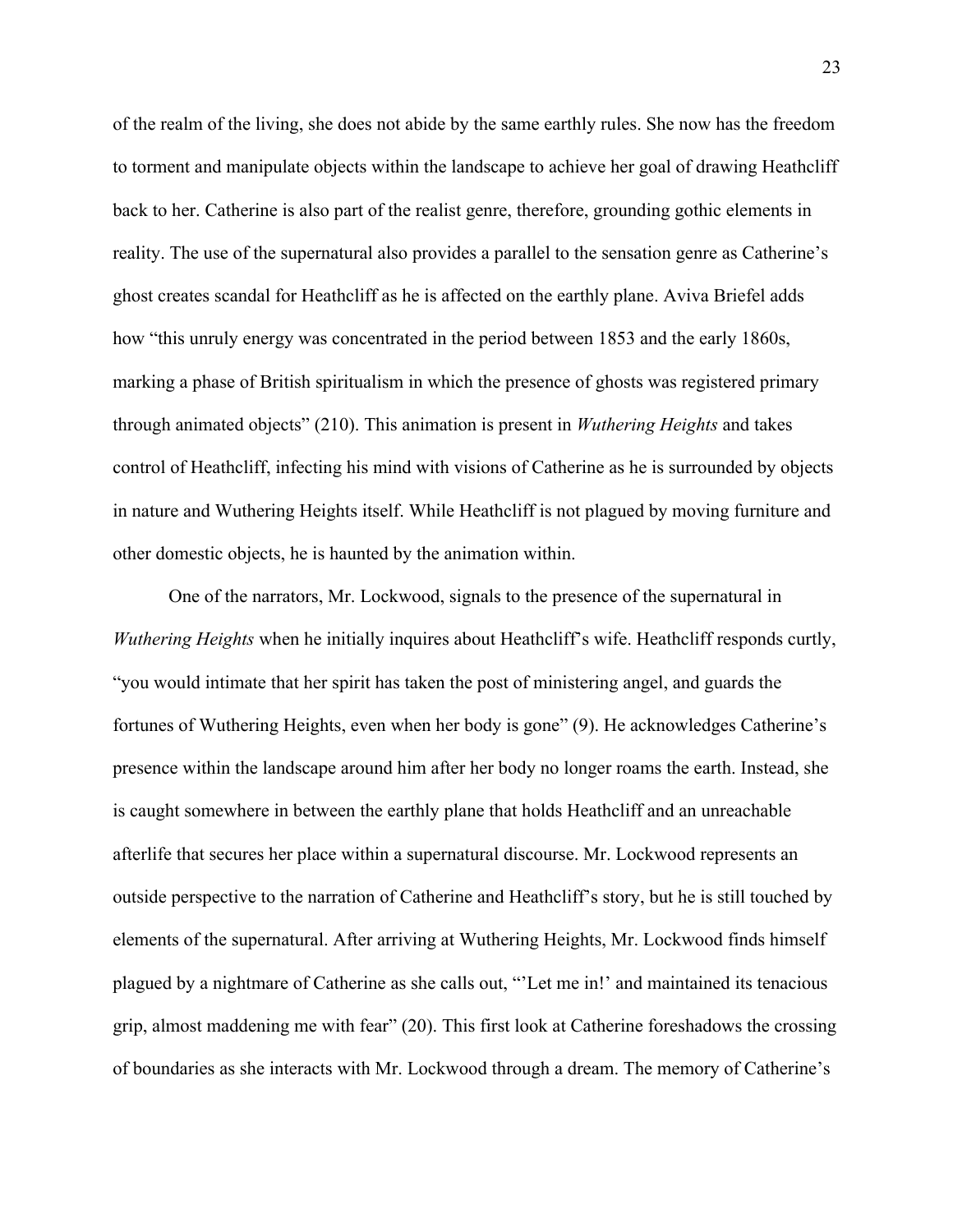experience at Wuthering Heights remains as she connects with Mr. Lockwood through a dream. She does not attempt to cause harm to the narrator, like she interfered with Heathcliff, but instead makes her presences known through a mode of haunting that can be explained through a rational explanation that it was just a dream. In *Jane Eyre,* Jane interacts with a similar supernatural presence when she is separated from Rochester in volume three. Where Jane briefly feels the pull of Rochester to come back to him, Catherine infiltrates the outer frame of the narrator's story. Before Mr. Lockwood begins narrating Catherine's story, the apparition interacts with him, creating a hint of suspense that leaves the audience to ponder if the threat of the supernatural could come true. According to Boghian, dreams in *Wuthering Heights* "contain prophetic power, characters experience moments of genuine clairvoyance, and the barrier between the living and the dead collapse" (60). Before the reader is led through the threshold into Catherine and Heathcliff's narrative, Mr. Lockwood describes a sneak peek into his own experience with liminality. Mr. Lockwood and Nelly Dean's narration sets the stage for a haunting as they delve into the relationship between Heathcliff and Catherine, placing *Wuthering Heights* soundly as a member of the supernatural discourse.

In order to analyze Heathcliff's hauntability, his relationship with Catherine must be addressed first since she is in control of her individualism, allowing her more power than Jane possessed alongside Rochester. Catherine reanimates vitality not only into objects but into Heathcliff himself. When Heathcliff is first introduced, Catherine's father refers to him with the pronoun 'it.' This objectifies the young boy as Mr. Earnshaw describes how "he thought it better to take it home with him at once than run into vain expenses there; because he was determined he would not leave it as he found it" (30). Heathcliff is objectified from the moment he is introduced. Catherine exposes his objecthood in order to haunt him through his physical body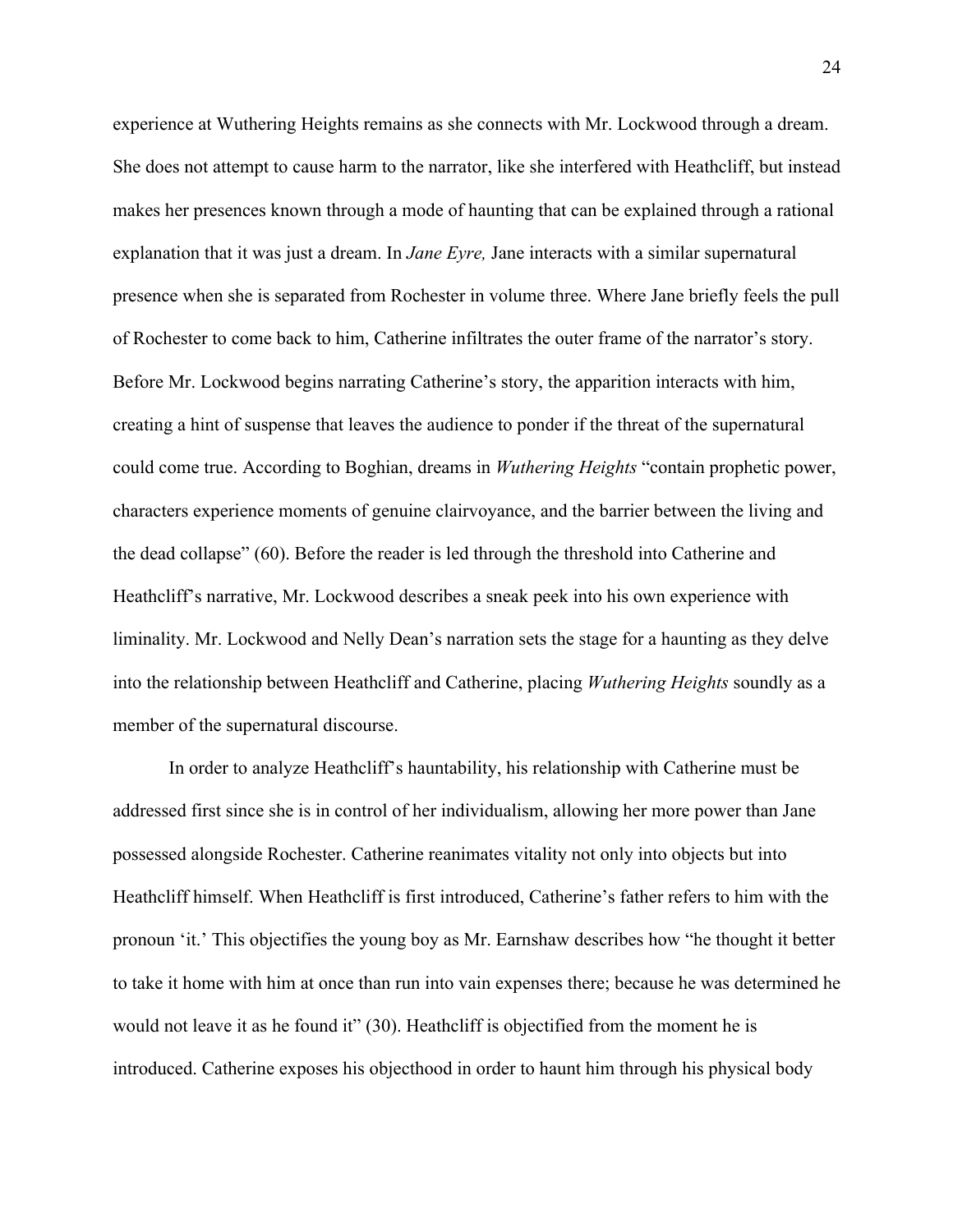while he remains on an earthly plain. As she reenters the landscape through reanimating objects, she does so with Heathcliff. He acts as his own container that facilitates the haunting; therefore, only in death and reunion with Catherine will he be set free. Lutz contends that Heathcliff's "body craves the release of death, as if it desires to assert its status as material. Heathcliff never properly separates himself from objecthood" (402-403). Although Heathcliff attempts to separate himself by leaving Wuthering Heights to acquire wealth and become a gentleman, his established objecthood since his arrival to the house follows him like a shadow that Catherine's ghost crawls into, never letting go. Catherine now has the upper hand, possessing more freedom and agency to take control over Heathcliff. Approaching the reanimation of objects through a feminist lens demonstrates the shift in power to Catherine's favor as she leans away from a traditional marriage plot and into a liminal space between the realist and sensation genres, allowing her space to explore her desires to marry Heathcliff within the safety of the landscape after her death.

Whereas in the landscape of the living, Heathcliff exudes power over Wuthering Heights and the characters that reside there, he can no longer command Catherine in her ghost form. However, what separates an unruly ghost from the hysterical woman archetype? While Catherine is afflicted with bouts of delirium while alive, this was not out of hysteria, but her desire to travel to an afterlife where she can be reunited with Heathcliff away from the moors. Catherine experiences an episode of delirium before her death, exclaiming, "Oh, I'm burning! I wish I were out of doors—I wish I were a girl again, half savage and hardy, and free…and laughing at injuries, not maddening under them! Why am I so changed?" (109). Catherine desires to escape from the house and away from the domestic space she is trapped in with Edgar Linton as her husband. Congruent with her physical and mental state, the delirium shows through the text in the form of dashes, exclamation points, and ellipses. She notes the changes she is undergoing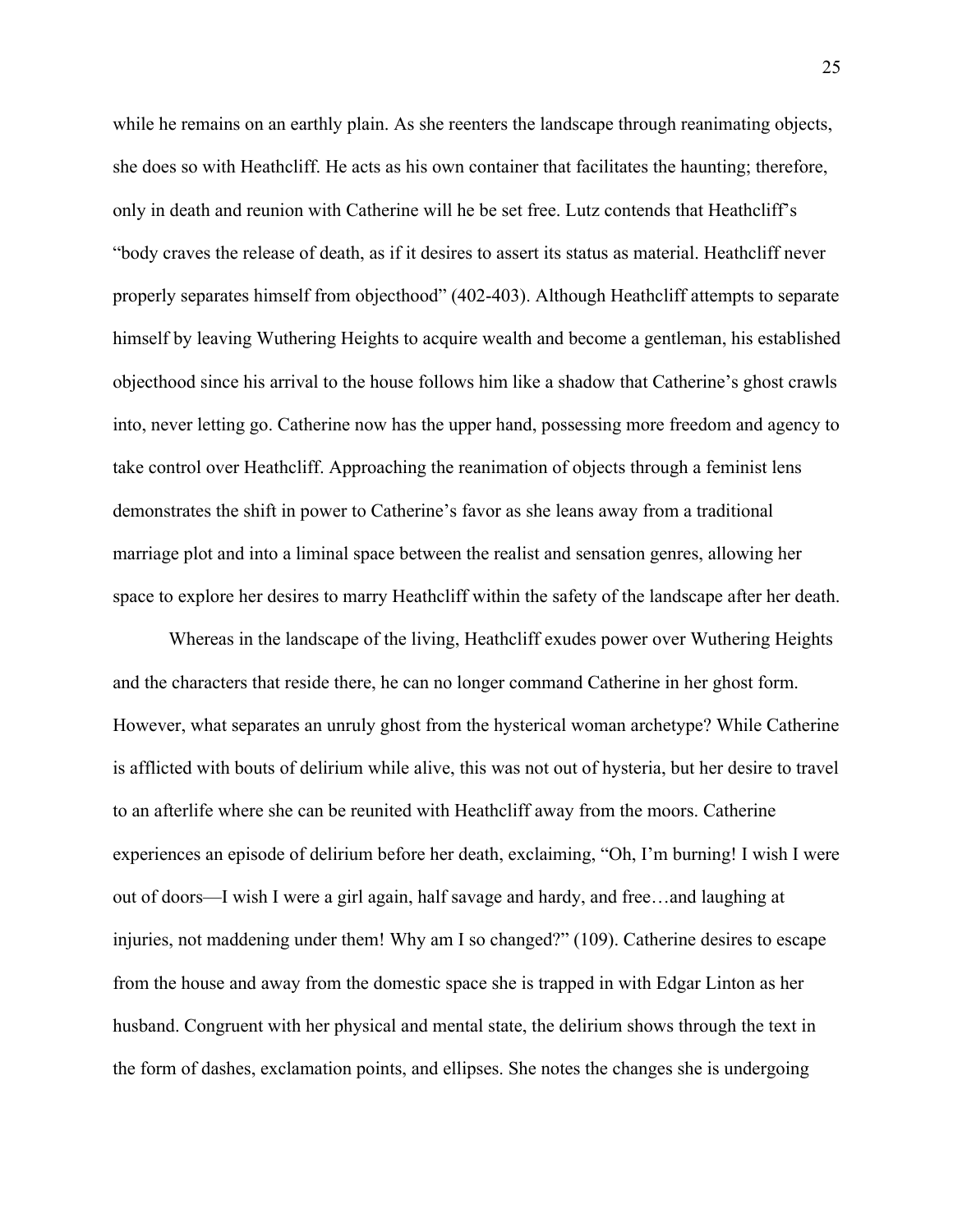while demonstrating through punctuation her eagerness to continue on to an otherworldly life. By mentioning her childhood, Catherine recalls memories of Heathcliff, signaling her desire for a return to their relationship before he abandoned the moors. Warhol concurs, describing "the illogicality to the punctuation…though contributed by the narrating self, mirrors the disordered state of mind of the experiencing self. And that state of mind—terrified, irrational, accepting as real what cannot *be* real—typifies the heroine of Gothic fiction" (866-867). Catherine moves away from the hysterical archetype, into a refined heroine who transcends gender roles. Her desire to be with Heathcliff sparks this episode that realism defines as neurosis, yet I argue that Catherine is sane. Catherine creates sensation among readers through her dramatic episodes, tying this realist character to the sensation genre. Nelly Dean notes that during Catherine's delirium "there was no moon, and everything beneath lay in misty darkness" (109). Where the moon is associated with lunacy and hysteria, a lack of one highlights how Catherine is not bound to the gender rules of femininity. The absence of the moon proves that her hysteria was not a result of her female identity.

As Catherine gains more control over her femininity, Heathcliff loses control of his masculinity. Through their otherworldly bond, Catherine and Heathcliff are shown as doubles that reflect gender differences as one remains living and the other is within a liminal space. According to Warhol, signs of doubleness have the potential to be "related to the ambivalence about gender difference—the persistent but inconsistent undermining of traditional gender roles—that runs throughout the Brontë's' works" (871). The doubleness of Catherine and Heathcliff's relationship facilitates a give and take that changes the roles of their gender dynamic. Where Heathcliff builds upon his masculinity through wealth and property after returning to *Wuthering Heights* in order to exude power over Catherine, she undermines his plan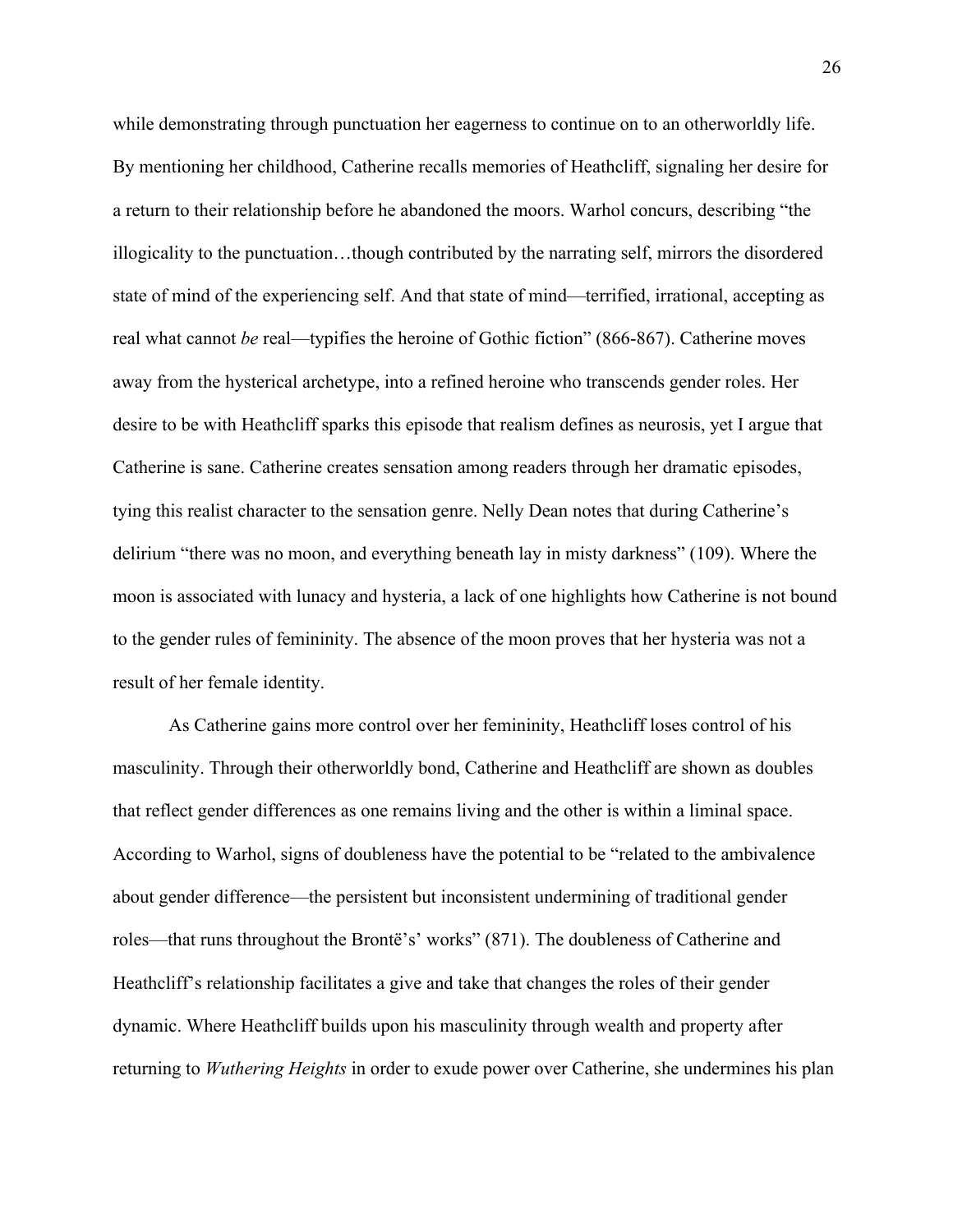by utilizing her death to reanimate her vitality into the objects and landscape around Heathcliff. Thus, Catherine effectively holds power over her masculine counterpart by taunting him with the only thing he truly desires, herself. Catherine and Heathcliff's dynamic is the opposite of Jane and Rochester as the latter follow traditional gender roles of the man chasing and courting after the woman. These heroines, Jane and Catherine, are categorized within the same genre but illustrate different examples of realist individualism as Catherine rejects the idea of being an appendage of her husband. Opposingly, Jane desires to be married and fulfil her role as a submissive wife.

After Catherine's death, where one may conclude she has passed on to an afterlife, Heathcliff questions this, exclaiming, "where is she? Not *there*—not in heaven—not perished where?" (145). If not in heaven, nor completely absent from the earth, Catherine is trapped in the landscape, her own purgatory between life and death. She slowly takes control while reanimated through his objectivity, transferring her spirit to his. Catherine foreshadows this take over to Nelly while she is still alive, stating, "Nelly, I *am* Heathcliff—he's always, always in my mind not as a pleasure, any more than I am always a pleasure to myself—but, as my own being—so, don't talk of our separation again—it is impracticable" (72). In order to remain with Heathcliff, she becomes a part of the Yorkshire moors instead of transitioning on to an afterlife. Through Catherine and Heathcliff's spiritual connection, they are drawn together, unable to part with one another even in death. Thus, Catherine is caught in a liminal space between life and death in the landscape where the couple formed their relationship. Wang points out that "the everyday boundaries…are repeatedly broken down and blurred in *Wuthering Heights*, creating a constant state of fluctuation which is profoundly unsettling to the reader, and which calls into question conventional notions of reality" (168). As *Wuthering Heights* develops, it evolves further into a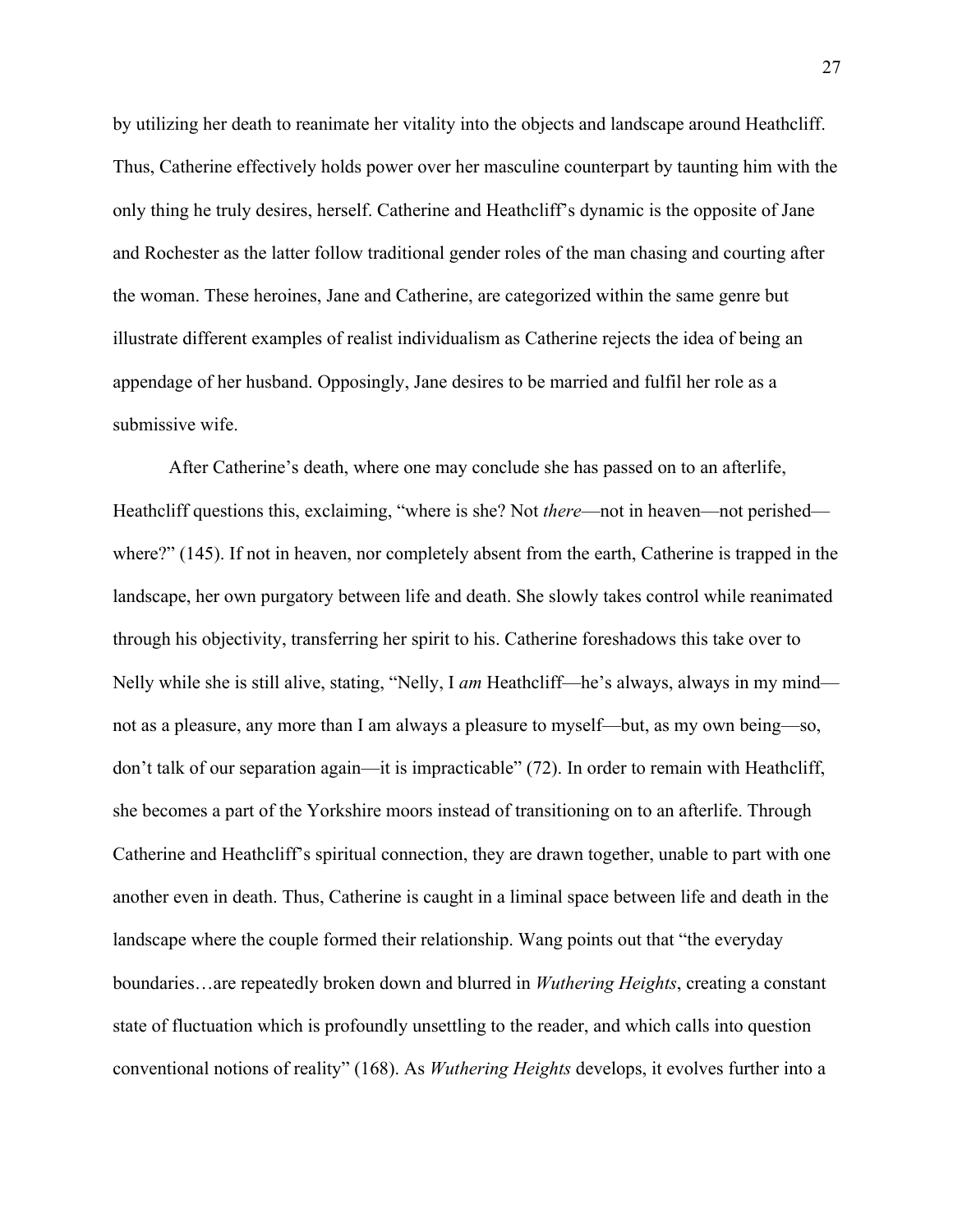supernatural landscape as lines between the living and the dead fade away, causing Heathcliff to question what is real and what is a trick of his imagination.

While Catherine is reanimated into objects, she utilizes the landscape of the Yorkshire moors to fuel her ability to haunt on the earthly plane she is no longer a part of. The presence of the supernatural within the landscape creates a loophole for Catherine to slip into while she carries out her mission of haunting Heathcliff to incite their reunion. Mr. Lockwood senses this liminal space within the landscape when Heathcliff offers to walk him back across the moors to Thrushcross Grange, noticing how "the whole hill-back was one billowy, white ocean, the swells and falls not indicating corresponding rises and depressions in the ground" (25). The green hills of the moor fades away to reveal an expansive ocean, indicating a liminal space between the two houses that incites twists and turns for the characters who encounter it. Mr. Lockwood recognizes the possibility of hidden narratives that lie like secrets on the ocean floor. Lauren Goodlad indicates to the presence of "*occulted landscapes*: geographic formations that bespeak the ontological gap between what individuals positively know and what they feel to be real but cannot directly perceive" (112). This description creates a definition for the landscape in *Wuthering Heights,* that accounts for Catherine's ability to seamlessly reanimate herself into the objects through the liminal space created by the occulted Landscape. While Heathcliff knows that Catherine is dead, he also feels her presence in the landscape, as if her soul has not passed onto an afterlife. The Yorkshire moors uses Catherine and Heathcliff's connection and her reanimation of objects to create a supernatural landscape that "troubles the ontological borders between…life and death, past and present, nature and supernature" (Goodlad 110). Catherine becomes a part of the liminal space between life and death, creating a plane for her to cross between borders as a ghost or through the reanimation of objects within the landscape.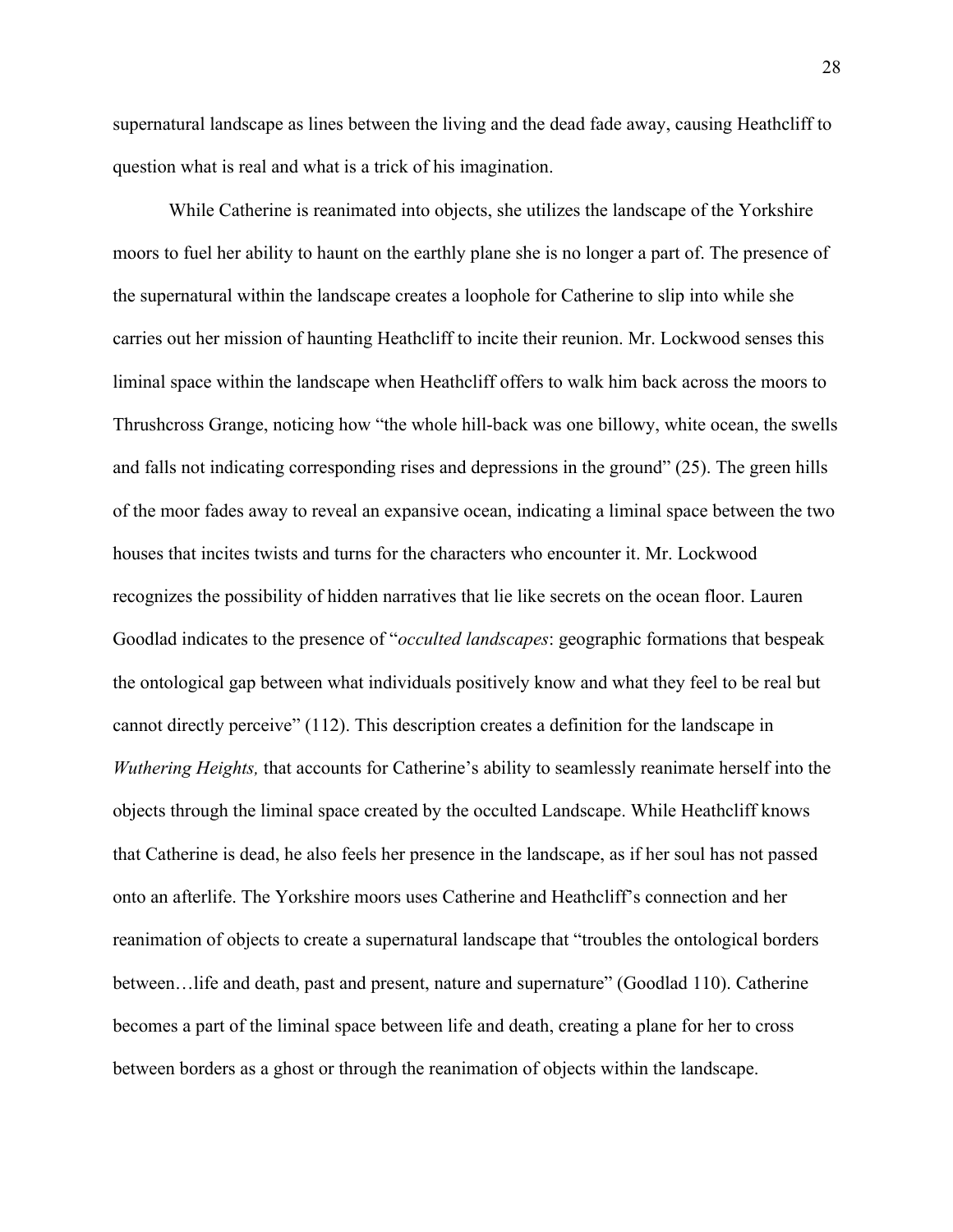As Heathcliff struggles to come to terms with the news of Catherine's death, he calls on her to take shape within the occulted landscape so that she is never lost to him in spirit as well as in body. Heathcliff calls out to Catherine, asking, "I know that ghosts *have* wandered on earth. Be with me always—take any form—drive me mad!" (145). Heathcliff acknowledges the existence of ghosts, inviting Catherine to haunt him and foreshadowing his madness caused by her reanimation. He then becomes, as Goodlad suggests, "a kind of walking, talking avatar of an object-oriented ontology, Heathcliff, like Mary Shelley's monster, is a posthuman archetype" (127). This establishes the connection of objecthood to Heathcliff, turning him into a gothic creation that is manipulated by Catherine's ghost until they are reunited.

In order to return to the landscape of the living, Catherine reanimates her vitality within the objects she was familiar with, therefore facilitating the haunting of Heathcliff. Deborah Lutz maintains that objects become "a location where the line separating life and death seems to become porous. Here matter and space do more than hold traces of the dead; they act as evidence" (394). The objects once owned or associated with Catherine when she was living allow her to reanimate them, now that she is recently deceased as they already hold traces of her previous life, proving her existence. If Catherine is trapped in her own purgatory that she created through the landscape, the porous nature of objects allows her to stand at the threshold to the living, just present enough to torment Heathcliff to madness. Heathcliff becomes aware of Catherine wherever he turns, questioning "what is not connected with her to me?...In every cloud, in every tree—filling the air at night, and caught by glimpses in every objects by day, I am surrounded by her image!" (280). Catherine animates nature that is a part of the landscape surrounding Heathcliff so that he is consumed by her presence and the reminder that she is close by but not physically there. As the haunting escalates, Catherine increases her ghostly presence.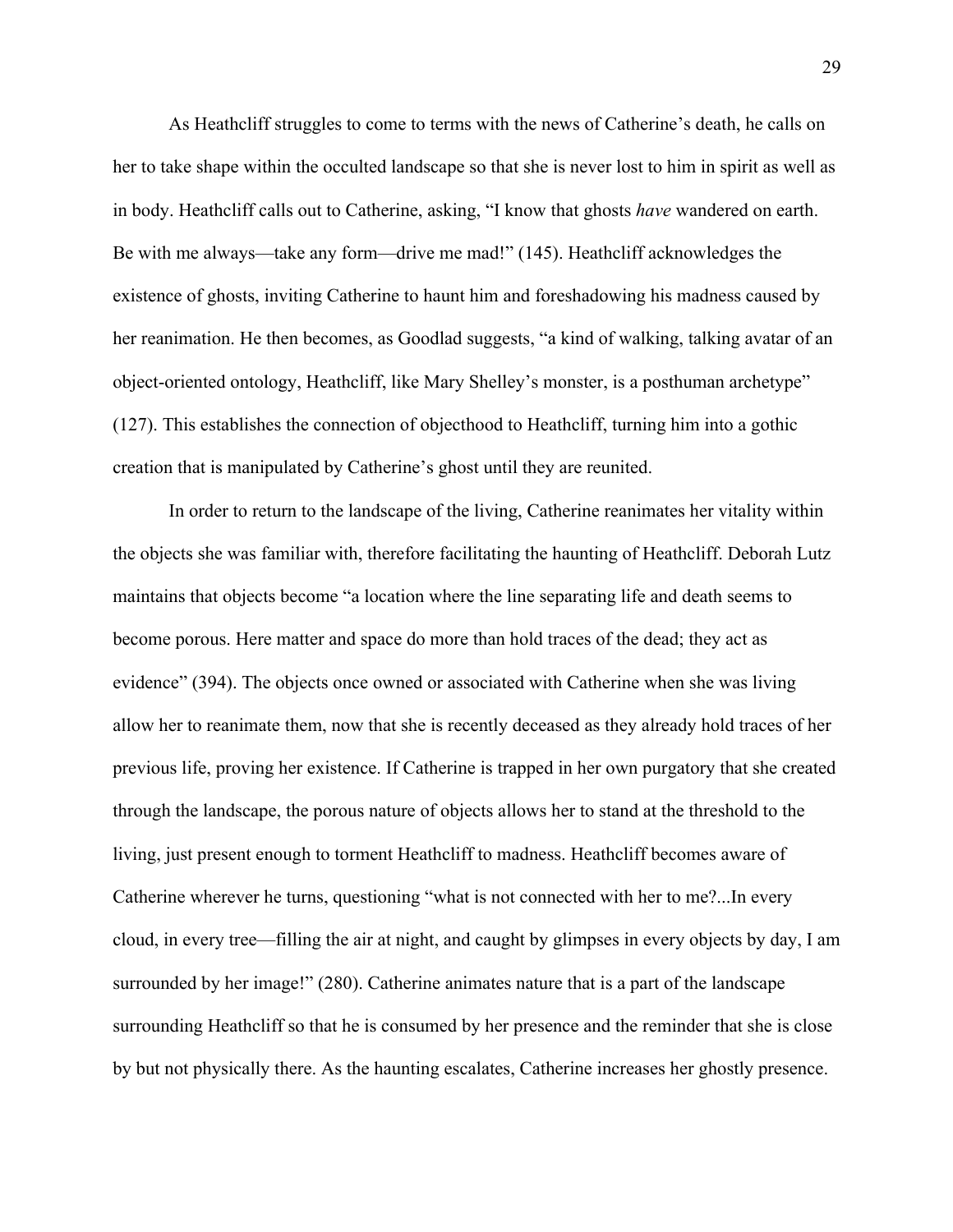Despite attempting to locate Catherine, Heathcliff only discovers that "the entire world is a dreadful collection of memoranda that she did exist, and that I have lost her!" (280). By reanimating the objects that are familiar to Heathcliff, Catherine brings the associated memories back to life. This drives him further into madness, as he can feel her but cannot reach out and touch her. Although he tries, Heathcliff realizes when he opens Catherine's coffin, "though it cannot be discerned, so certainly I felt that Cathy was there, not under me, but on earth" (250). While Catherine is not reanimated in her body, she is present in the coffin in an attempt to draw Heathcliff to her physical body. She becomes more frightening by showing Heathcliff that she is present in the landscape and not trapped in her once human form. Therefore, she is able to attract Heathcliff to her grave, showing him that she is no longer a part of her body but in a liminal place that is preventing her from transitioning into an afterlife.

Catherine Linton slowly exhibits symptoms of delirium that coincide with Heathcliff's renewed presence at Wuthering Heights, highlighting their connection to each other and to the landscape of the Yorkshire moors that also houses Thrushcross Grange. Nelly Dean describes how Catherine's eyes "no longer gave the impression of looking at the objects around her; they appeared always to gaze beyond, and far beyond—you would have said out of this world" (135). Catherine begins to disassociate from her reality among the living as she begins to focus on a place that is free from the conflict she faces between Heathcliff and her husband, Edgar Linton. She fixates on another world where she has more freedom, as the houses and objects around Catherine confine her. A previously delirious Catherine is able to escape the "shattered prison" (139), as she is "tired of being enclosed here…wearying to escape into that glorious world, and to be always there" (139). Catherine is unable to be contained on the same landscape with the living any longer. Here she signals her desire to join another world where she possesses freedom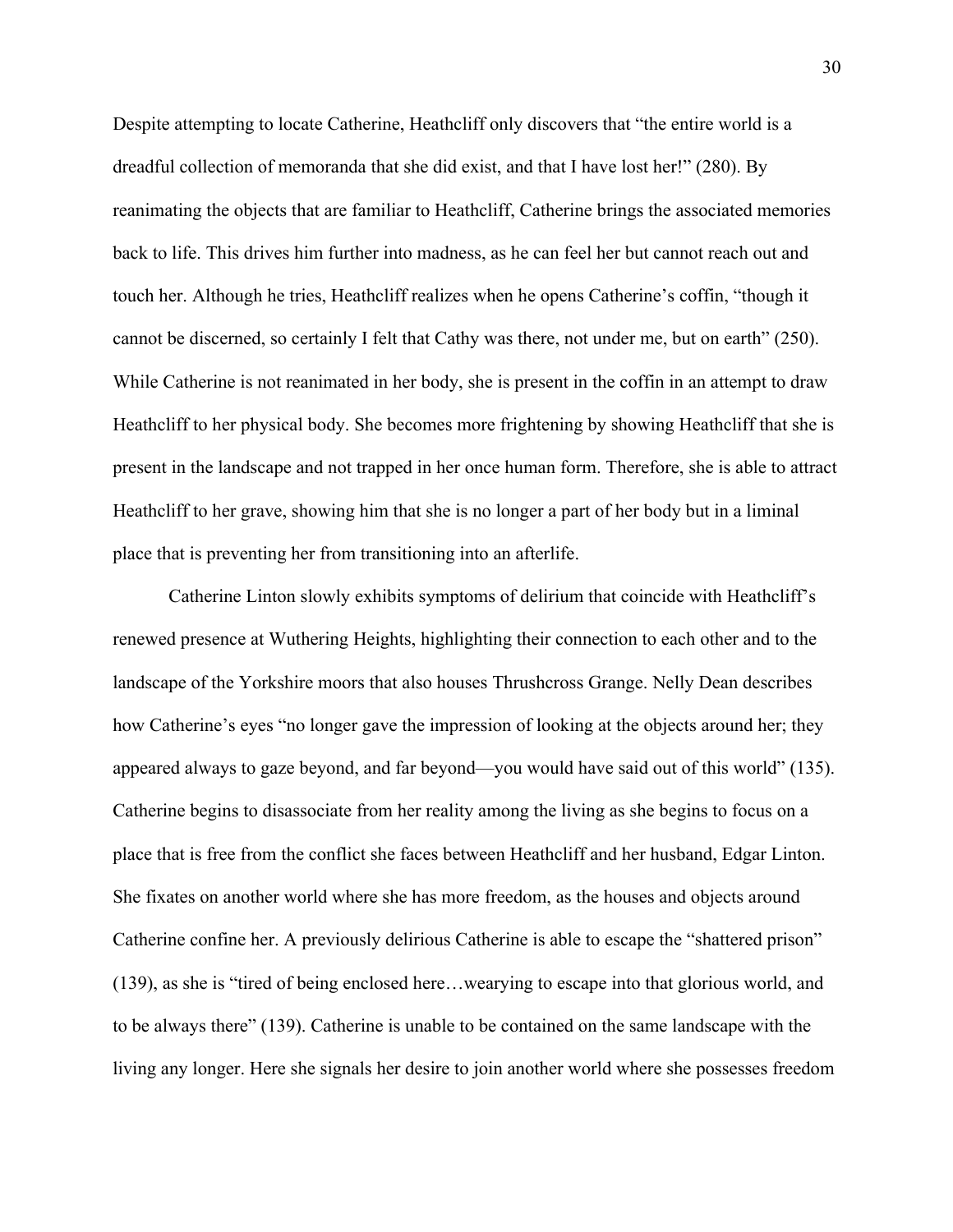over herself and no longer kept within Thrushcross Grange or her husband. Thus, Catherine escapes to this glorious world, but not before she is confined to her own purgatory. She is destined to haunt Heathcliff from her liminal space between life and death until they are reunited, now able to obtain their heaven alongside each other. Catherine does not possess Heathcliff but latches on as she draws "him toward death, over to that place where she is" (Lutz 402). She uses the liminal space between life and death to haunt Heathcliff to madness, facilitating their reunion beyond the moors. Catherine fulfills her premortem promise to Heathcliff, not to "rest till you are with me" (109), by interrupting his sleep so whenever he "closed [his] eyes, she was either outside the window, or sliding back the panels, or entering the room, or even resting her darling head on the same pillow as she did when a child" (251). By choosing Catherine's childhood bed for reanimation, her ghost has direct access to Heathcliff physically as well as emotionally. The bed itself signifies a place of rest; however, Heathcliff is unable to sleep because he is tormented by Catherine's unruly spirit. This piece of furniture also represents Heathcliff's impending death as it becomes the symbol of his coffin, where he returns as he is driven to madness by the ever so persistent Catherine. Where Catherine previously disturbed Heathcliff constantly, she did not torment him with restlessness. Heathcliff describes to Nelly how he "was tranquil. I dreamt I was sleeping the last sleep, by that sleeper, with my heart stopped, and my cheek frozen against hers" (249). In the dream realm, Catherine is able to cross the boundary from her liminal purgatory into Heathcliff's subconscious to show him his fate. Heathcliff describes this image as tranquil, which signals his desire to be reunited with Catherine once more, as that would put his mind and Catherine's haunts to rest.

At the close of Mr. Lockwood's narration of his experiences at Wuthering Heights, he reflects on his time on the landscape, remarking how he, "listened to the soft wind breathing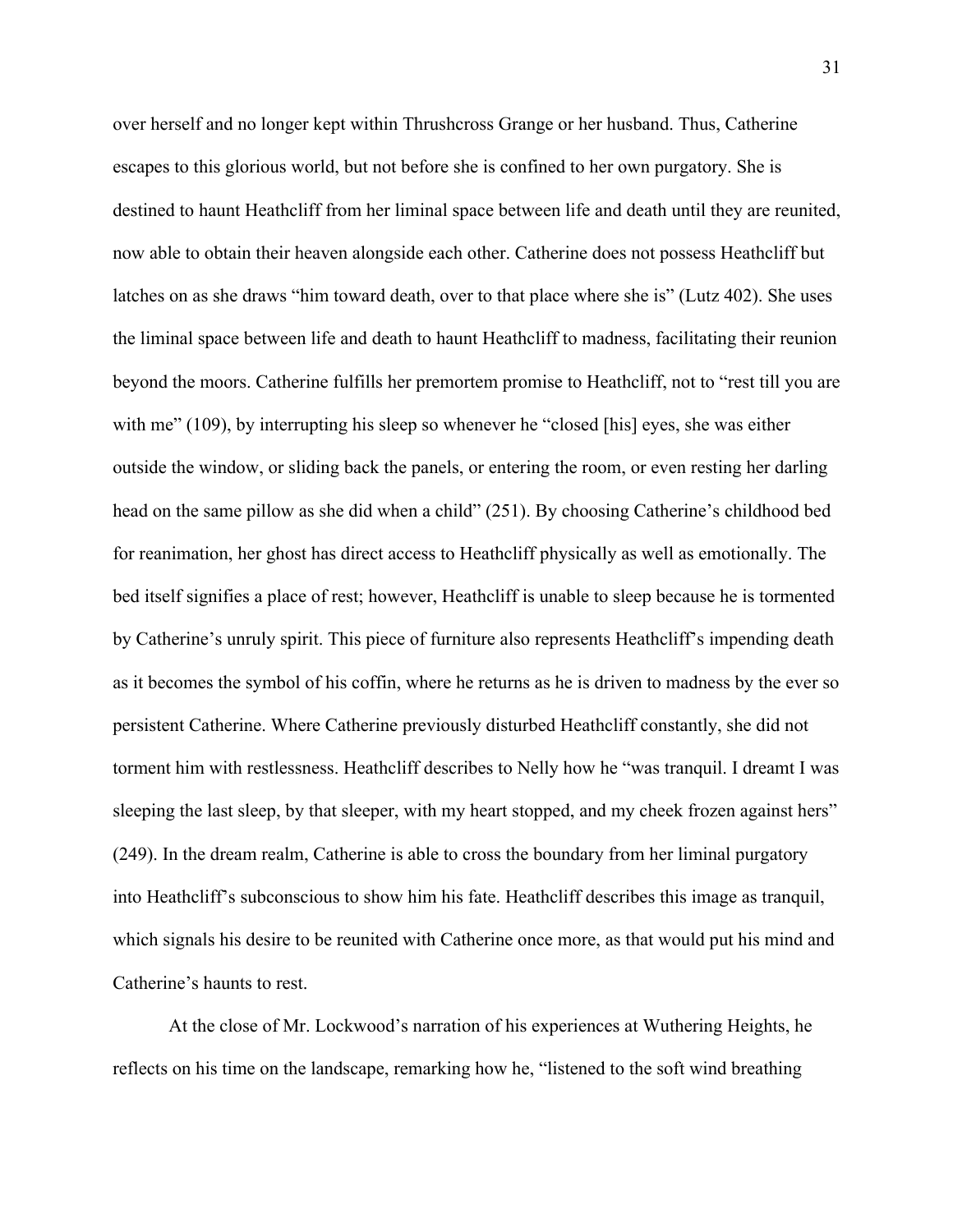through the grass; and wondered how anyone could ever imagine unquiet slumbers for the sleepers in the quiet earth" (292). While the earthly plane is quiet, the space in-between is awake with the movement of supernatural beings. He places a heavy emphasis on the quietness of the earth, juxtaposed with an oxymoron. This contradicts the silence of the moors, highlighting instead the unrest experienced by the dead. Mr. Lockwood is perplexed that such a quiet landscape could house a tumultuous event. Begging the question, was the haunting just a figment of the imagination, or a yearning between two lost souls trying to find their way back to one another.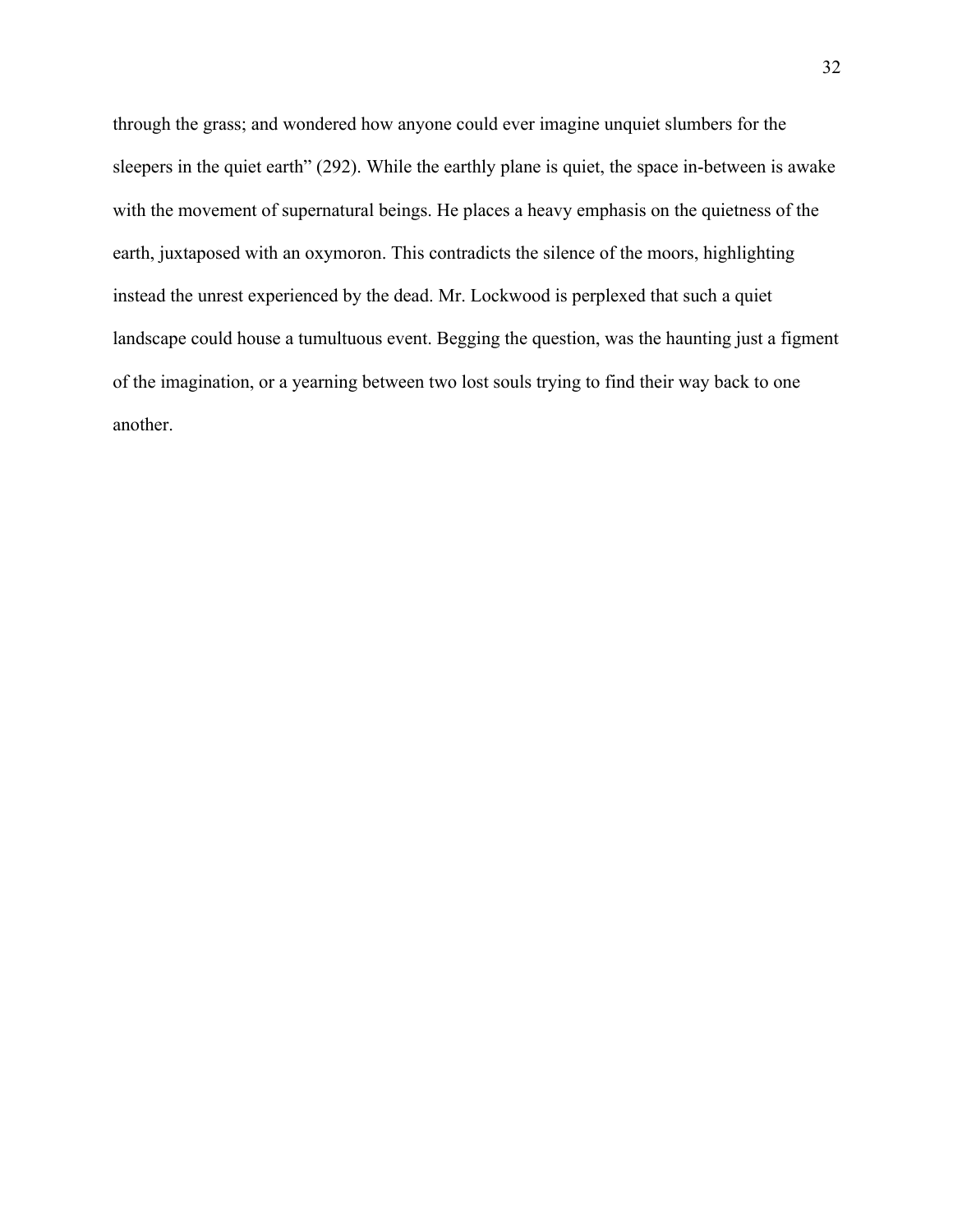#### CHAPTER 3

# BURNING DOWN THE HOUSE: THE FALLEN ANGELS OF VICTORIAN SENSATION **FICTION**

The popular genre of sensation fiction houses the shocking desires of women that captivated its target female audience in the Victorian period. Sensationalism follows in the footsteps of realism as it draws from real-life characteristics of nineteenth-century society and marriage. However, this genre uses scandal to highlight women's normative desires of a secure domestic space and demonstrate how they are instead perceived as deviant because of the lengths each female protagonist went through to claim them. As I analyze the connections between the realist and sensation genres, I will confront the anxieties within the domestic sphere, loss of identity through bigamy plots, and the fall of the angel in the house archetype in Ellen Wood's *East Lynne* and Mary Elizabeth Braddon's *Lady Audley's Secret*.

Similar to the rush of watching modern true crime entertainment, sensation fiction creates a space that sets up the reader as a detective in charge of gathering the salacious details of women who fall from society's good graces as they attempt to solve the unsolved mystery at hand. In discussions of genre, Janice M. Allan describes how "the sensational' was perceived as a problem to be investigated, a riddle to be solved, and literary critics embarked on a selfconscious attempt to determine what it might signify, both in and of itself, and for mid-Victorian culture and society more generally" (85). Since the genre creates a stir on its own, it also creates its own publicity for the mysterious plots of individual novels. Yet, what is the riddle of 'the sensational?' I challenge that the sensational elements that pull readers in are the same situations that the everyday, middle-class Victorian woman experience. Pamela K. Gilbert adds to this conversation, stating "sensation novels as a genre are perceived as feminine, despite their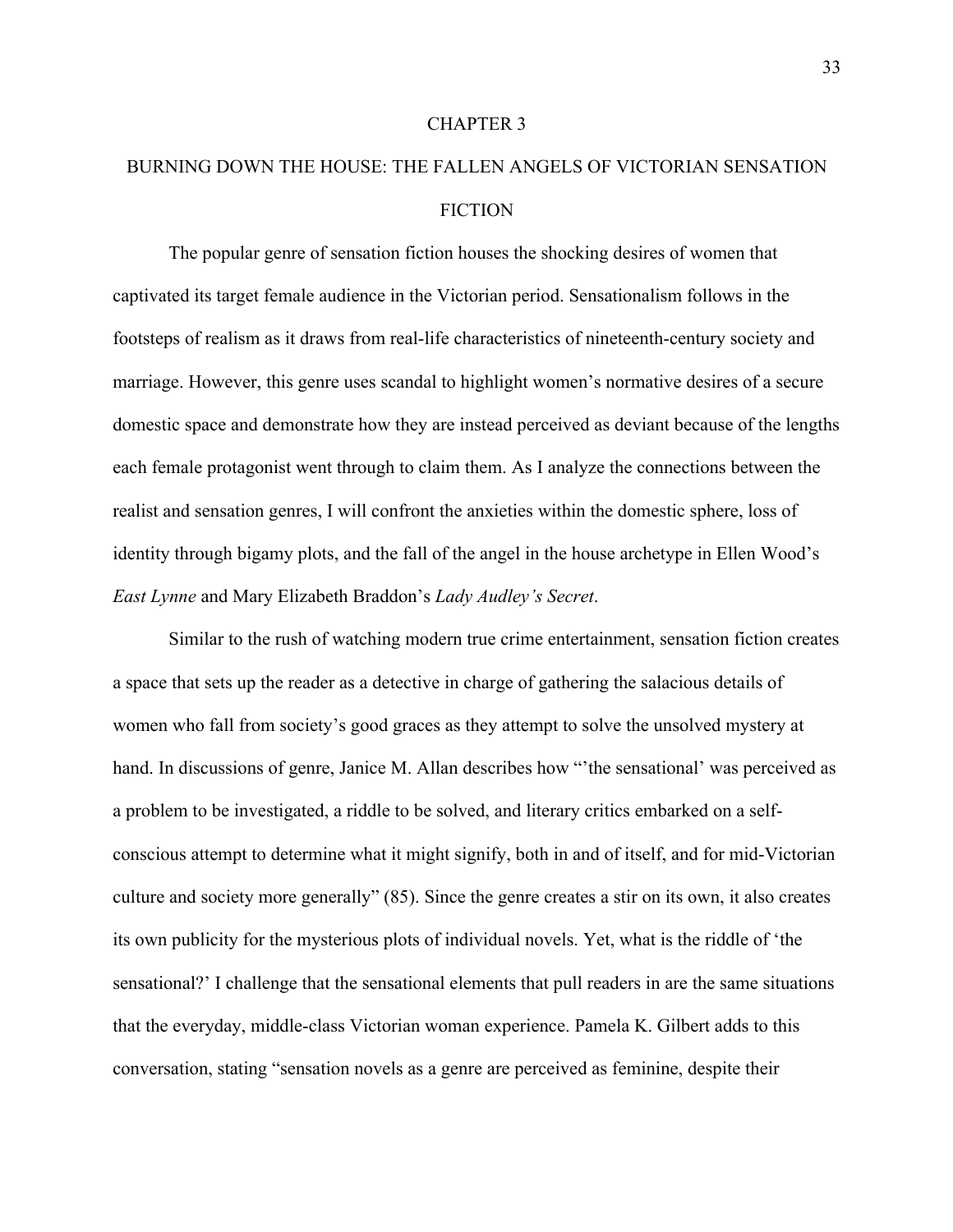murderers, plots, and generally very active characters, which would see, to align them with the 'masculine' adventure novel" (74). Sensation novels provide the space for female authors, such as Wood and Braddon, to write their female protagonists going on adventures that challenge their domestic role as the married angel in the house. With newfound freedom, women can alter their identity to create new lives for themselves, however, this version of events generally leads to shocking revelations that create the characteristic excitement for sensation fiction.

By hiding behind plots of bigamy and fits of jealousy, women's real anxieties are magnified and manifest through the protagonists, sometimes brash actions. As the sensation genre evolves from its realist roots, it begins to threaten "the bedrock of values that ground the English middle-class subject" (Allan 86). The female protagonists in these novels act out their own deviant desires that are unattainable through realism. In *East Lynne*, Lady Isabel Vane confronts anxieties around her identity as a wife and a mother that cause her to act without thinking, thus threatening her family. Whereas in *Lady Audley's Secret*, Lucy Graham resorts to murder in an attempt to keep her identity and secret hidden. When the question of her sanity arises, the men around Lucy write off her actions on madness, excusing the possibility that Lucy could commit such a crime while in her right mind as a woman, despite her unhappiness within her marriage. Despite the differences between Isabel and Lucy's stories, the source of the sensational factors and anxieties begin in the home. This space brings realism and sensationalism together, as they use one another to magnify the cracks in the domestic mirror.

Published in 1861, Ellen Wood's sensation novel, *East Lynne*, catches the attention of Victorian society as the literary genre gains popularity. Before Lady Isabel Vane, the main female protagonist, takes over the household at East Lynne, she arrives to town for the first time with her father. Upon visiting Mrs. Levison, Lady Isabel Vane is introduced to her grandson,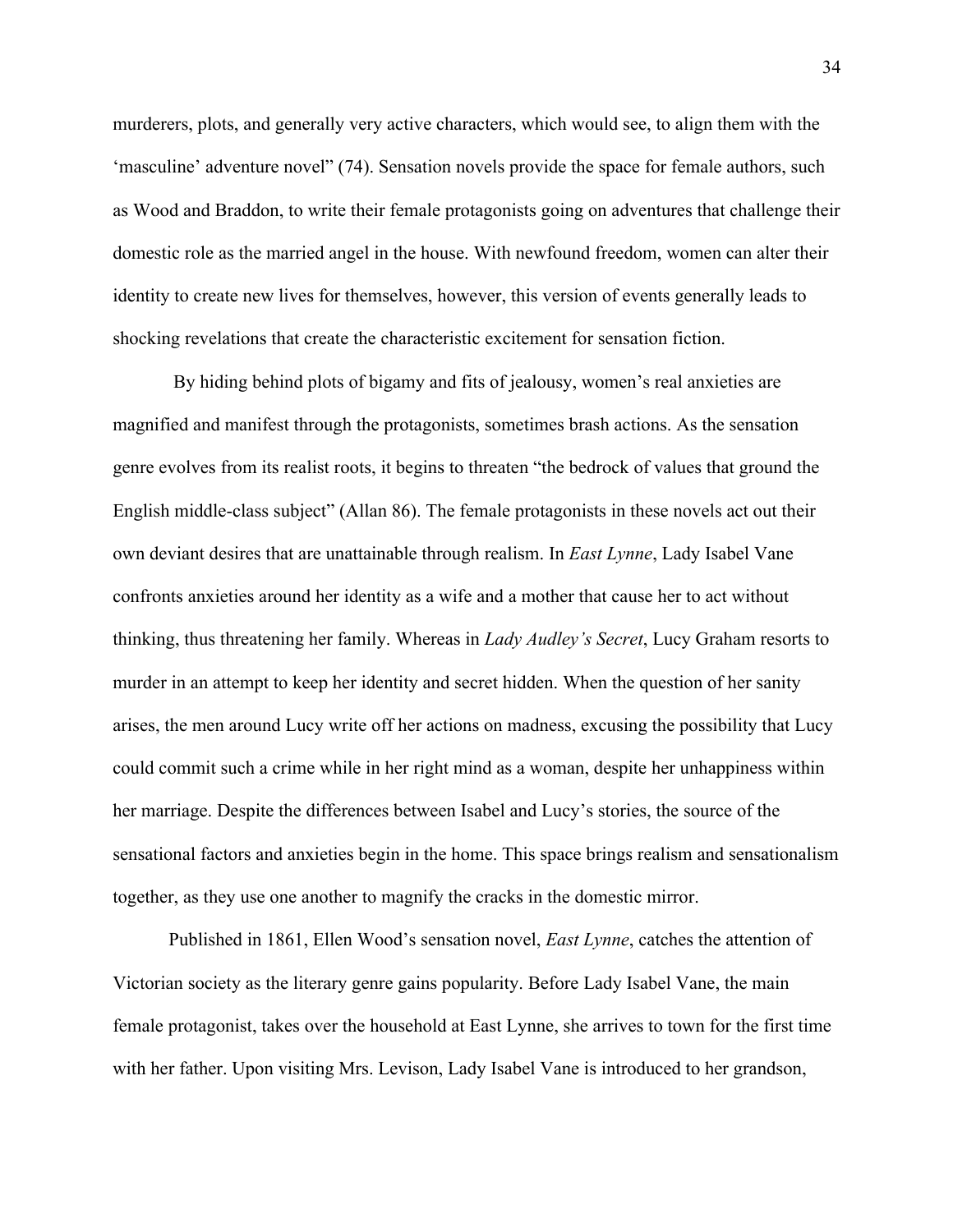Francis Levison. While pouring tea, Mrs. Levison calls attention to Isabel's necklace that consisted of a "golden cross, set with seven emeralds, which Isabel wore round her neck. It was of light, delicate texture, and was suspended from a thin, short gold chain" (15). A present from Isabel's mother, this necklace represents a bond with her mother that completes her image as a respectable and titled lady. However, when Lady Isabel drops the golden cross after Mrs. Levison asks for a closer look, Francis Levison "managed to set his foot upon it, and the cross was broken in two" (16), therefore shattering the image the cross represents in a moment that foreshadows Lady Isabel's fall from grace when she abandons her idealized family. In an image of broken emeralds, Isabel's life is laid out for her. As this cross is a symbol of a religious faith, it reflects the sacrament of marriage that Isabel will take with Mr. Carlyle before the eyes of God. While their marriage embodies the ideal Victorian upper middle-class household, envy takes control over Isabel when her husband engages in secret meetings with her foil, Barbara, that is represented through the emeralds of the cross necklace. Then, just as Francis breaks the physical cross, he is the catalyst that inspires Isabel to spontaneously abandon her family, thus fracturing her marriage (and embodying the impetus) and inciting the scandalous events that create the sensation of East Lynne.

Francis Levison brings immorality to the central marriage plot developing between Isabel Vane and Archibald Carlyle. In her chapter, "Historicizing Marriage, Developing the Marriage Plot," Talia Schaffer breaks down the male suitors present in the marriage plot as they have evolved from the eighteenth to the nineteenth century. Schaffer points out that, "in order to have a marriage plot, the sexualized romantic figure has to have a realistic rival, a morally admirable figure" (68). Thus, Wood creates rivalry between Carlyle, the moral familiar suitor, and Levison, the romantic rake figure, as they are presented to Lady Isabel Vane before she is involved with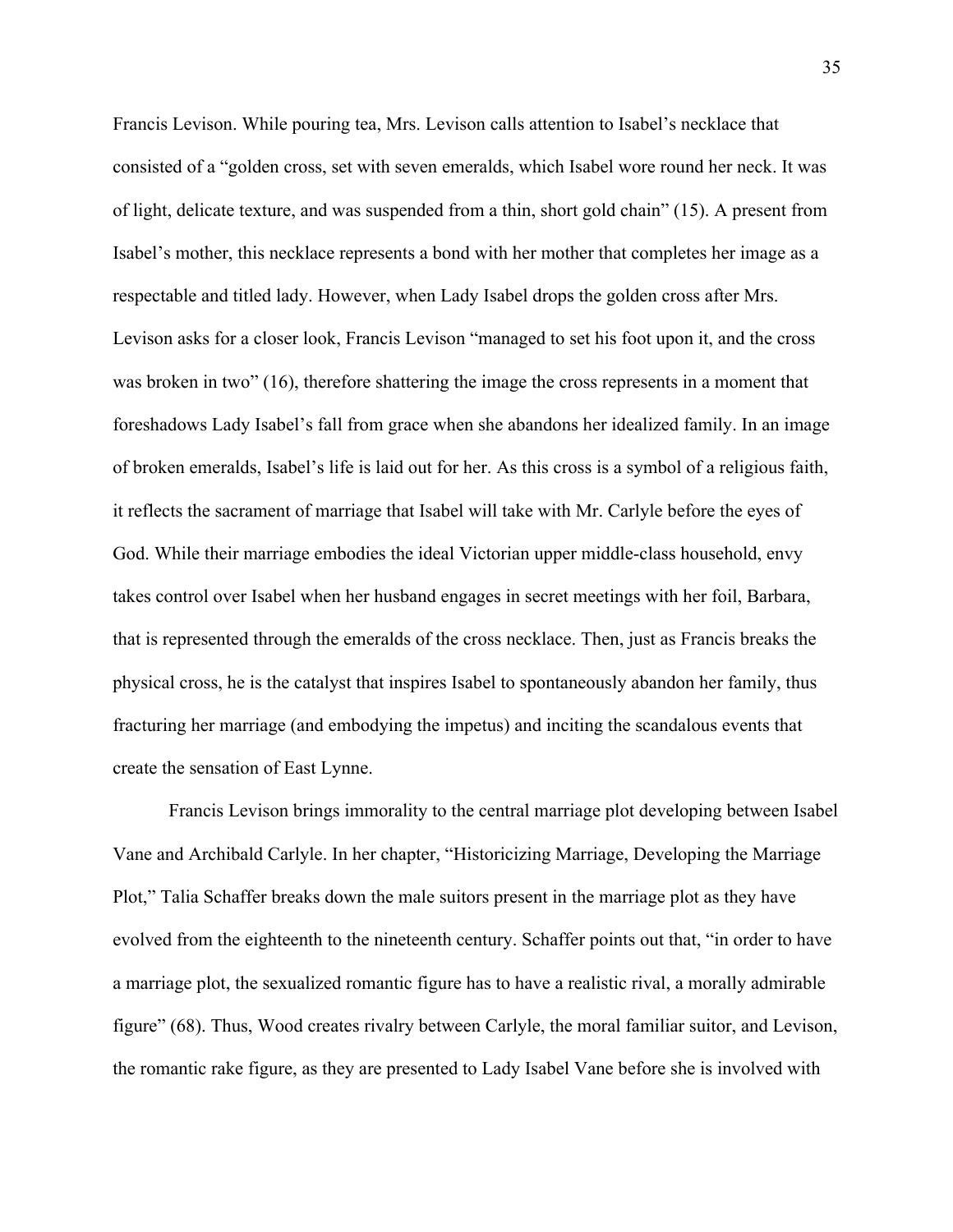either man. The tension among this love triangle, creates a foundation for scandal that sensationalize an otherwise, realistic marriage. Schaffer discusses the marriage plot, as it "commented on reality, often by positing a compensatory fantasy that worked very differently from real practices" (41). Through the love triangle of rival suitors and a stirring bigamy plot that will erupt later in the novel, *East Lynne* demonstrates a fantastical marriage that can only happen in a fictional setting. While these marriages deviate from real practices, they continue to offer a source of relatability to the novel's audience. The fantastical elements of the fictional marriage between Isabel and Carlyle, as well as in other marriage plot novels, to generate shock and scandal.

Where a marriage plot may appear rigid and loveless, there are layers of impropriety hidden underneath that are keen to make their appearance after the newlyweds say, I do. Before scandal takes root, realist characteristics must be established to connect with the female, middleclass audience. Lady Isabel is new to her domestic role and still learning the responsibilities of being Archibald Carlyle's wife. One of those roles, as the residing angel in the house figure, is possessing the keys of the house. When Lady Isabel moves into East Lynne, she is introduced to her future lady's maid, Joyce, who asks permission to keep the keys of Isabel's things. However, Lady Isabel responds, saying "I don't know anything about the keys... I never keep them'' (150). This shows how Lady Isabel is unprepared for the complete domestic responsibility of keeping a house, foreshadowing her role as a non-traditional wife of her status. Isabel's imperfections as a wife are highlighted here in order to set her up as a foil to Barbara Hare. The two women find themselves silently at odds with one another as they are both involved with ever so charming, Archibald Carlyle. This begins to establish Carlyle as the "suitor of rational esteem [that] was emerging from novelists' and conduct writers' imaginations…modeling middle-class virtue: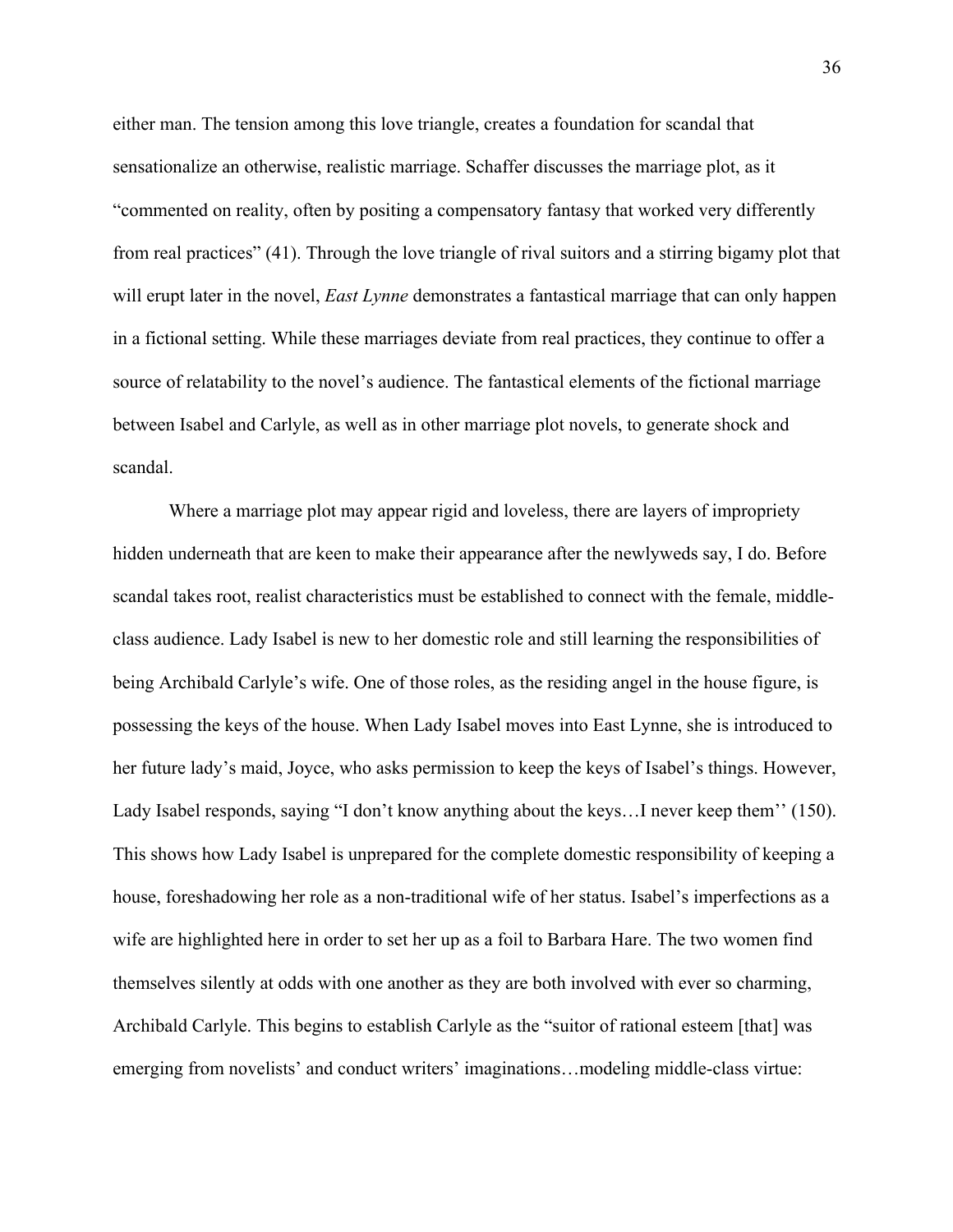reliability, duty, trustworthiness. He will develop into the familiar lover" (Schaffer 69). Carlyle is set up as the ideal husband which contrasts with his chosen bride. Where Barbara would be a reliable choice for a wife, Carlyle chooses a woman who is uncouth in comparison. So, how does this differ from a realist marriage? Outside the pages of the novel, Barbara would have been Carlyle's first choice by nature of their previously established relationship and her preparedness to be an angel in the house. Yet, this does not lead to the same page-turning-excitement of watching an inexperienced Isabel navigate the trials of marriage and seduction of another man.

This sensational excitement derives from the marriage plot in *East Lynne,* by calling on the reader to play the detective and distracting them from the deviant wives. Wood evokes sympathy for Lady Isabel to get audiences infested in her storyline, so they are anxious to watch her scandal unfold, alongside a longstanding murder-mystery. Over time, audiences read on as Isabel and Carlyle's marriage yields three children, adding to Isabel's responsibilities as a wife and mother. While Isabel adores her children, she gets caught up in jealous feelings as her husband and Barbara are seen spending more time together in discussions alone. After Isabel witnesses Barbara and Carlyle walking through the moonlit garden, arm-in-arm, her feelings of envy reach their pinnacle. The omniscient narrator then describes Isabel's feelings whereby "a jealous woman is mad; an outraged woman is doubly mad; and the ill-fated Lady Isabel truly believed that every sacred feeling which ought to exist between man and wife, was betrayed by Mr Carlyle" (271). Here is the turning point of the novel where Isabel sparks the most illicit scandal by running away with another man and abandoning her family. Wood takes the realistic feelings of betrayal and amplifies them into the realm of sensation. In "Sensationalism Made Real," Janice M. Allan argues that "by re-locating the signs and tokens of realism to the realm of the sensational, they are effectively framed; a gesture that invited the reader to pause and take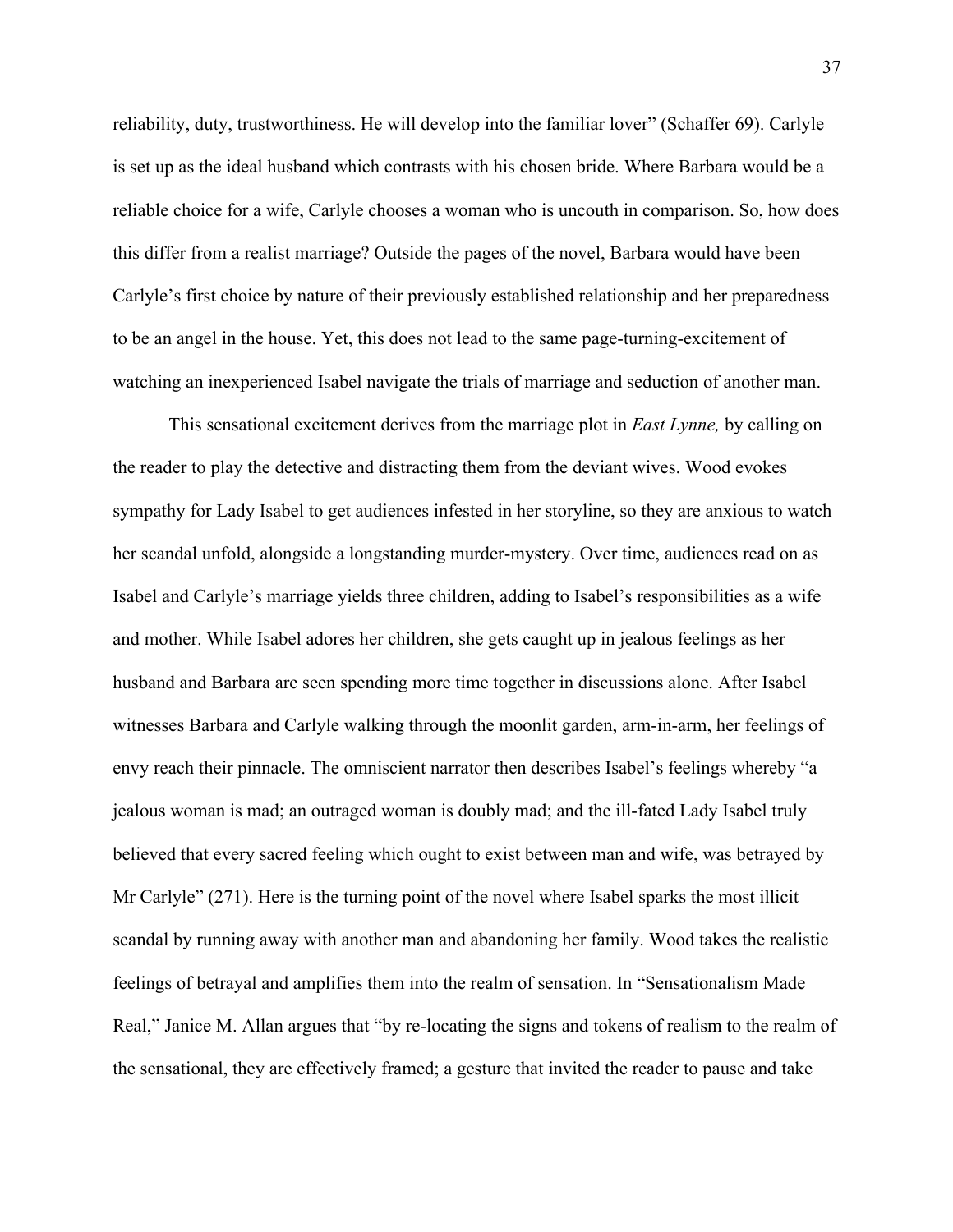note of the normally 'invisible' disjunction between the 'true' and the 'real'" (106). These signs can be found in this moonlit garden scene. Where Lady Isabel's feelings are real, stemming from the scene unfolding below her, her interpretation of the scene is not true. The blurred lines between what is real and what is true, is enough ambiguity to cause the two literary concepts to mimic each other. In the novel form, realist and sensational traits invite the reader to pay attention to the differing details to solve the unfolding mysteries as well.

In Lady Isabel's story, emotions are the driving factor that are used to illicit sensation from realistic feelings. These feelings of jealously towards Barbara stem from Isabel's conflict around identity as she learns to navigate being a proper angel in the house for East Lynne, while also filling her role as a mother and lover to her husband. Isabel buries these thoughts instead of discussing them with her husband, allowing Francis Levison to benefit from her insecurities and "soothe her with all the sweet and dangerous sophistry of his crafty nature" (271). This description conveys Levison's true intentions with Isabel and possible responsibility for the murder mystery plot in the background of the novel. In a quick escape, Isabel flees East Lynne with Levison under the cover of night, leaving her family and identity behind and falling victim to the "aristocratic rake: a leisured person seeking sexual pleasure (Schaffer 69). In a shocking turn of events, Lady Isabel falls from her place alongside Carlyle by succumbing to the charismatic charms of a dishonest man who will never marry her. Where in reality, the average middle-class Victorian woman does not have the means or ability to leave her marriage, Isabel acts out those fantasies safely within the confines of fiction. However, she also grapples with the consequences of abandoning her family as she falls further into scandal and can now bear the title of fallen angel. Mariaconcetta Constantini calls attention to the responsibilities of an ideal wife who was expected to "incarnate a ladylike ideal that combined upper-class refinement with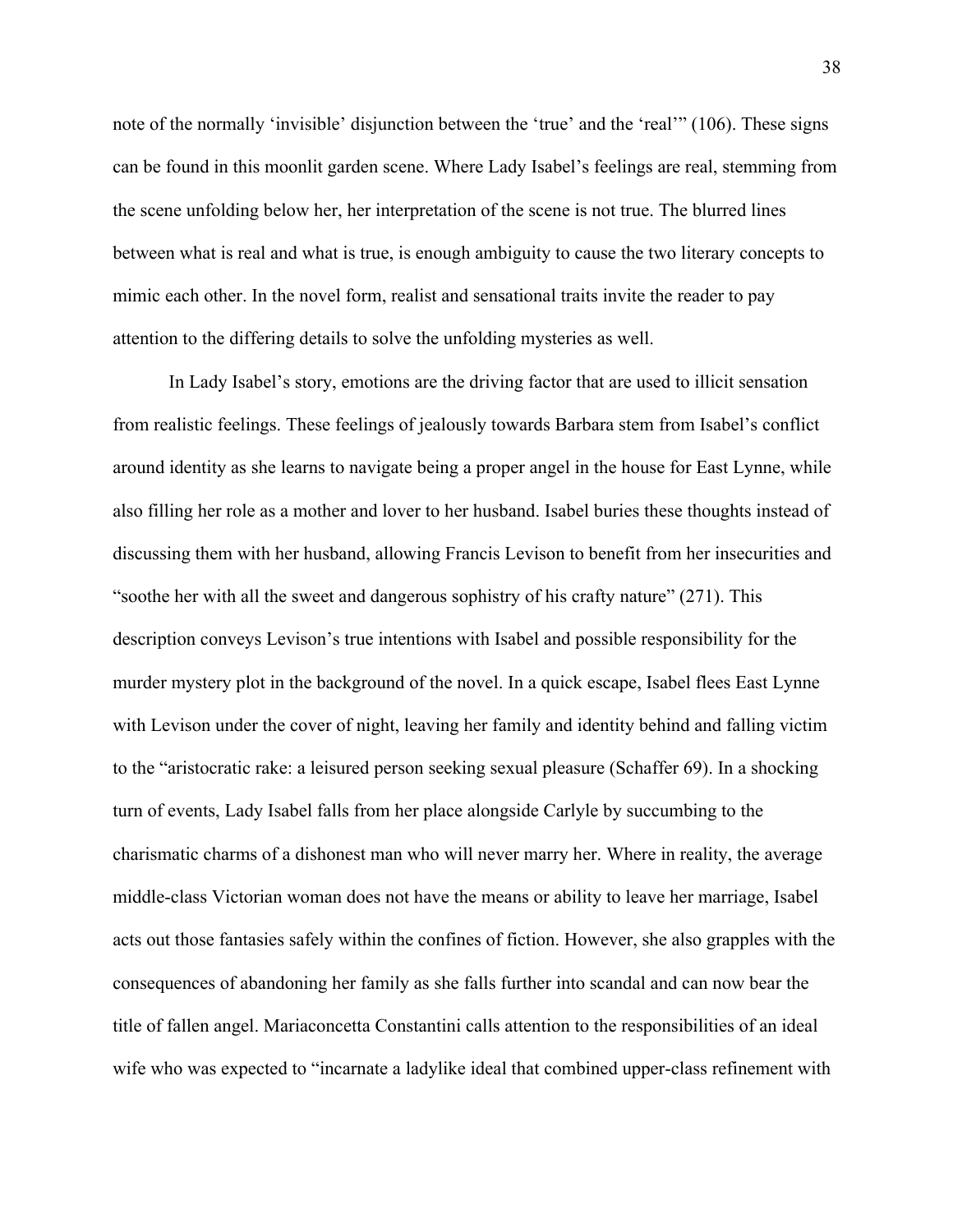bourgeois morality. The incongruities of this role were exposed by sensation novelists, who unveiled the mercenary motives of marriages, related bourgeois domesticity with crime and dramatized the collision between morality and social performance" (106). Lady Isabel was financially dependent on her husband, but she fell short in other areas of display and household management. This is where Barbara and Lady Isabel collide. Barbara is of a similar class station and has been groomed to run a household; therefore, she is the realistic and ideal choice for the proper social performance. The previously established murder mystery plot, that is continuing in the background of Lady Isabel's improprieties, is the source of the drama. Barbara and Carlyle often take covert strolls alone, leaving Isabel to wonder about an ongoing affair between the two friends. This inclusion of crime in the background then contributes to the social transgression of adultery on behalf of the wife.

Now that Isabel is no longer the lady of the house at East Lynne, Barbara Hare has the opportunity to swoop in and become Carlyle's new wife, thus inciting a bigamy plot between the trio. After a train accident that kills Isabel's infant child and accompanying nurse, a letter detailing her death was accidentally sent to her ex-husband, Archibald Carlyle. With the news of Isabel's supposed death in the hands of her former family, "it was over. Lady Isabel Vane was as one forgotten" (327). Now Isabel is stripped of her former identity and can have a fresh start, however, she is drawn back to East Lynne under the guise of a nanny and tutor. The new Madame Vine sets aside her past vices with Barbara as she accepts her new position at East Lynne, but how long can she keep her former identity a secret while living alongside her divorced husband and his new wife. These new living arrangements create the foundation for a bigamy plot that further scandalizes East Lynne. While Carlyle is under the impression that his first wife is dead, he not only remarries, but chooses the woman who was the source of Isabel's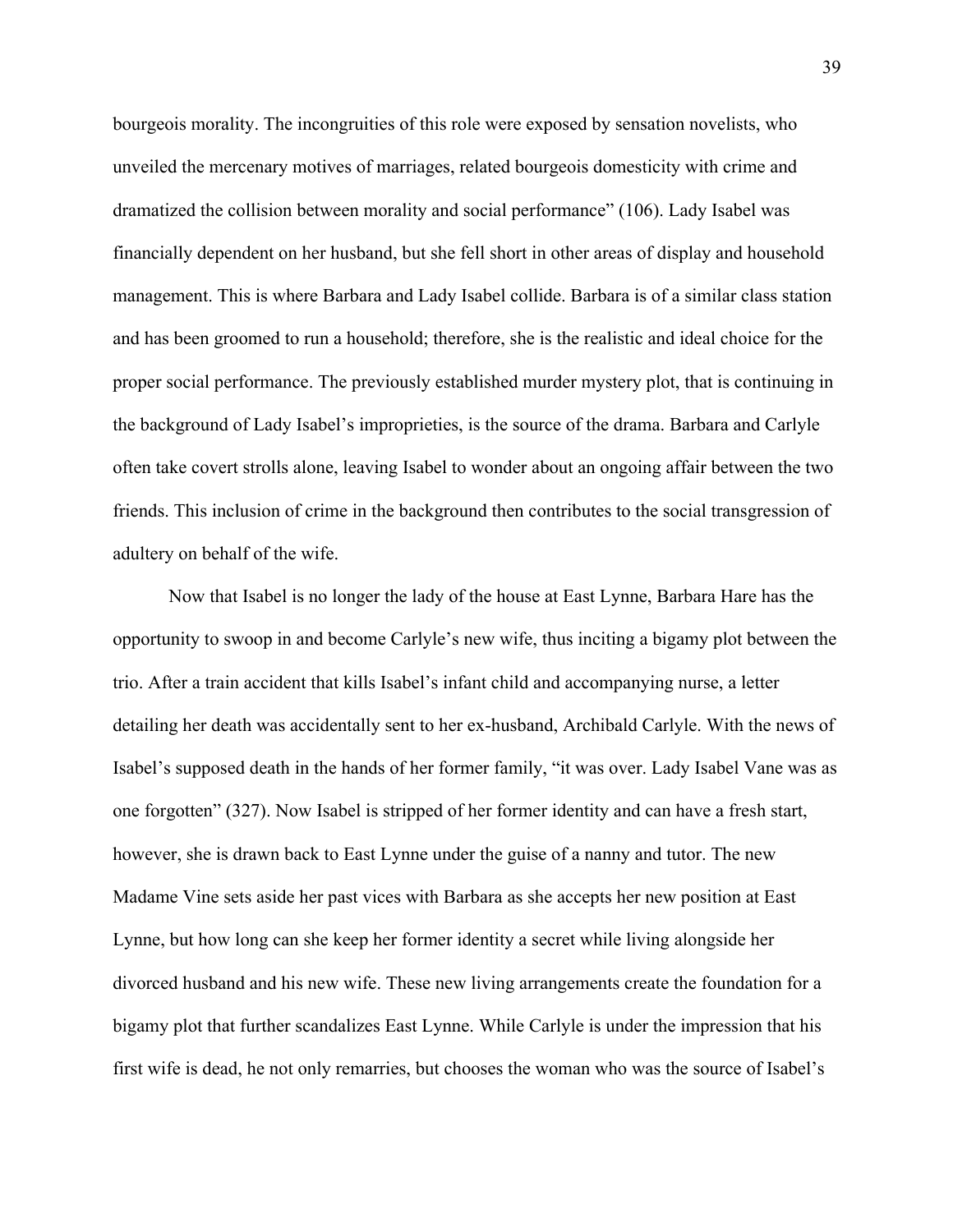insecurities. In her discussion of bigamy plots, Maia McAleavey argues, "the novel's main point of contact with sensation fiction is its agonizing account of three spouses in the house at once" (63). When Carlyle takes a new wife, he is technically still married to Lady Isabel, despite circumstantial evidence alluding to her death. Therefore, Carlyle creates a new bigamous dynamic that hooks readers once again as Wood finally exposes the main scandal that has been brewing at East Lynne. The fallen angel and angel in the house archetype converge under one roof as "the house is the most important metonym of marital happiness and monogamous seclusion, and therefore it is also the most terrifying haunting-ground for a lingering erotic past" (McAleavey 47). While East Lynne attempts to represent the ideal domestic house, Wood emphasizes realistic stressors of marriage that result in fictional scandal between the families involved to a sensational degree. Archibald Carlyle is given a second chance at the sought-after marital happiness with Barbara Hare. In this second marriage, audiences get a glimpse of an ideal union as Barbara is Isabel's foil and more prepared for the responsibilities of being a wife. On paper, Barbara is a doting angel in the house that puts her husband, even before her own children. Yet, Isabel's plot line still lingers, showing that Carlyle's first marriage was a love match that still harbors desire between the walls of East Lynne. In order for the ideal version of marriage to survive, Isabel must make her peace with the family she lost after succumbing to jealousy and anger to let her husband live in monogamy, no longer haunted by her presence. Isabel must be punished for her social crimes, therefore, completing a realist plot despite *East Lynne* being categorized as sensation.

After Lady Isabel's train accident left her scarred and in need of employment, she lays her old feelings of jealousy to bed to return to *East Lynne*. She shifts her focus to her children as she becomes their governess and teacher. When one of her children, William, is on his death bed,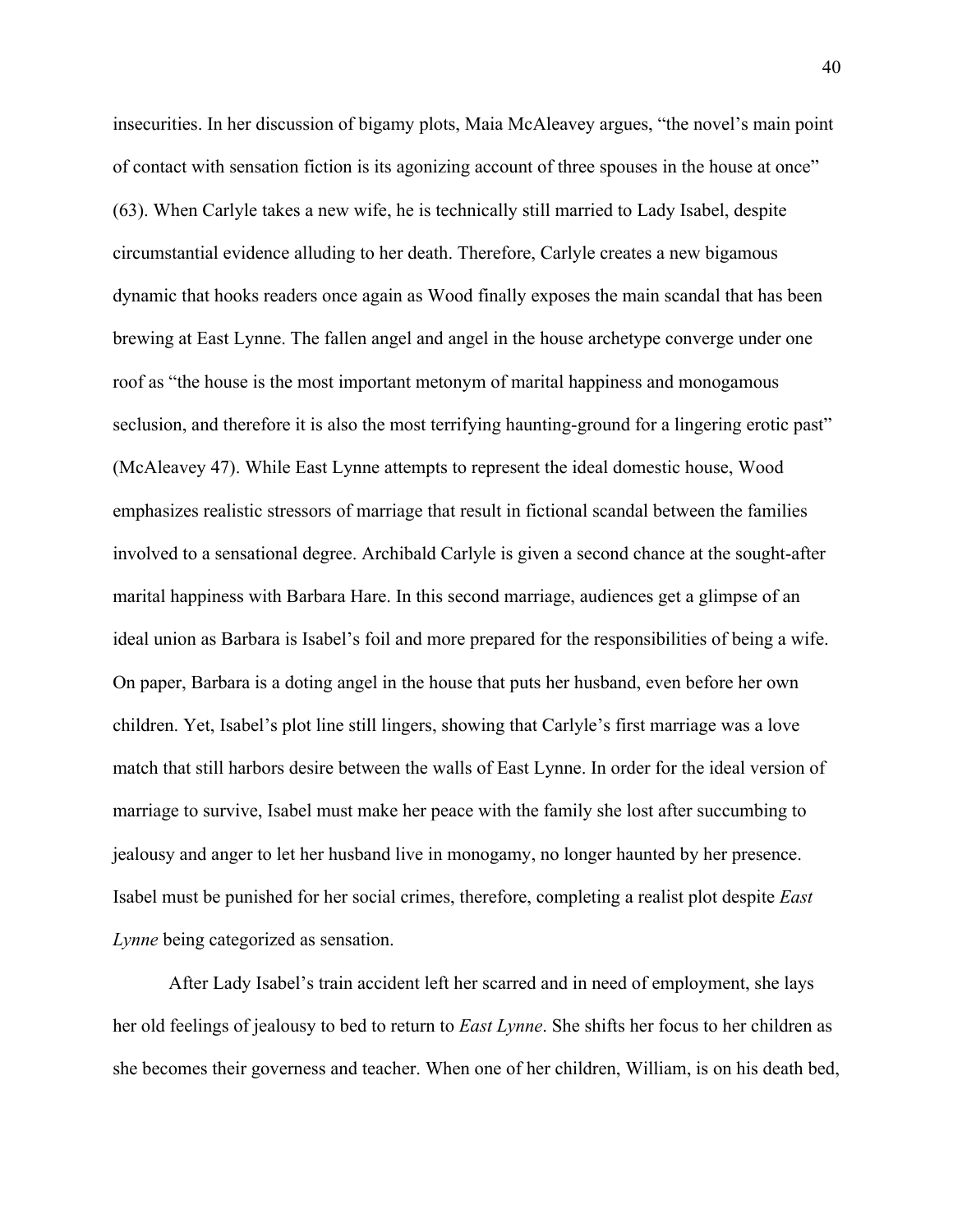"Lady Isabel had consented to remain at East Lynne during Mrs. Carlyle's absence, on purpose that she might be with her children. But the object was frustrated: for Lucy and Archibald had been removed to Miss Carlyle's" (608). With the second wife out of the house, Isabel gets a taste of her old life as a new version of the insecure lady of the house, naïve to the responsibilities of marriage. It took Isabel removing herself from the home, to discover the woman she wanted to be, separate from society's version of ideal domestic life. This demonstrates Isabel's shift from jealous wife to caring mother, calling attention to the hierarchy of domestic roles wives play in their marriages. Realistically, can a wife be both a devoted wife and mother? Here, the bigamy plot exposes those faults. Barbara utilizes hiring a governess to take the bulk of her childcare responsibilities to devote more time to her husband and his endeavors. On the other hand, Isabel recognizes the importance of caring for her children when she loses both roles when she abandons East Lynne.

The sensation genre allows for the exploration of these themes in a bigamous and salacious setting that draws from the anxiety of realistic marriages. While bigamy would have been inappropriate in Victorian society, this fictional space depicts an accidental surplus of wives at East Lynne. Carlyle is unaware that his first wife is still alive until the end of the novel when Isabel's identity is exposed on her death bed. Despite Carlyle's efforts to keep one wife, "the first clear thought that came thumping through his brain, was, that he must be a man of two wives" (614). Each wife fulfills a domestic duty through an accidental bigamy plot, yet the notion of multiple wives remains sinful. Isabel highlights the flaws in a bigamous relationship by showing her inability to completely move on from her jealous feelings of Barbara while living under the same roof. Isabel confesses to her estranged husband how difficult it has been "to live in this house with your wife; to see your love for her; to watch the envied caress that once were mine!"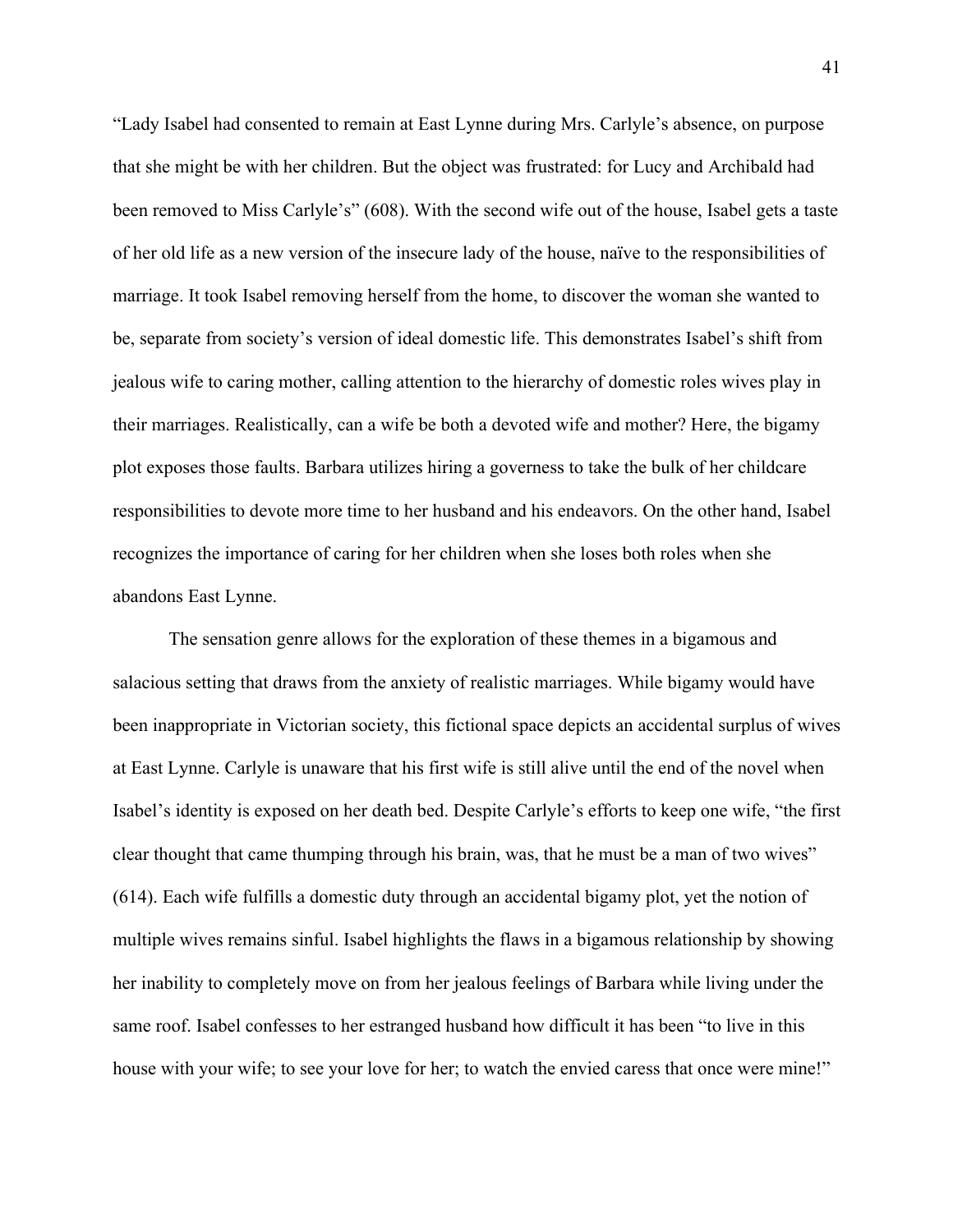(615). Luckily for Carlyle, Isabel does not use her jealousy to incite crime and instead suffers in silence. Isabel not only envy's Carlyle's love for his new wife, but how well Barbara fits into her role as a wife. While both women are living under the same roof, the tension between them rises and calls attention to "the house, both as a *metaphor*, because the house as a symbol of the eternal union of its master and mistress has been emptied of power, as a *blueprint*, because the topography of the house is mobilized through the investigation of duplicity. Was the wife there while the lover (or bigamous spouse) was there?" (McAleavey 49). Since Carlyle remarried, Barbara remakes the blueprint of the house into her own to wipe away traces of the previous wife. However, during Isabel's brief return to East Lynne, both women share similar experiences with the house, highlighting their interchangeability. By allowing the bigamous spouse to live in the house with the husband and wife, that marriage is undermined by the past that must be confronted to restore the house to its ideal order.

While Isabel was Carlyle's first wife, she becomes the bigamous spouse when she returns to East Lynne after Barbara steps into her role as the angel and mistress of the house. Isabel keeps her head down and acts as her children's governess until her health takes a turn after the death of her son. This is significant because Barbara and the children are away from East Lynne, allowing Isabel and Carlyle to be alone in the house that was once theirs. Isabel requests to see Carlyle on her deathbed to ask for forgiveness from abandoning their children and marriage all those years ago. Carlyle listens to Isabel's testimony and "'fully and freely forgives [her]'" (616). This gesture of forgiveness allows Isabel to peacefully die and erase any traces of the bigamy plot. Isabel's life of scandal and role in the bigamy plot at East Lynne is forgiven by society because her downfall elevates Barbara and Carlyle's ideal marriage. Lady Isabel Vane was destined to meet a tragic end as she was responsible for creating the scandal and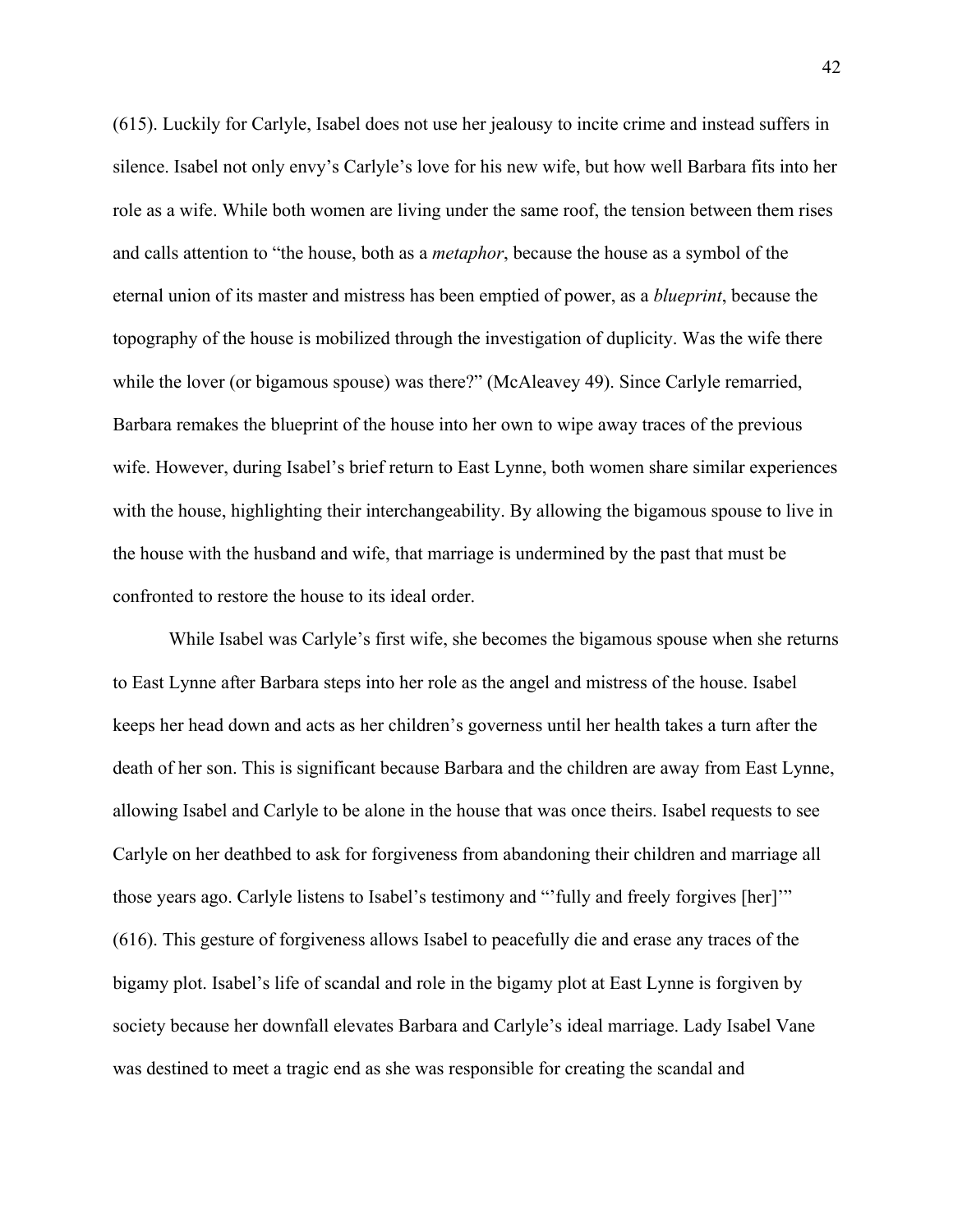sensationalizing her marriage. The amplified emotions in this sensation novel confront realistic marital anxieties in the form of multiple wives. However, the disgraced wife receives forgiveness, and the ideal marriage regains its monogamy in a realist move that shows how sensation is not that different from realism.

#### **One Woman's Drive for Self-Sovereignty**

In 1862, one year after *East Lynne*, Mary Elizabeth Braddon publishes *Lady Audley's Secret*, as the sensation novel continues to pique the interest of middle-class Victorian women. However, Braddon takes her plot a step further than Wood as she mingles with gendered crime and murderous wives. This novel centers around the elusive Lady Audley and uncovering her past after the mysterious murder of George Talboys after returning to England from Australia. Braddon uses nature to set the scene, describing how the "leaves rustled with that sinister, shivering motion which proceeds from no outer cause, but is rather an instinctive shudder of the frail branches, prescient of a coming storm" (61). This description foreshadows Lady Audley's entrance and her sinister intentions with her new husband, Michael Audley. The lack of external force causing the rustling leaves parallels to the catalyst causing Lady Audley to act out with criminal intent and bring a storm of scandal to the Audley household. In order to discover the cause of Lady Audley's sinister motives, the novel's genre must be investigated as it "acts as a topographical feature of the terrain of the marketplace and as a set of reading instructions anterior to the text itself" (Gilbert 59). The blueprint of the sensation genre denotes scandal and exaggeration, signaling Lady Audley as the main perpetrator. However, it is up to the reader to act as a detective and uncover the heroine's motives for escalating to extreme criminal activity.

Before Lady Audley's double identity is revealed, she presents to her new family as a young and innocent new bride who is still navigating her domestic responsibilities. Slowly Lady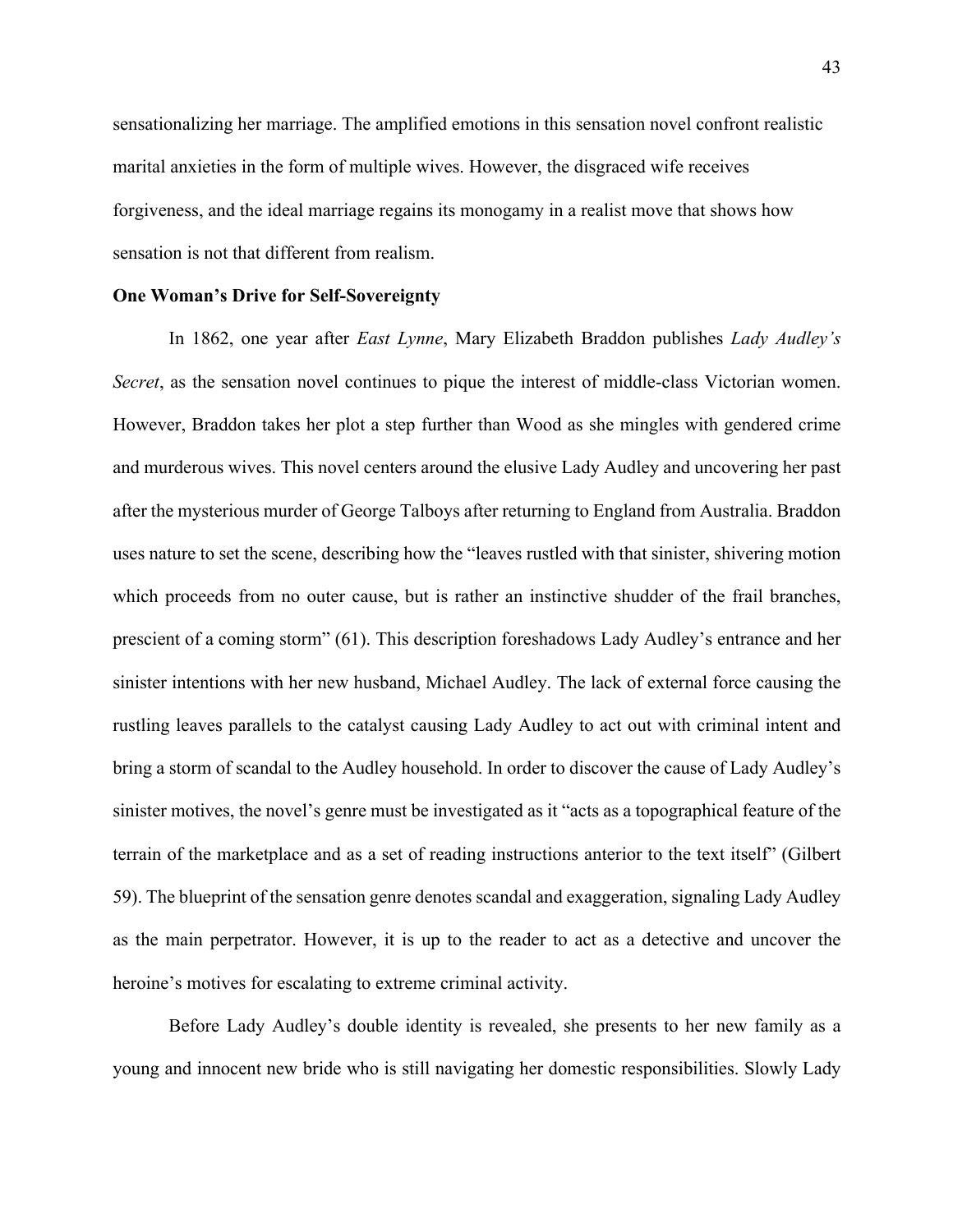Audley's façade is chipped away with the introduction of her husband's nephew, Robert Audley, and the frantic George Talboys. When Robert and George arrive at the Audley house, they go on a tour of the house and are halted when Lady Audley's rooms are locked. The housekeeper concludes "that [her] lady has taken the key to London" (61). Lady Audley's possession of the keys signifies her control over the house and ability to manipulate the domestic space by closing off her most intimate spaces from the public and rest of the house. This lady of the house is portrayed initially as with an elusive background and questionable motives for marrying Michael Audley as she has set strict domestic boundaries between her rooms and the other residents of the house. Even though Lady Audley has not committed a heinous crime at this point in the novel, these subtle actions that define her character relate back to genre. Janice M. Allan compares Lady Audley with genre as she argues how "sensation fiction is threatening because it is able to transgress the boundaries of class and culture by disguising its dubious origins and masquerading as something better and more worthy than it is" (90). Something as simple as taking the house keys may appear to be a simple error, but the sensational genre takes these instances and asks audiences to question the motives of the main characters involved. Sensation fiction asks the audience to be the detective and uncover the threat that is masquerading as another in order to move freely between class boundaries, typically through marriage. As Lady Audley's mask is chipped away and her identify is threatened, she resorts to murder to keep her place in a financially secure marriage.

Lady Audley's past is unable to stay burying as her new husband's nephew begins investigating into George Talboys untimely death. Even though Robert Audley just recently met George, he felt a responsibility to find justice for his death, as he suspected foul play. George was returning to England, back to his young wife, after he left for Australia to find financial stability.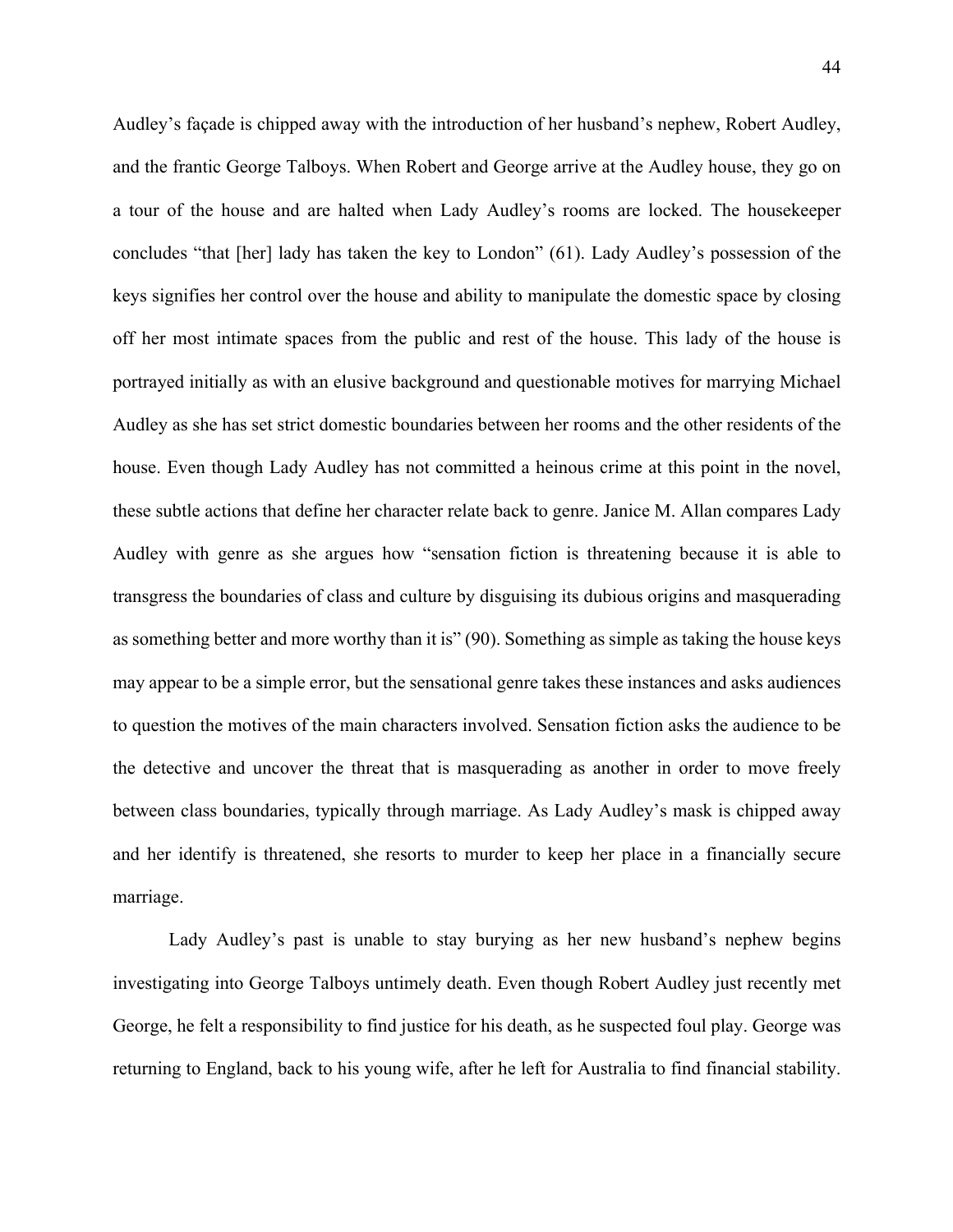He expected to find his wife, Helen, waiting for him but he was met with a notice in the newspaper documenting her death, or so he thought. Helen was still alive under a new identity, Lady Lucy Audley. She devised a plan to fake her own death to find a better financial situation for herself and her young son. Although Helen has executed her plan well, her estranged husband begins to threaten her scheme, so she throws him down a well to silence him forever. As Robert investigates and visits his uncle at the Audley Manor, he engages with the other residents about the fate of George and how crime is committed in mundane places when others are not paying attention. Robert tells Lady Audley that he believes "'we may walk unconsciously in an atmosphere of crime and breathe none the less freely. I believe that we may look into the smiling face of a murderer and admire its tranquil beauty" (124). Robert Audley's premonitions are correct as he just described Lady Audley herself. Lucy presents as a youthful and innocent wife that married into a secure future, yet Robert suggests that someone as unassuming as her, is capable of such a crime. Therefore, the angel in the house archetype becomes a façade to mask a fallen wife that is hiding behind her innocent and dutiful characteristics. Braddon offers another, more aggressive side to middle-class wives, that Gilbert argues, "seem to be the real key in defining the novels as sensational, and it is indeed this element that current critics identify as the subversive feminist appeal of these novels" (79). Lucy becomes the key to making *Lady Audley's Secret* sensational through her radical actions when her comfort and financial security are threatened. Just as *East Lynne* identified Lady Isabel as the key to creating sensation, Lady Audley exposes the typical anxieties of being a wife to an extreme level to shock audiences. Emma Liggins adds another perspective to this argument, describing how the "sensation plot was charged with bearing little relation to lived experiences and encouraging its women readers to lead dangerous life" (27). Liggins further connects the female audiences to sensation plots by highlighting their experiences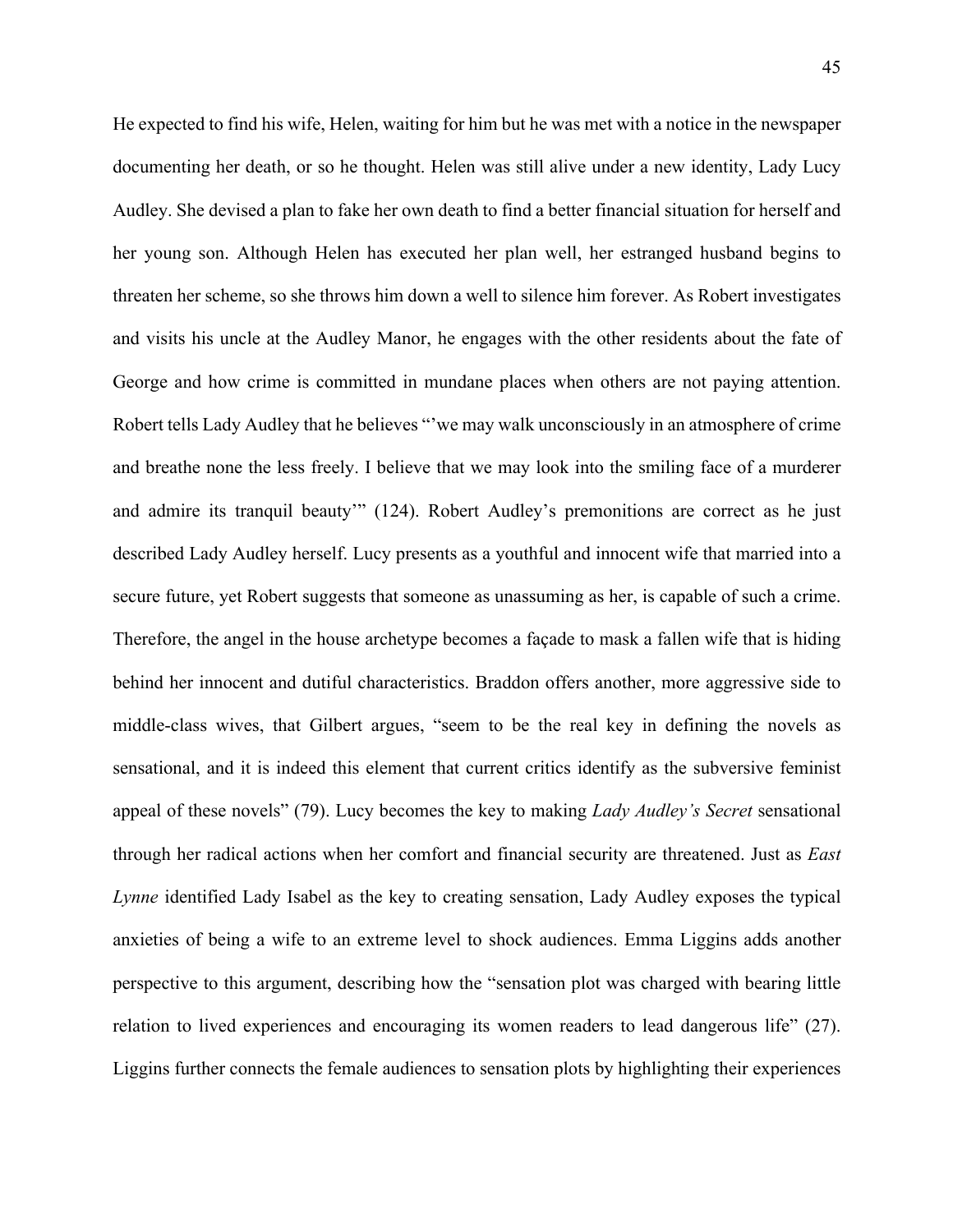in the home. I counter that the sensation plot does show relation to lived experiences of the ordinary Victorian women through the portrayal of marriage.

*Lady Audley's Secret* and *East Lynne* illustrate marriage and how it is viewed across class divisions. Where Barbara and Lady Isabel represent opposing sides of economic backgrounds, Helen Talboy's identity as Lady Audley shows how an individual can cross those boundaries through marriage. The search for a financially secure and eligible spouse was a shared experience by most women, particularly of the middle class. While the average wife does not act out like Lady Audley, they share Lucy's motives for wanting a marriage that provides financial security. However, finding that perfect suitor becomes a glamour of fiction, then a reality. On Robert Audley's search for answers about his missing friend, he ponders the institution of marriage, exclaiming, "'look at marriages! Who is to say which shall be the one judicious selection out of the nine hundred and ninety-nine mistakes?'" (175). Robert highlights how the marriages in *Lady Audley's Secret* are related to realistic marriage plots through the uncertainty of a spouse's true identity. A bride in everyday life may not completely know her husband before marriage but may have chosen a suitor that possesses a few destructive qualities. For Helen Talboys, those anxieties come to fruition as her husband, George, cannot support their family financially after the first few years of marriage. Schaffer comments on the necessity of marriage, highlighting how "marriage is the only acceptable portal to one's future, and marriage needs to fulfill two crucial and often incompatible goals: personal romantic pleasure and pragmatic future security" (69). In Helen's situation, she sacrifices pragmatic future security for personal romantic pleasure in her marriage to George as their financial security only lasts for a few years. After George leaves for Australia, Helen once again relies on marriage to secure her future, despite already being married. Helen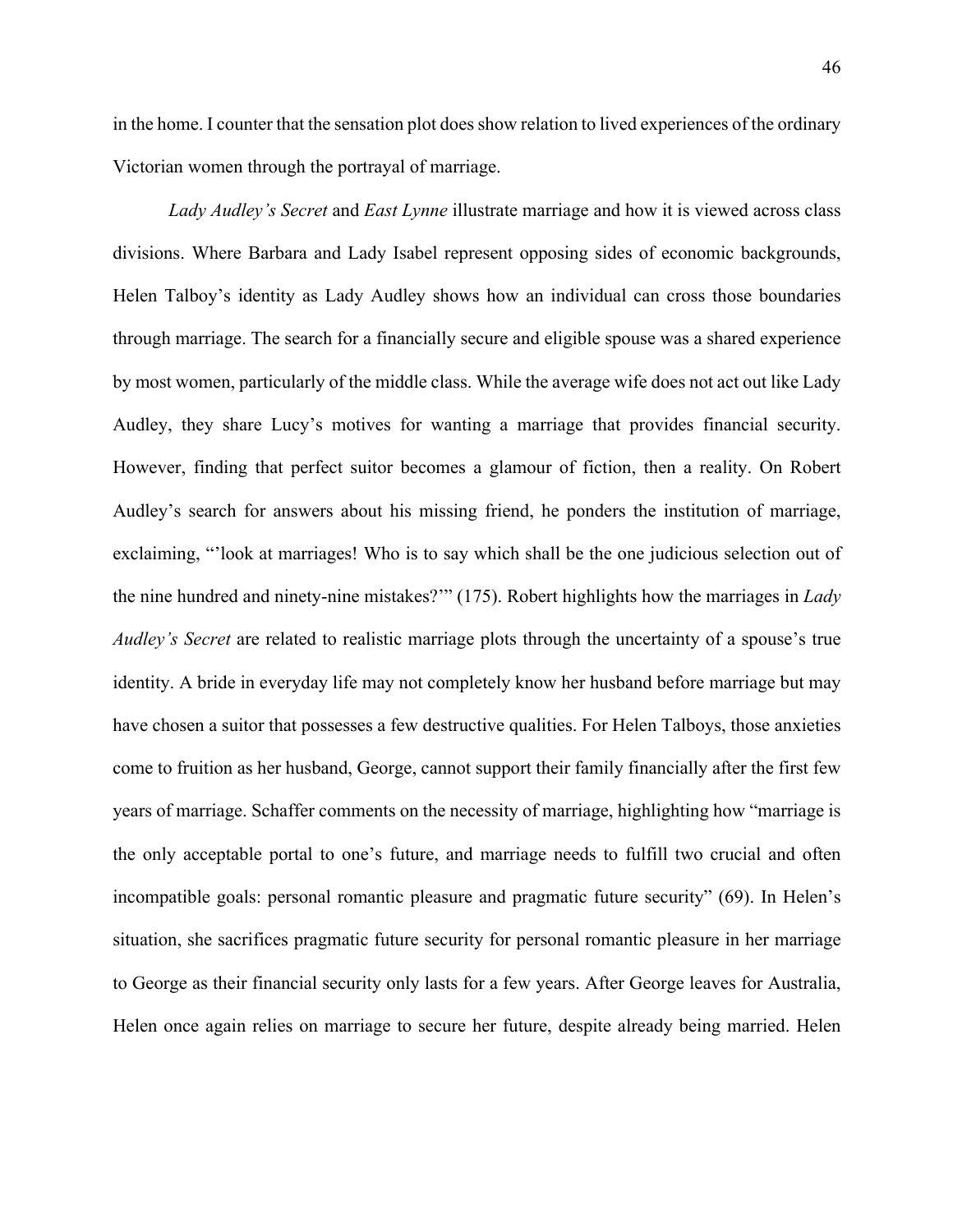takes control of her potentially destitute situation by creating a new identity, Lucy Graham, and masterfully restarts her life.

While Robert Audley continues to scrutinize a woman's role in a marriage, he is also pursuing his search for answers around the disappearance of his friend, George Talboys. After locating George's sister, Clara, he contemplates mentioning the idea that her brother was not missing but had been murdered. His internal dialogue comes abruptly to an end when their cab arrives at his destination. The omniscient narrator steps back in to comment on the mundane and repetitiveness of an industrial society, describing how humanity needs an outlet from the machine. As a result of the pent-up emotion and anger from being human, "we want to root up gigantic trees in a primeval forest, and to tear their huge branches asunder in our convulsive grasp; and the utmost that we can do for the relief of our passion is to knock over an easy chair or smash a few shillings' worth of Mr. Copeland's manufacture" (176). These violent comparisons show the juxtaposition between the heightened emotions humanity feels and desires to act out on versus what they are allowed to fulfil. This narratorial aside is directed at just the audience to foreshadow the attempted violent crimes, focusing on the relief of passion that happens with the use of violence. The intense release of emotion is also indicative of the sensation genre, thus setting the stage for scandalous behavior, but through which characters? The heroine becomes the focus of Robert's investigation as he uncovers each layer of her deception, step-by-step. Robert polices Helen's acts of sensation when he exposes her monstrous crimes to the other characters. However, Lady Audley conducts one last act of control over her autonomy by choosing to feign madness, creating an ending fit for a realist novel.

*Lady Audley's Secret* is a novel that reaches the peak of sensationalism through the ultimate crime, murder. However, the most shocking detail is the accusation of a woman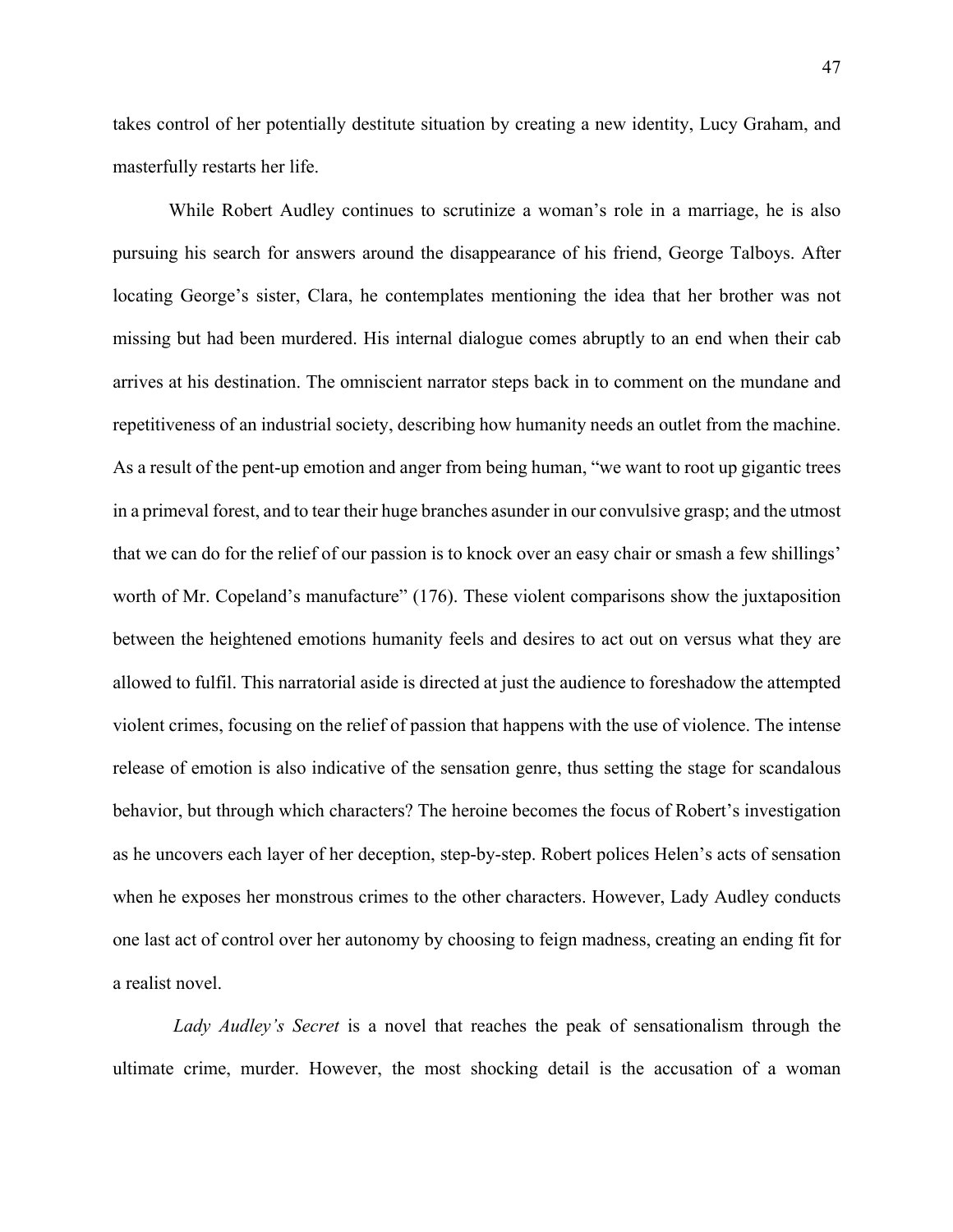committing the murder and the motive to continue lashing out with feminine crime. While this detail is not revealed until the novel's finale, Lady Audley and her sex are placed under the microscope and analyzed against their male counterparts, primarily under the direction of Robert Audley. The concerned nephew, and friend of the victim, lets his opinion of women known as he acknowledges women as "the stronger sex, the nosier, the more persevering, the most self-assertive sex" (178). Yet, this description is also the reason "[he hates] women…they're bold, brazen, abominable creatures, invented for the annoyance and destruction of their superiors" (178). While other men may underestimate the power women have to be cunning, Robert Audley watches the domestic space with a cynical eye as he views the self-assertiveness of women to be abhorrent and an un-feminine quality. His character polices sensation to uphold realist characteristics by the close of the novel. Emma Liggins comments on this view of women as she discusses how the sensational heroine trades "on her sexuality and [uses] violence to secure her social status, the sensation heroine gained control by her manipulation of the marriage plot" (27). Where in a realist novel, the heroine would have been destitute without the support of her husband, who left for Australia to make more money, in sensation fiction, she disregards social conventions and manipulates suitors to find the most useful match that will provide the security her first marriage could not. While in *East Lynne* the shock and scandal was developed through an intense emotional reaction of assuming Isabel's husband was having an affair, Lady Audley stirs up sensation through extreme acts of violence that depict her as a dangerous women, unfit to be the angel in the house.

As tensions rise at Audley court, Lady Audley has become increasingly aware of Robert's pursuits to uncover her crime and consequently, her real identity. While visiting Michael Audley, Robert takes tea with the other company in Lady Audley's boudoir. The narrator describes this scene to the reader, paying attention to highlight the way "a pretty woman never looks prettier than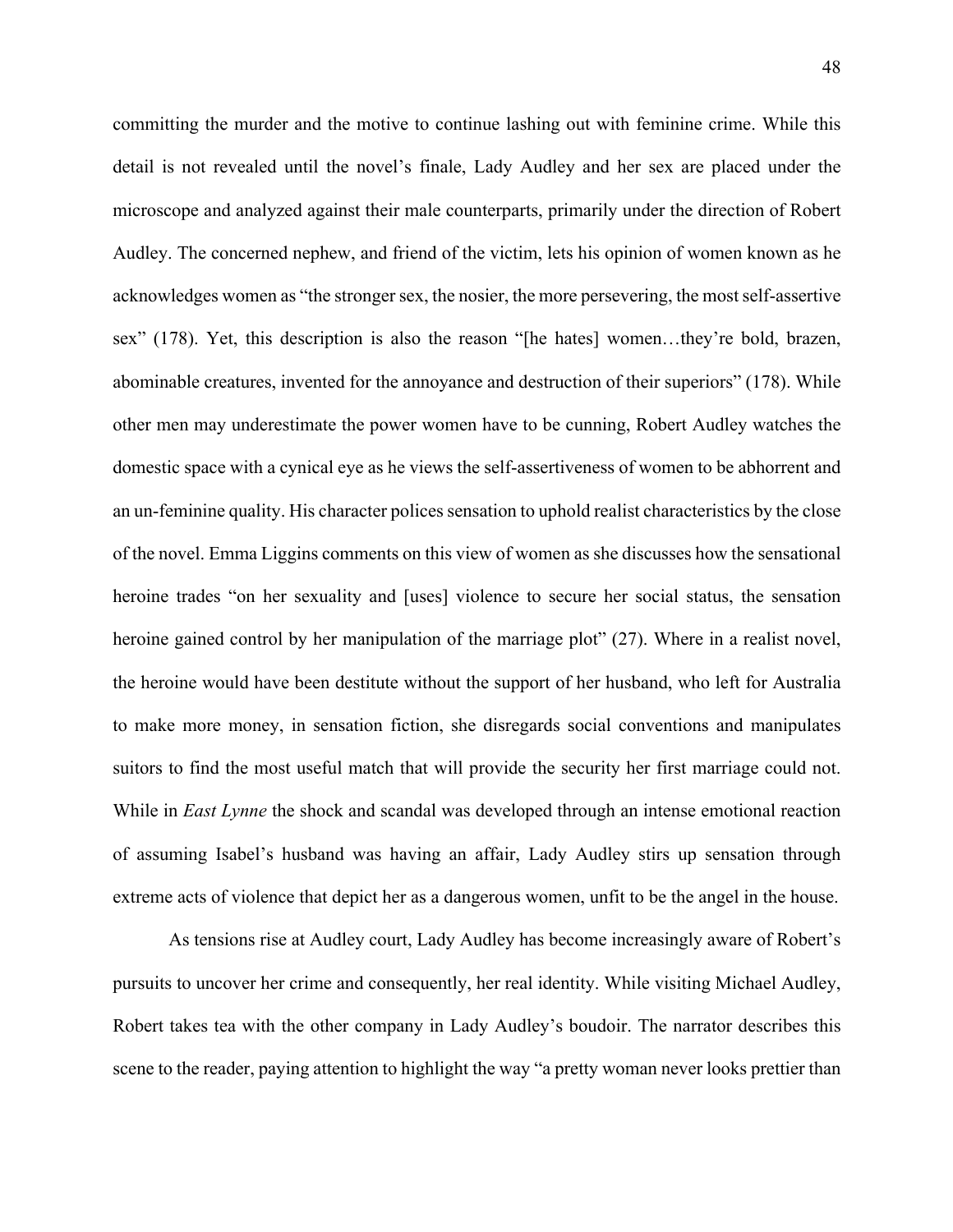when making tea. The most feminine and most domestic of all occupations imparts a magic harmony to her every movement, a witchery to her every glance" (190). Here, Lady Audley is depicted in the most domestic role for an ideal, angel in the house figure that is fulfilling her role of serving guests as a reserved and docile wife. However, her femininity is compared to that of witchery, thus highlighting the undertones of deviance and manipulation of the domestic space. How long will Helen Talboys be able to continue to hide behind her domestic mask as Lucy Audley before she is driven to another violence crime? The longer Lucy can keep her secret, the more confidence she gains. Therefore, Lady Audley's confidence to defy domestic rules illustrates Liggins conclusion that "women rejecting the security of the marriage plot in favor of crime posed a threat to middle-class propriety, particularly when they concealed their criminal desires behind their marital roles" (28). Robert analyzes this threat and creates anxiety surrounding women, not trusting their intentions in case they should be secretly a violent criminal, but who would suspect an innocent wife who has no prior offenses?

If women are starting to lash out with violence, they are also threating to lose their femininity in favor of more masculine traits. During this same tea, the narrator shifts the focus to great women of England and their use of masculine characteristics in order to stand their ground within a patriarchal society that would rather see their women as an angel figure, serving tea. The narrator asks the reader to "imagine all the women of England elevated to the high level of masculine intellectuality; superior to crinoline; above pearl powder…and that cruelly scandalous and rather satirical gossip which even strong men delight in; and what a dreary, utilitarian, ugly life the sterner sex must lead" (191). Without the femininity women bring to the lives of men and their husbands, English society would be a dreary place. Yet, Lady Audley achieves both an innocent façade with her husband and a cruel secret that defies all social convention. By turning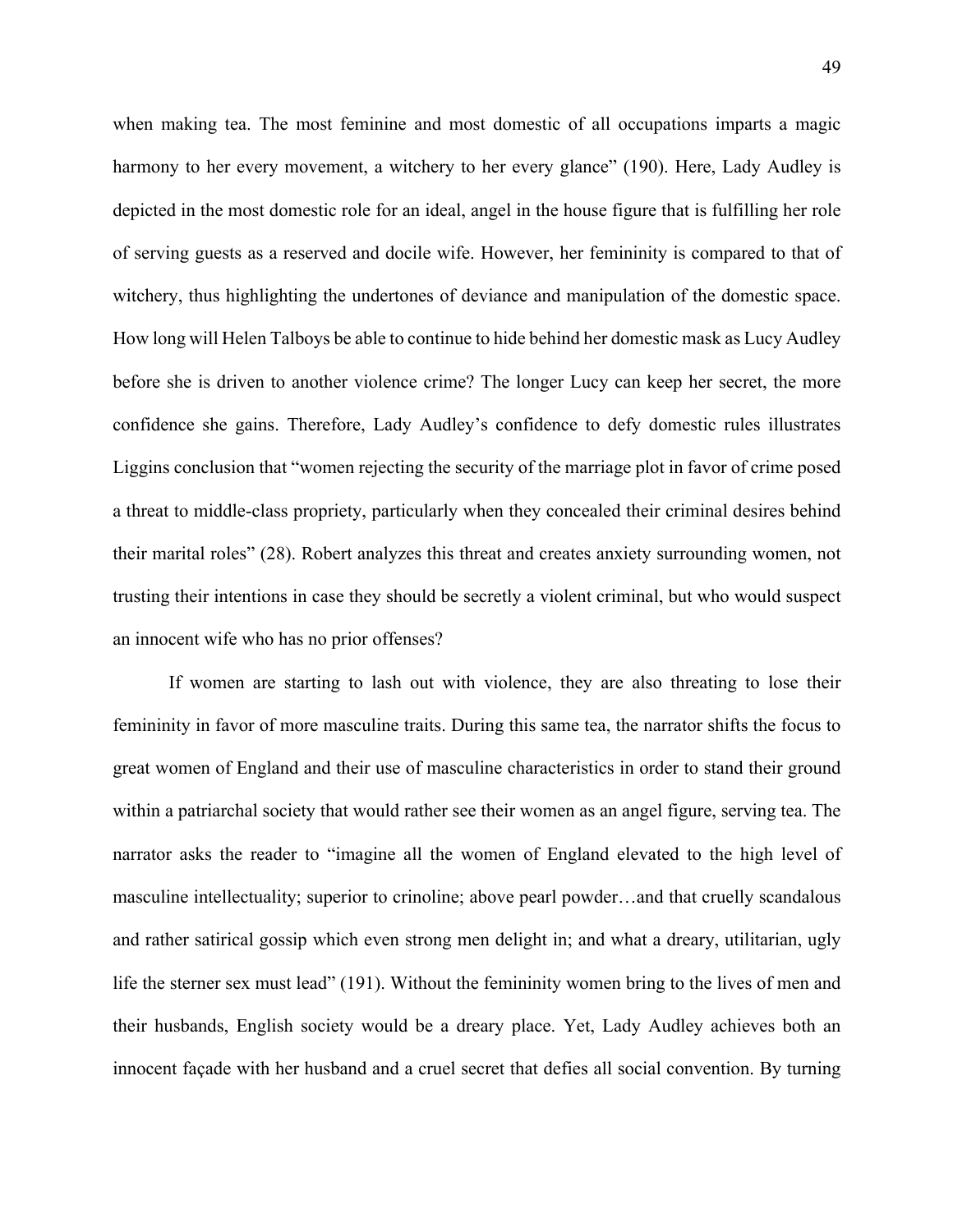toward violence, Lady Audley takes control of her agency and dictates who she will marry and who she will divorce when marriage no longer serves her, even if that is through murder. The tendency to lean towards violence romanticizes the ultimate crime by giving women control, "as if the murder plot might be a way for women to make their own money, as it were, in a bid for masculine power" (Liggins 35). The boundaries of sensation fiction provides a space for the heroine to drop the domestic façade and show the audience how cunning women can be when their financial and social security is threatened. The angel in the house begins her fall from grace towards something menacing and starts to kindle a spark of vengeance on the men who seek to uproot her identity.

At the pinnacle of sensation in *Lady Audley's Secret*, Robert Audley reveals Lucy's identity to Audley court. Due to her extreme actions, the men are shocked by the pure scandal of a woman driven to murder and attempt a second. While Robert attempts to describe Helen's cold-blooded actions, she commits one final act of manipulation and convinces her audience that Robert has "used [his] cool, calculating, frigid, luminous intellect to a noble person. You have conquered—a—MADWOMAN!" (294). Helen decides that pleading insanity would be the best course to follow versus being label a cold, deviant woman and can maintain her feminine façade even after getting caught for her crimes. Since lunacy in women was a common diagnosis for the slightest inconsistency of women and wives, Helen is able to make a case for genetic madness; therefore, she was not acting out of cold blood when she thought she murdered her first husband. The sensation genre can be used as a space to experience the most extreme emotions and deviant desires that provide an outlet for domestic anxieties that are also present within realism. While the opposing genres appear to have clear boundaries, they blur together on topics of domesticity and a woman's experience in a male dominated society that are expressed through their heroines.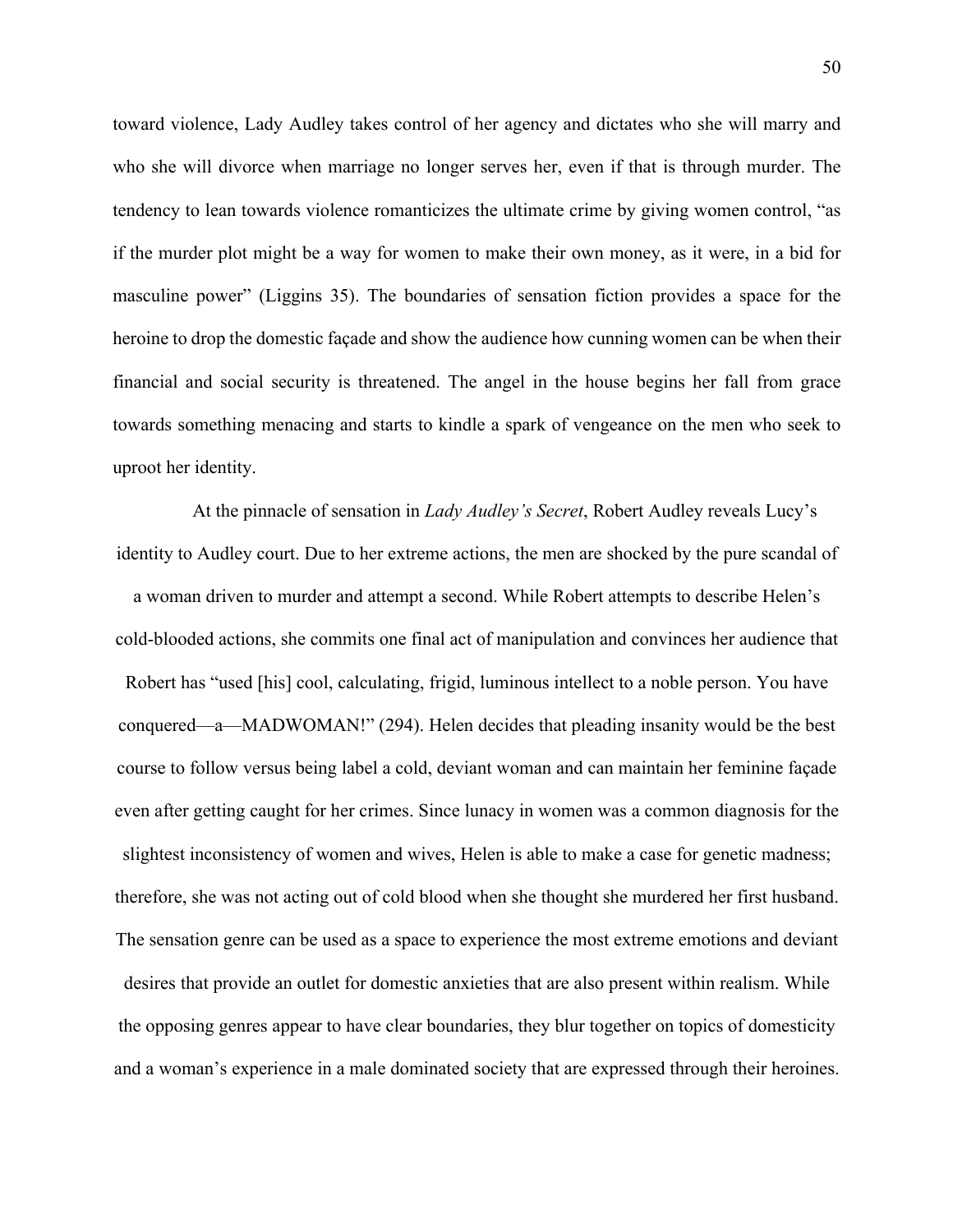#### CHAPTER 4

#### **CONCLUSION**

#### "fire! fire! fire!"4

When the rule-abiding women of realist and sensation fiction are backed into a corner, they are destined to react according to the confines of their genre, yet they both use the same catalyst to signal a revelation. Fire, or the allusion to the burning flames, is strategically placed at the pinnacle moments in *Jane Eyre, Wuthering Heights, East Lynne, and Lady Audley's Secret*, thus bridging a gap between the realist and sensation fiction genres. Where fire can offer warmth and be used to spark new life, it can also quickly turn into a mechanism of destruction that is used to silence the truth, even when there is only a false alarm. This earthly element is what binds these novels together, highlighting how truly sensational realistic women can be and thus how realist sensation fiction acts as well. Despite realism and sensationalism being opposing genres, they influence each other and are threaded together by fire in the case of the novels previously discussed.

Turning towards realism, *Jane Eyre* and *Wuthering Heights* integrate smaller references to fire throughout their plots to foreshadow the development of the main female protagonist. At the close of *Jane Eyre*, Jane returns to the grand Thornfield Hall to find "a blackened ruin" (413), after she left to discover her identity and reclaim her female agency away from the romantic suitor, Rochester. However, at the beginning of Jane's story, she engages in a conversation with Mr. Brocklehurst, the master of Lowood school, about wicked people and where they go after death. He pushes Jane to describe hell as "'a pit full of fire'" (31), that she is intend on avoiding. This reference to fire foreshadows Jane's time at Thornfield as she embodies

<sup>4</sup> Mary Braddon, *Lady Audley's Secret*. (555).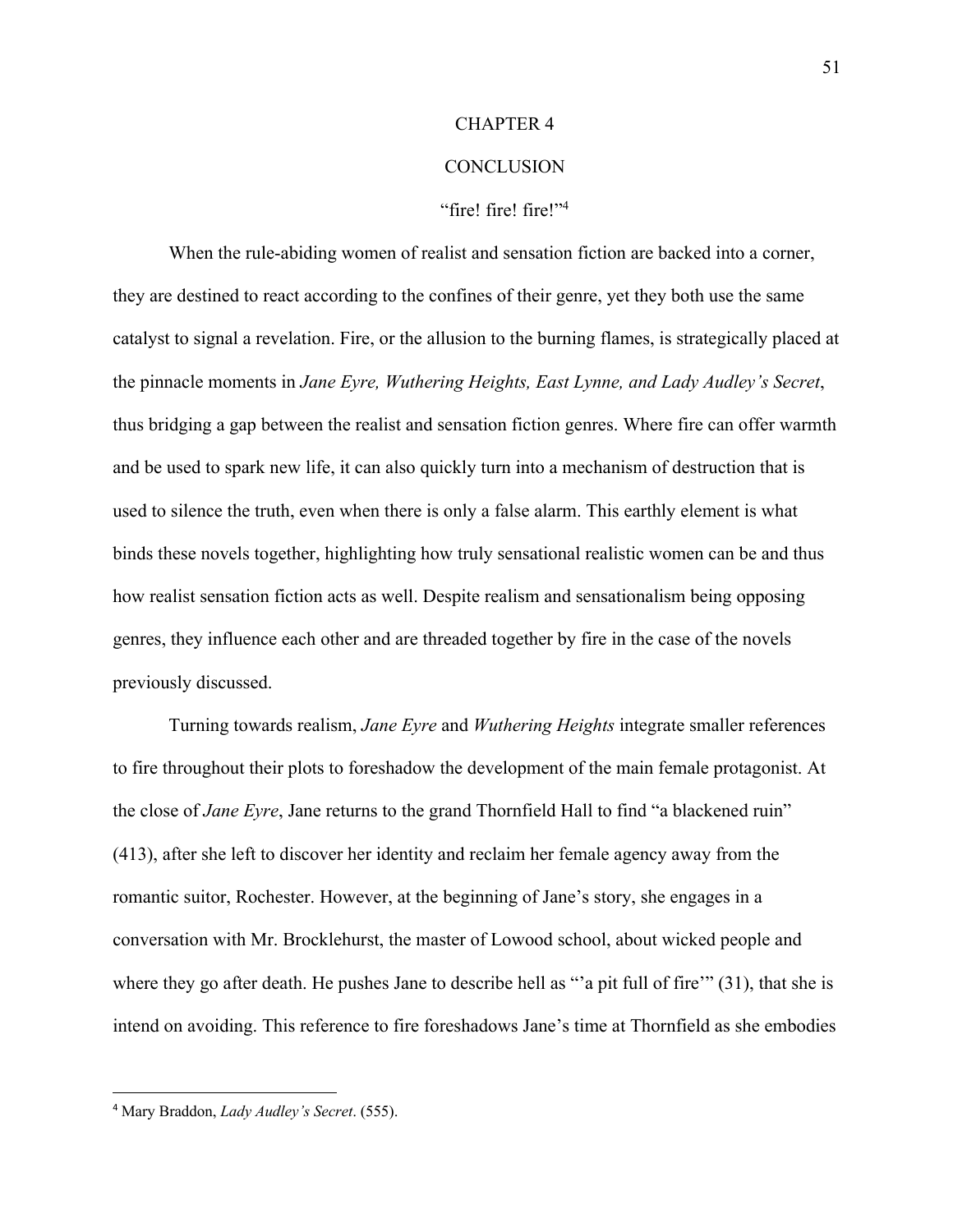the angel in the house archetype and framing Rochester as the devil when their characters reach their final form after the house's destruction by the destructive flames. Jane proves that she is the realistic ideal of a wife by returning to Rochester to care for him, despite another offer of marriage, but her actions mimic the sensational women of *East Lynne* and *Lady Audley's Secret* because a marriage to Rochester is based on passion, not rational.

Now that Thornfield has become a ruin of Jane's former life, she returns to Rochester a new woman, deviating from her demure up bringing as a governess. Jane's arrival signals her rebirth of identity as her foil, Bertha, dies in the fire she started. Rochester's first wife was spotted on the roof, her "long, black hair...streaming against the flames as she stood" (416). Bertha's death by fire is congruent with her passionate and savage descriptions offered by Rochester, effectively destroying the source of Jane's pull towards deviance, or so it appears. I deduce that Bertha's death was necessary to keep *Jane Eyre* within the spectrum of realism as Jane is now the remaining woman who was Bertha's marital rival. With Rochester's lawful wife out of the picture, the bigamy plot is incinerated, and Jane can now become the new wife in compliance with a conventional realist marriage plot. Jane also continues to mimic sensational elements by returning to a maimed Rochester, whose "one eye was knocked out, and one hand so crushed that Mr. Carter, the surgeon, had to amputate it directly. The other eye inflamed: he lost the sight of that also. He is now helpless, indeed—blind and a cripple" (417). The once attractive and prosperous Rochester has been touched by the fire enough to harm but let him live to no longer gaze upon Jane's physical beauty but appreciate her sensible characteristics that have informed her ability to be a caring wife. The fire at Thornfield not only revealed Jane's new identity as the angel in the house, but molded Rochester into a realistic husband that draws from the familiar suitor. The memory of the flames also serves as a reminder to the passion that is still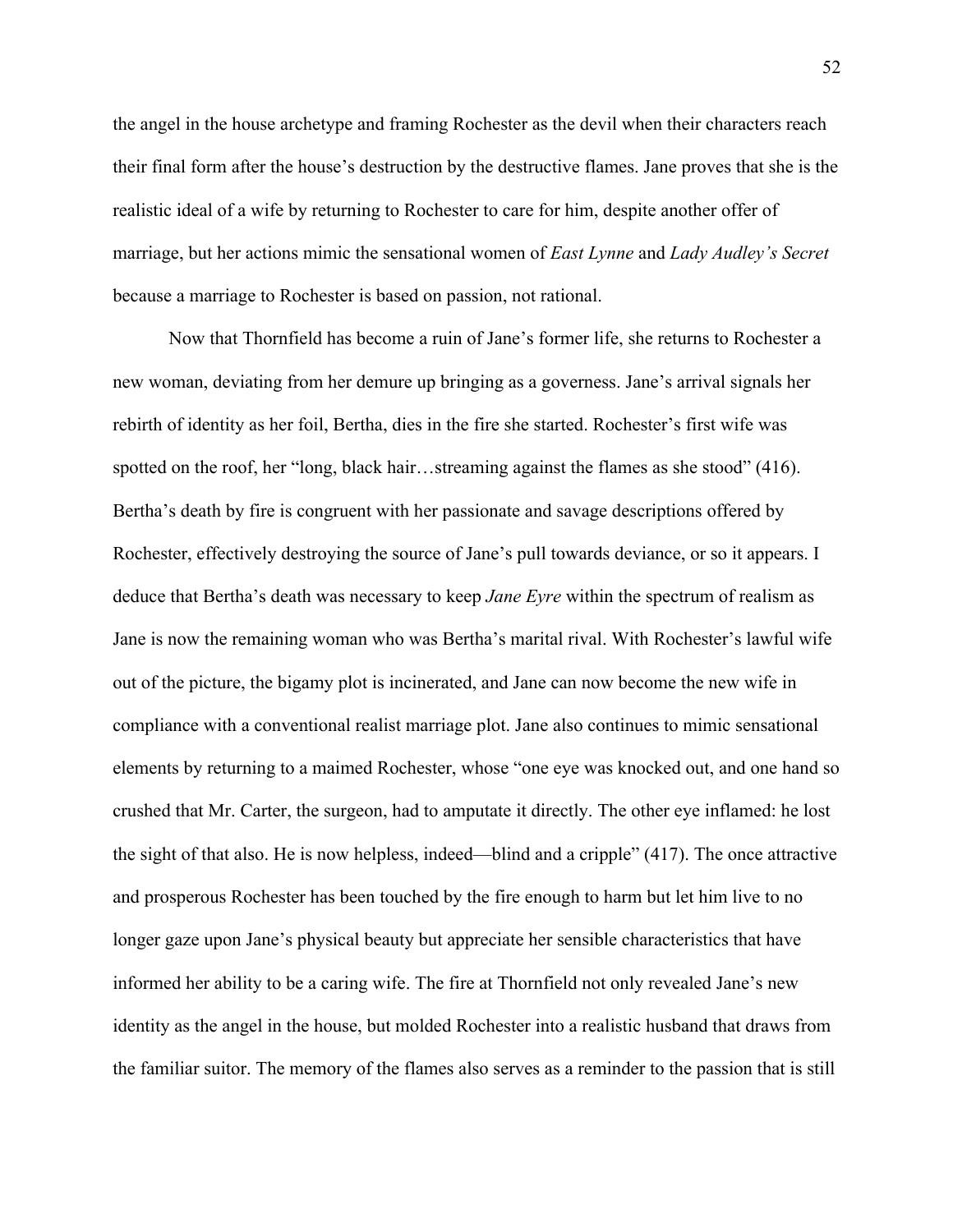alive inside of Jane Eyre that provoked her to return to her true love and succumb to her passions.

Similarly to Jane, Catherine Linton straddles the boundary between genres as she practices domestic responsibility with her husband, Edgar Linton, yet is caught in the throes of passion with Heathcliff. However, where in *Jane Eyre* there are physical flames, *Wuthering Heights* uses symbols of domesticity to signal revelations of identity throughout the novel. With Cathy running the show from beyond the grave, Heathcliff is a conduit of metaphorical fire that is shown through his brash and passionate temper. When Heathcliff returns to Wuthering Heights to win Catherine back, he is "revealed by the fire and candlelight…to behold the transformation of Heathcliff…A half-civilized ferocity lurked yet in the depressed brows, and eyes full of black fire, but it was subdued; and his manner was even dignified, quite divested of roughness though too stern for grace" (83). Heathcliff is the fire that sparks Catherine's desires to deviate from her practical marriage and drive her to the brink of madness until they are reunited in a supernatural landscape parallel to their previous home, Wuthering Heights. The new Heathcliff is born by candlelight, magnifying his rough edges and deepening his desire to claim Catherine.

*Wuthering Heights* threatens to cross over into the sensation genre with the progression of Catherine and Heathcliff's relationship when Cathy creates scandal on the moors by haunting Heathcliff. While Catherine does not murder Heathcliff, she does take his life in the sense that he is no longer in control of his free will, under her influence. She manipulated Heathcliff from her liminal space within the moors in a sensational move that separates realistic, married Catherine Linton from her passionate apparitional form. After Heathcliff's eventual death at the end of the novel, Lockwood describes "a fine, red fire illuminated the chimney; the comfort which the eyes derive from it, renders the extra heat endurable. But the house of Wuthering Heights is so large,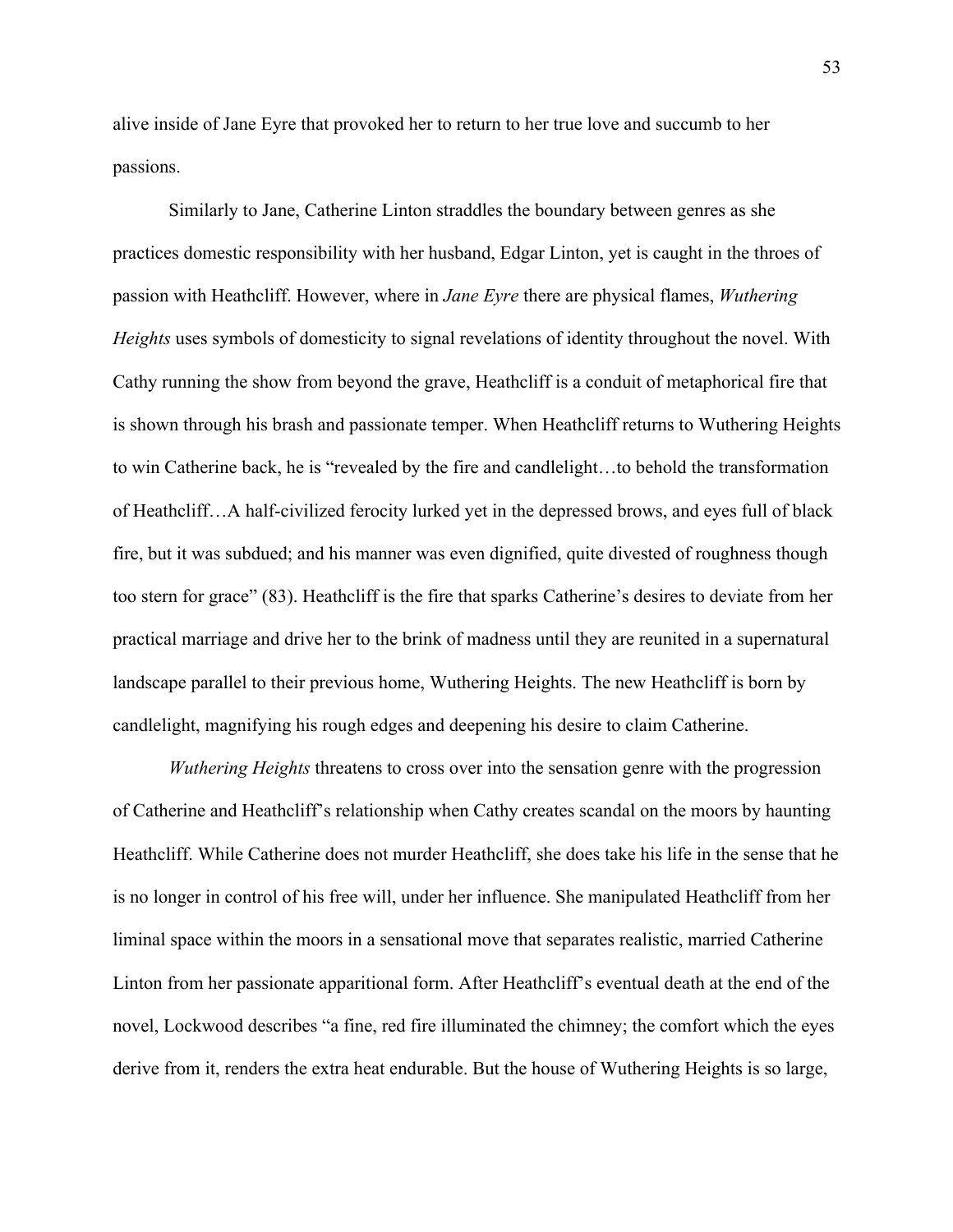that the inmates have plenty of space for withdrawing out of its influence" (266). The remaining presence of fire at Wuthering Heights signals the presence to Catherine and Heathcliff within the moors as well as a new calm now that the destructive fire within Heathcliff has been put to rest. Now fire symbolizes the comforting domesticity at home, an element used for warmth and harmony among the new generation of residents. The angel in the house has returned to her pedestal on the hearth now that Catherine and Heathcliff are reunited. Once Catherine is no longer associated with her domestic duties to Edgar Linton and Thrushcross Grange, she utilizes the liminal space between life and death to wield destruction as she chases her deepest desire, Heathcliff.

Where fire has played a role to signal identity in *Jane Eyre* and *Wuthering Heights*, it continues to evolve through *East Lynne* and *Lady Audley's Secret* as the flames lead to an attempted murder. *East Lynne*'s false alarm begins in the middle of the night when Wilson shouts, "'fire! fire! fire!...we're all a-being burnt up together'" (555). During the commotion, the main protagonists and other servants are woken up and searching for the truth to these claims that turn out to be a false alarm. Once everyone has calmed down, Archibald's children are rounded up and taken back to bed by Joyce and Madam Vine. In this moment, Madam Vine's identity as Lady Isabel is exposed to Joyce. Mr. Carlyle notices a visible change in his housekeeper, exclaiming. "'why, Joyce! what is the matter with *you*?...You look as if you had seen a spectre'" (557). The presence of fire, while it turned out to be fake, coincides with Lady Isabel's identity reveal as her façade is beginning to crack under the pressure of the bigamy plot. It is later revealed that this is the moment Madame Vine's identity is compromised as Joyce recognizes her as the lost Lady Isabel Vane. While Isabel's connection to fire is not as destructive as Catherine's it mimics Jane's rebirth and clarity about her marital situation.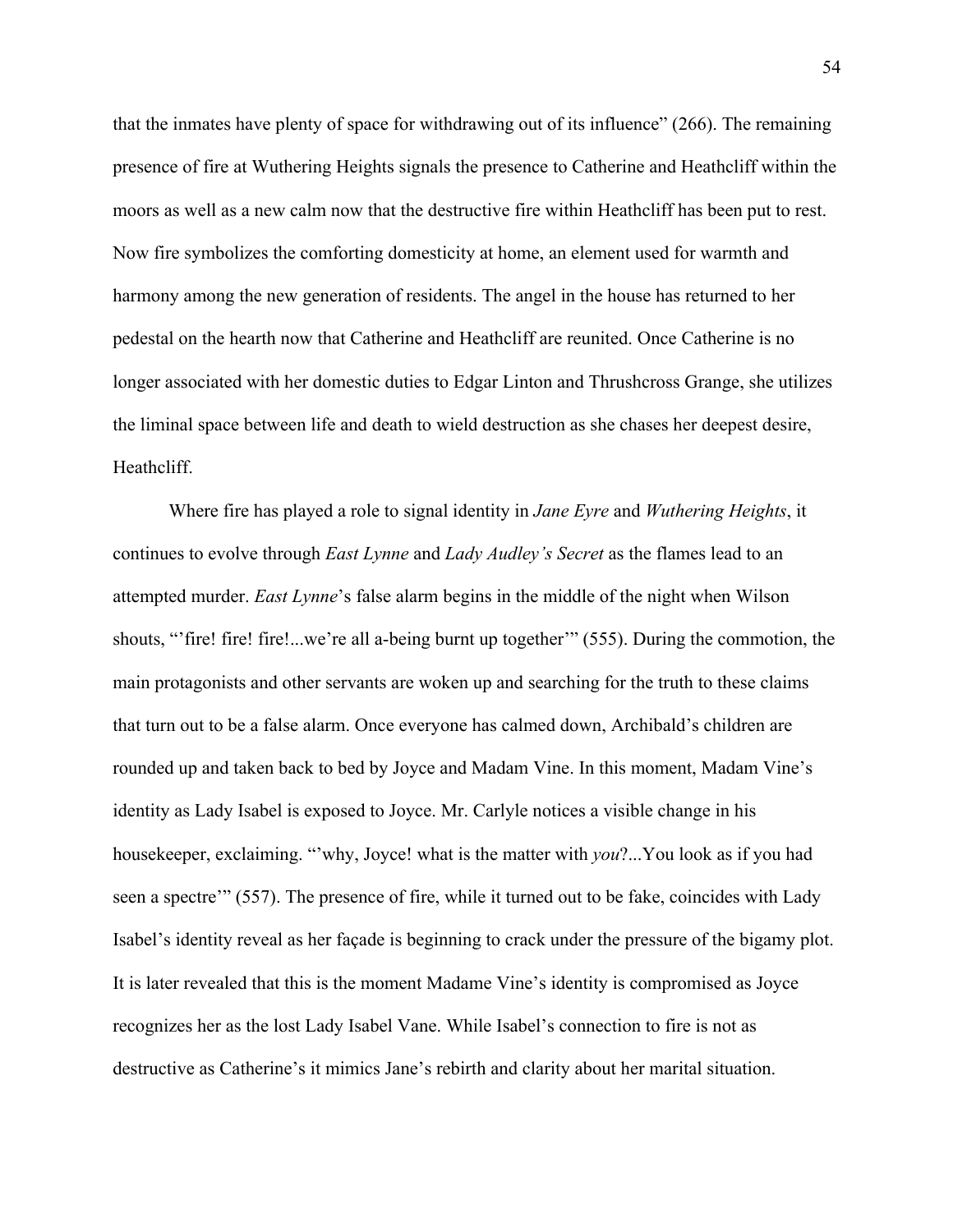On the other end of the spectrum, *Lady Audley's Secret* creates more scandal through a house fire of its own, but this time it is set intentionally and intended to capitalize on destruction. The unassuming Lucy Audley resorts to fire after finding out Michael Audley is on to her about the murder of her first husband, George Talboys. Once again, Lady Audley takes her destiny into her own hands and finds the room where Michael is staying at Mount Stanning at the end of the novel. In an effort to protect Lady Audley's fraying second identity, she "was obligated to place the flaming tallow candle very close to the lace furbelows about the glass, so close that the starched muslin seemed to draw the flame towards it by some power of attraction in its fragile tissue" (276). Where in the previous novels, the instances of fire were not started by the main female protagonist, in *Lady Audley's Secret,* Lucy Audley is explicitly described staring the fire as she further falls from her position as angel in the house. This proves Lucy is willing to commit a second murder, more heinous than the first, to protect her position and security as Robert Audley's wife. Lucy caught creating sensation to protect her realist anxieties of being destitute without the protection of marriage. The curtains go up in flame quickly, mimicking Lady Audley's brash decisions to protect her hidden identity. Lucy blatantly sets the room on fire in front of a witness, Phoebe, and does not show remorse for what she assumes her actions will cause and continues to walk "towards the house in which her husband slept, with the red blaze lighting up the skies behind her, and with nothing but the blackness of the night before" (278). The red glow from Lady Audley's fire illustrates her aura as she makes her way back to Audley court, not caring who her pyromania maims. The color red highlights Lucy's passionate and brash actions that she makes to protect herself and secure a future, yet the further she strays from rational, the more she gives into insanity. Lucy's crimes have escalated the further she must lie to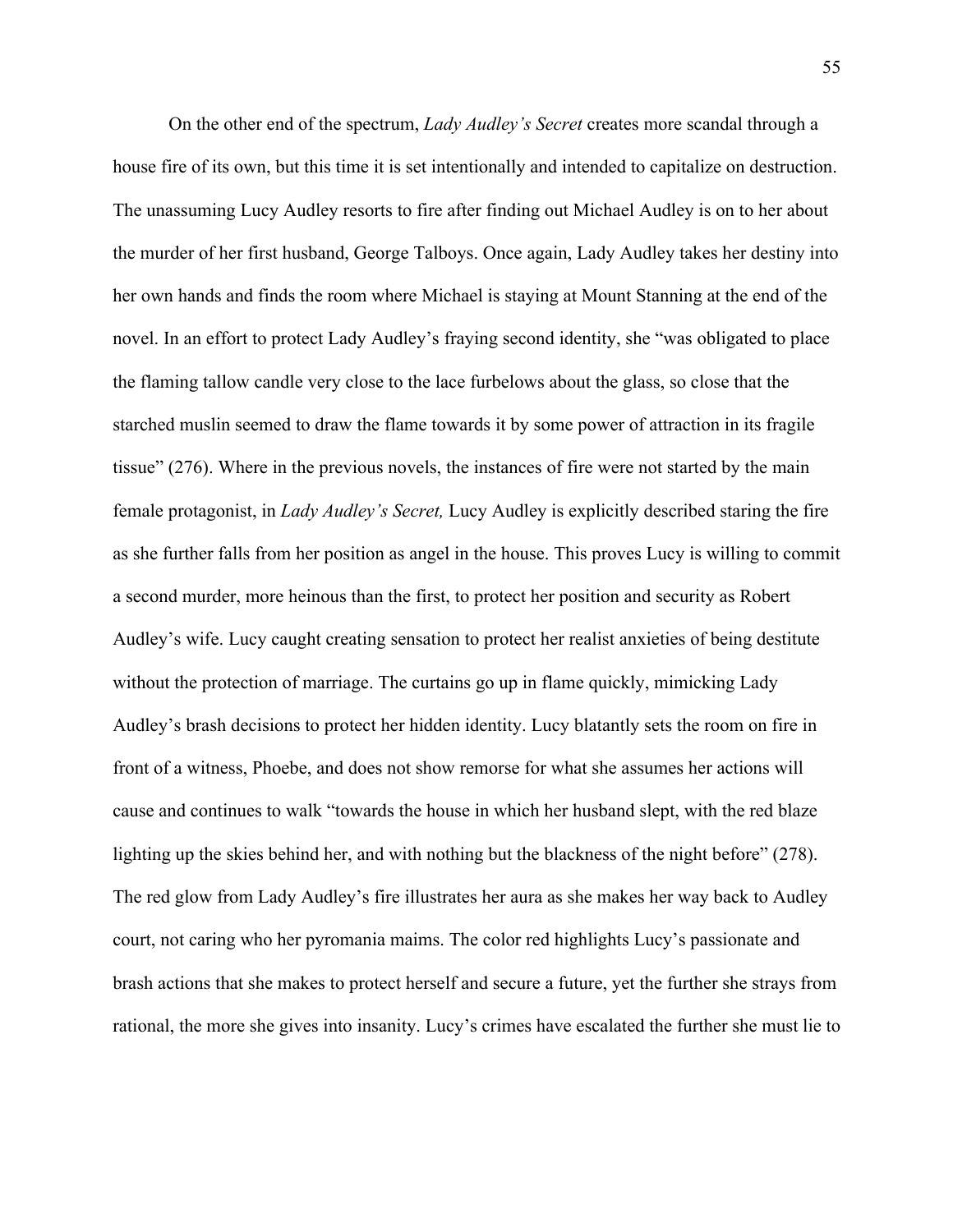retain her identity as Lady Audley, each more shocking than the first to retain her domestic security through marriage.

This fire is the turning point in Lady Audley's plot line when it is revealed that Michael Audley did not die in the fire at Mount Stanning and exposes her old identity, Helen Talboys. After Michael confronts Helen, she exclaims, ""I AM MAD! because my intellect is a little way upon the wrong side of that narrow boundary-line between sanity and insanity; because when George Talboys goaded me, as you have goaded me…my mind, never properly balanced" (294). Here the Lady Audley façade fades away and Helen Talboys lashes out against the man that tore apart her secret life and marriage to Robert Audley. Helen confesses to being mad, but a man's definition of madness that is used as an excuse when a woman forms too many of her own opinions based on intellect. Helen, as a woman, is not allowed to be cunning and manipulative as those traits do not align with the angel in the house archetype. Instead, she is diagnosed with madness to write off her deceitful and manipulative character. She describes how her madness is a result of the men in her life provoking her continuously, therefore, not allowing her mind to rest.

These novels come together through a similar use of fire, where Jane emerges from the fire with a new feminine identity and harnesses the motif, Lady Audley is controlled by fire. Lucy is pulled in by the destruction of fire and alters her role as the angel in the house at Audley court from domestic and comfort to a destructive fallen angel that resorted to violence when pushed too far by men in her life. This connection of fire is significant because it is a common thread that connects two opposing genres together. The use of fire, specifically in the home itself, comments on how this motif is directly related to women and the main female protagonists I discuss. Analyzing fire within the domestic space opens a new door in how to approach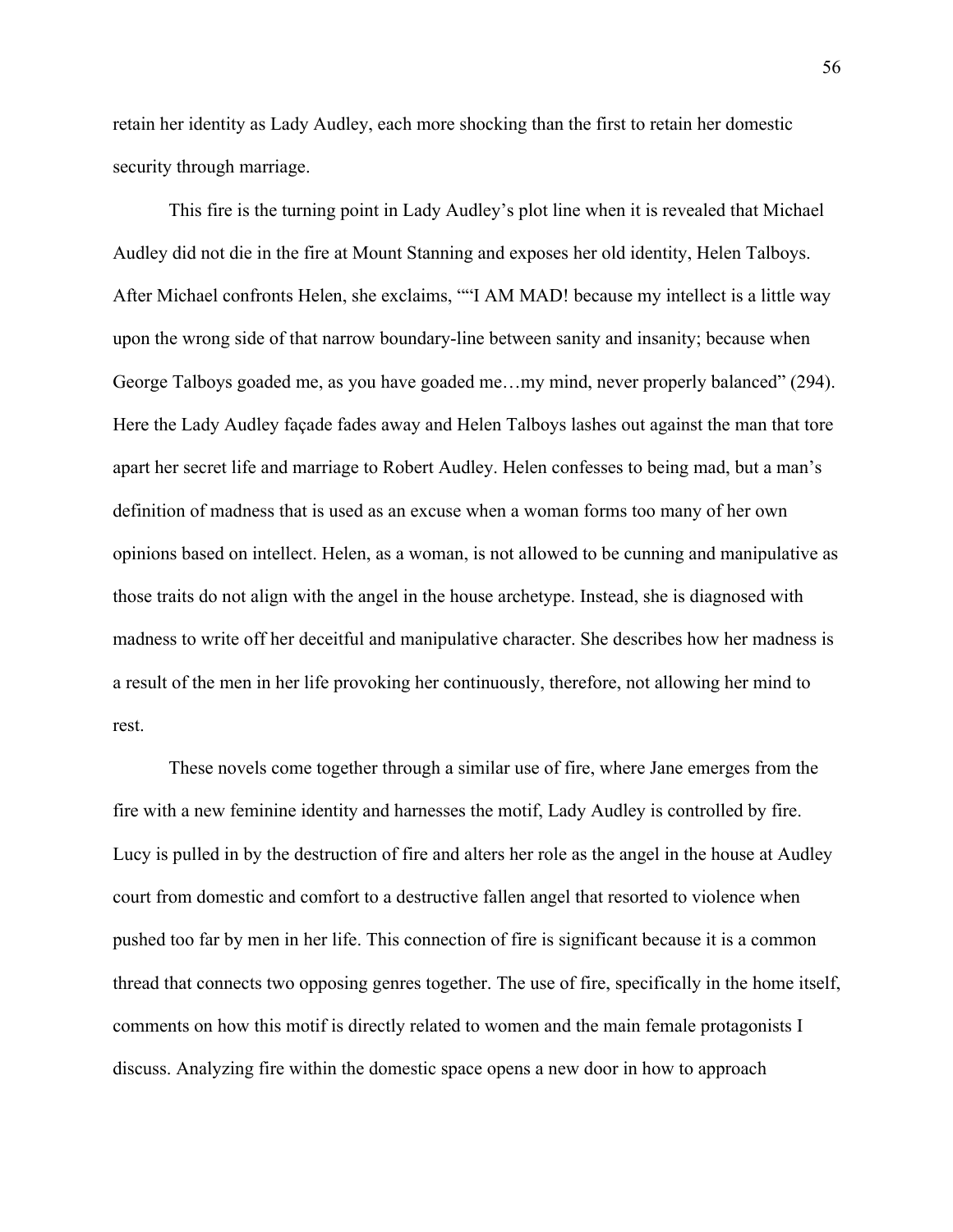discussions of women through a feminist lens. Instead of a character rising from the ashes of a fire like a phoenix, what happens when the narrative is flipped, and fire is not used to cleanse but to as a weapon to destroy? Jane, Catherine, Lady Isabel, and Lady Audley are connected to fire in their own ways, but together they show how fire destroys identity, revealing the most shocking scandal of them all, the reality of marriage in Victorian society.

Across the four previously discusses novels, fire is used to cleanse, highlight controlled domesticity, to identify, and destroy. While each heroine wields fire in her own way, the flames are always controlled by the boundaries of realism by the close of each novel. By comparing the use of fire in both novels, my analysis shows that the women of sensation are also bound to a realist ending to make her scandalous actions excusable. Lady Isabel and Lady Audley may have more freedom throughout their plot lines, but their stories are tied up with a realist ending so they are punished for their crimes against society and the law. Where the use of fire is at its full strength by the finale of Jane and Catherine's marriage plots, Lady Isabel and Lady Audley's use of fire draws attention to their bigamy plots as it signals Madam Vine's identity and attempts keep Helen Audley's identity a secret.

In this thesis I have discussed the parallels between the realist and sensation genre, analyzing their connections through their female protagonists, bigamy plots, individualism and haunted spaces. By focusing this discussion on female desire, I show that the normal desire to have a socially and financially secure marriage can turn deviant when the angels of the house are driven to commit crimes against their marriages as well as find their female autonomy as a result of straying from their domestic space, the house. Female desire in these novels is only labeled deviant after society has pushed their female protagonists off of the domestic pedestal, creating destruction only temporarily. Critics such as Schaffer, Armstrong, and McAeavey have shown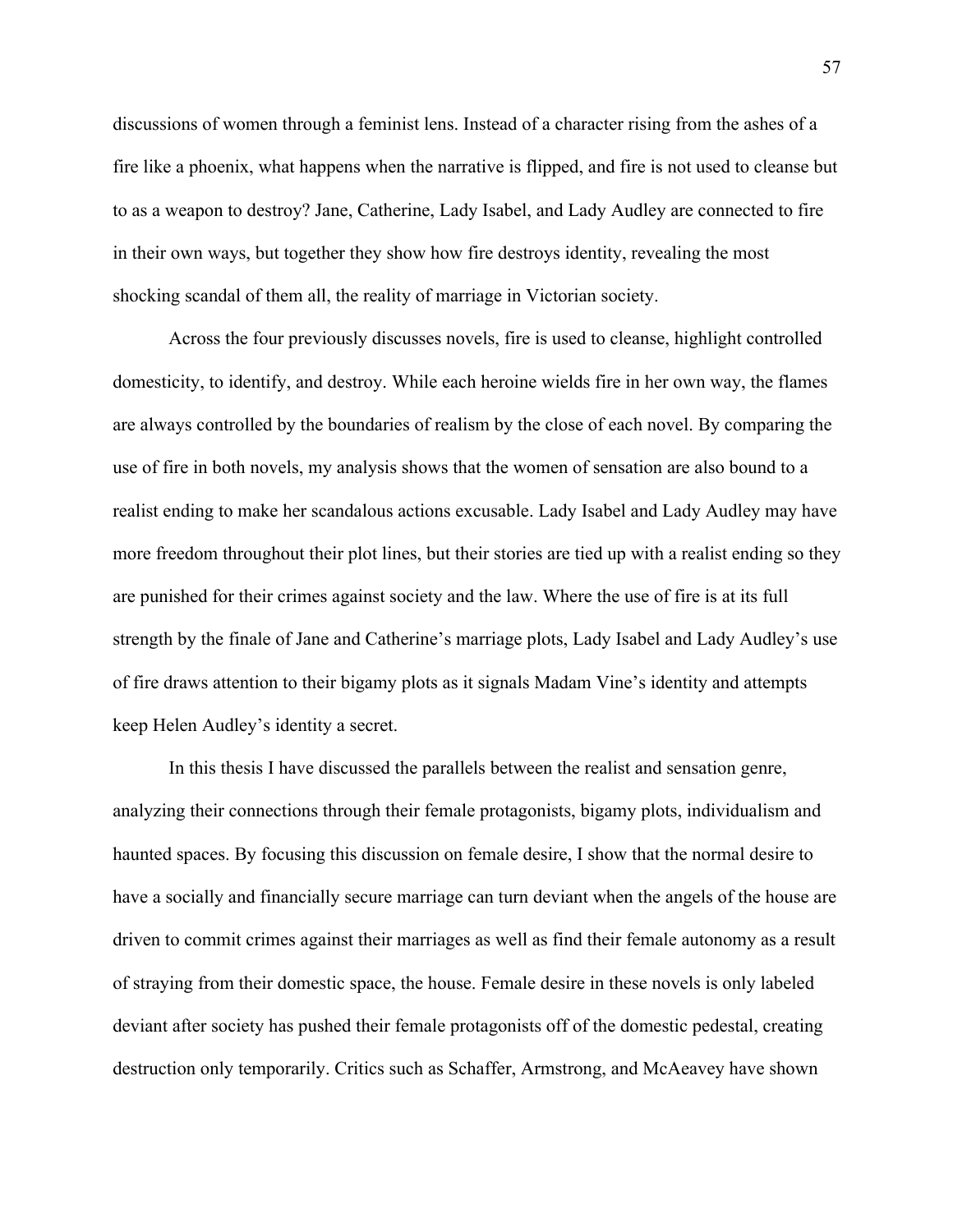the relevance of marriage, individualism, and bigamy; my work introduces a strong connection between realism and sensation that still needs to be discussed further. For example, how do children complicate a marriage plot when bigamy is involved? How does class contribute to this discussion that is illustrated through the title characters as well as the genre's audience? These questions can be explored further with the introduction of other novels in addition to the ones already chosen. Jane, Catherine, Lady Isabel, and Lady Audley are just the beginning to analyzing connections between genre and the surprising similarities that demonstrate the true nature of Victorian women's deviant desires.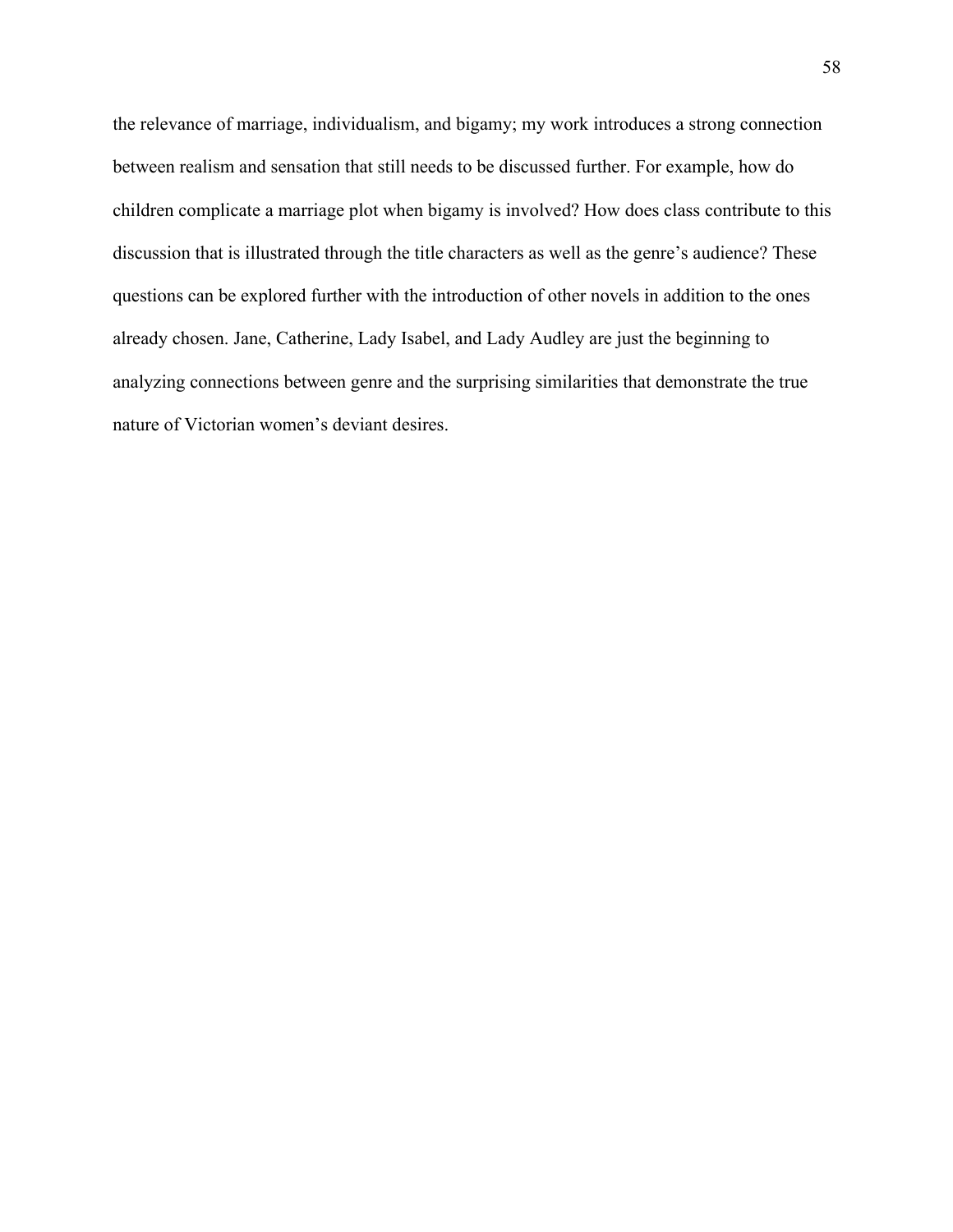#### WORKS CITED

- Allan, Janice M. "Sensationalism Made Real: The Role of Realism in the Production of Sensational Effect." *Victorian Literature and Culture*, vol. 43, no. 1, 2015, pp. 97-112. *JSTOR*, https://www.jstor.org/stable/24577272.
- ---. "The Contemporary Response to Sensation Fiction." *The Cambridge Companion to Sensation Fiction*, edited by Andrew Mangham, Cambridge University Press, 2013, pp. 85-98.
- Armstrong, Nancy. *How Novel's Think: The Limits of Individualism From 1719-1900*. Columbia University Press, 2005.
- Boghian, Ioana. "The Discourse of the Supernatural in Victorian Novels." *Interstudia*, no. 19, 2016, pp. 55-65. *EBSCOhost*, search.ebscohost.com/login.aspx?direct=true&AuthType=ip,shib&db=edscee&AN=edsc ee.460446.

Braddon, Mary Elizabeth. *Lady Audley's Secret*. Oxford University Press, 2012

- Briefel, Aviva. "'Freaks of Furniture': The Useless Energy of Haunted Things." *Victorian Studies*, vol. 59, no. 2, 2017, pp. 209-234. *EBSCOhost*, doi:10.2979/victorianstudies.59.2.01.
- Brontë, Charlotte. *Jane Eyre.* Oxford University Press, 2019.

Brontë, Emily. *Wuthering Heights*. Oxford University Press, 2020.

Costantini, Mariaconcetta. "Sensation, Class, and the Rising Professionals." *The Cambridge University Press*, edited by Andrew Mangham, Cambridge University Press, 2013, pp. 99-112.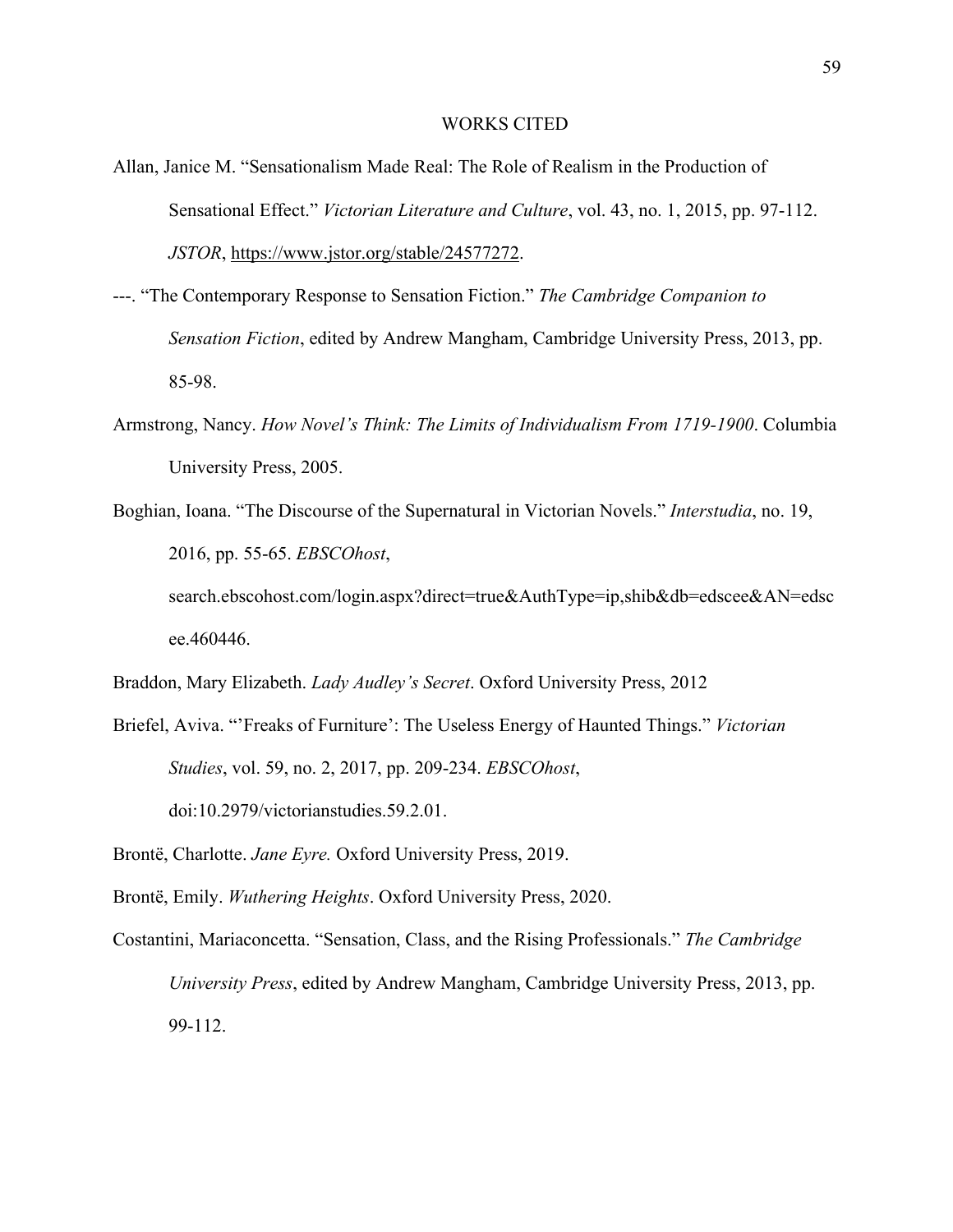Cox, Jessica. *Victorian Sensation Fiction*. Bloomsbury Publishing, 2019. *EBSCOhost*, https://search.ebscohost.com/login.aspx?direct=true&AuthType=ip,shib&db=cat06429a &AN=gso.9916397210702950.

- Gilbert, Pamela K. *Disease, Desire, and The Body in Victorian Women's Popular Novels*. Cambridge University Press, 1997.
- Goodlad, Lauren M. E. "The Ontological Work of Genre and Place *Wuthering Heights* and the Case of the Occulted Landscape." *Victorian Literature and Culture*, vol. 49, no. 1, 2021, pp. 107-138. doi:10.1017/S1060150319000639.
- Liggins, Emma. "The 'Evil Days' of the Female Murderer: Subverted Marriage Plots and the Avoidance of Scandal in the Victorian Sensation Novel." *Journal of Victorian Culture*, vol. 2, no. 1, 1997, pp. 27-41. *EBSCOhost*, doi:10.1080/13555509709505937.
- Lutz, Deborah. "Relics and Death Culture in *Wuthering Heights*." *NOVEL: A Forum on Fiction*, vol. 45, no. 3, Oct. 2012, pp. 389-408. *EBSCOhost*, doi:10.1215/00295132-1723007.
- McAleavey, Maia. *The Bigamy Plot: Sensation and Convention in the Victorian Novel*. Cambridge University Press, 2015.
- Palmer, Beth. "Are Victorians Still with Us?: Victorian Sensation Fiction and Its Legacies in the Twenty-First Century." *Victorian Studies*, vol. 52, no. 1, Sept. 2009, pp. 86- 94. *EBSCOhost*,

search.ebscohost.com/login.aspx?direct=true&AuthType=ip,shib&db=edsglr&AN=edsgl r.A220640536.

Schaffer, Talia. *Romance's Rival: Familiar Marriage in Victorian Fiction*. Oxford University Press, 2016.